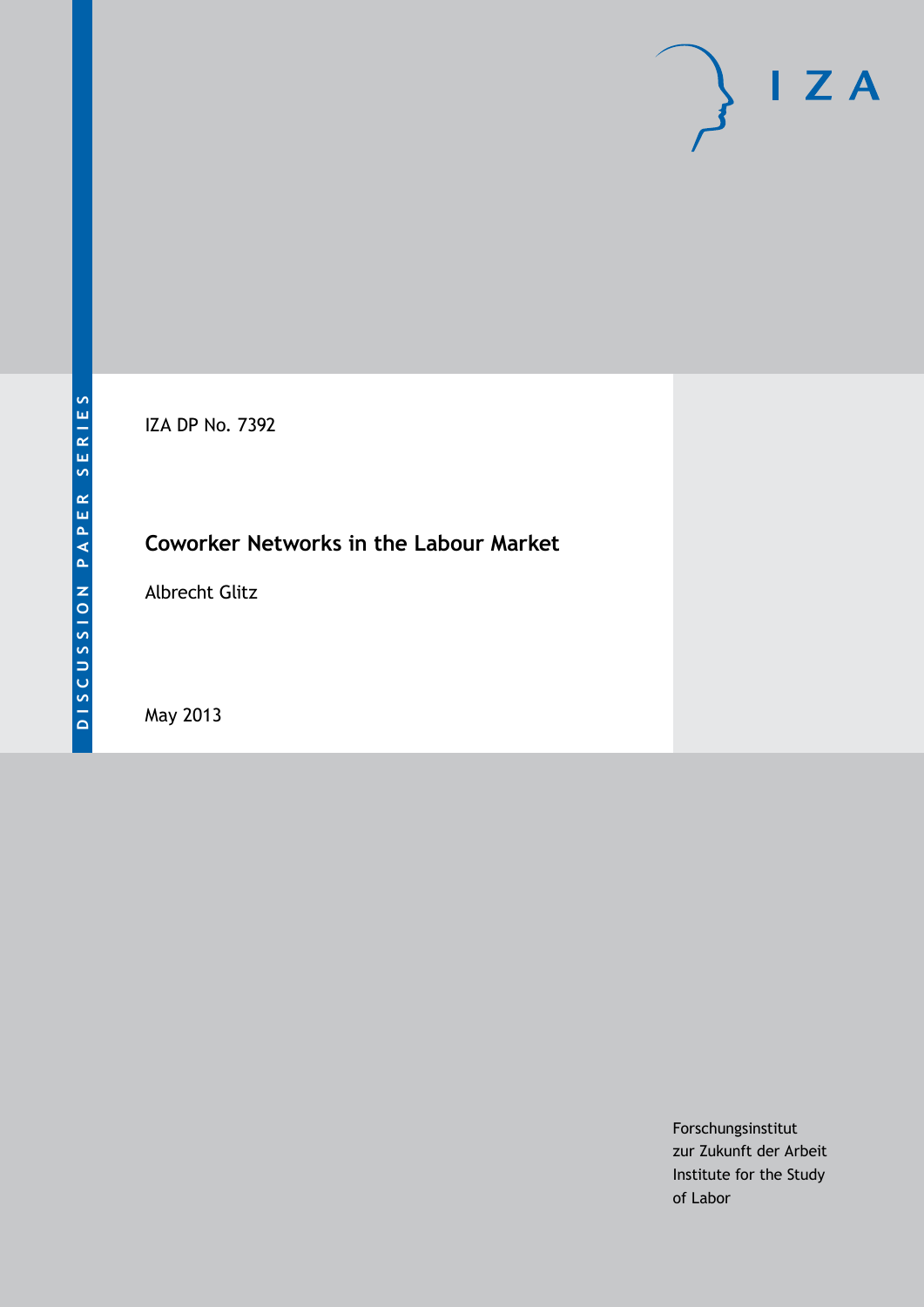# **Coworker Networks in the Labour Market**

## **Albrecht Glitz**

*Universitat Pompeu Fabra, Barcelona GSE and IZA*

## Discussion Paper No. 7392 May 2013

IZA

P.O. Box 7240 53072 Bonn **Germany** 

Phone: +49-228-3894-0 Fax: +49-228-3894-180 E-mail: [iza@iza.org](mailto:iza@iza.org)

Any opinions expressed here are those of the author(s) and not those of IZA. Research published in this series may include views on policy, but the institute itself takes no institutional policy positions. The IZA research network is committed to the IZA Guiding Principles of Research Integrity.

The Institute for the Study of Labor (IZA) in Bonn is a local and virtual international research center and a place of communication between science, politics and business. IZA is an independent nonprofit organization supported by Deutsche Post Foundation. The center is associated with the University of Bonn and offers a stimulating research environment through its international network, workshops and conferences, data service, project support, research visits and doctoral program. IZA engages in (i) original and internationally competitive research in all fields of labor economics, (ii) development of policy concepts, and (iii) dissemination of research results and concepts to the interested public.

<span id="page-1-0"></span>IZA Discussion Papers often represent preliminary work and are circulated to encourage discussion. Citation of such a paper should account for its provisional character. A revised version may be available directly from the author.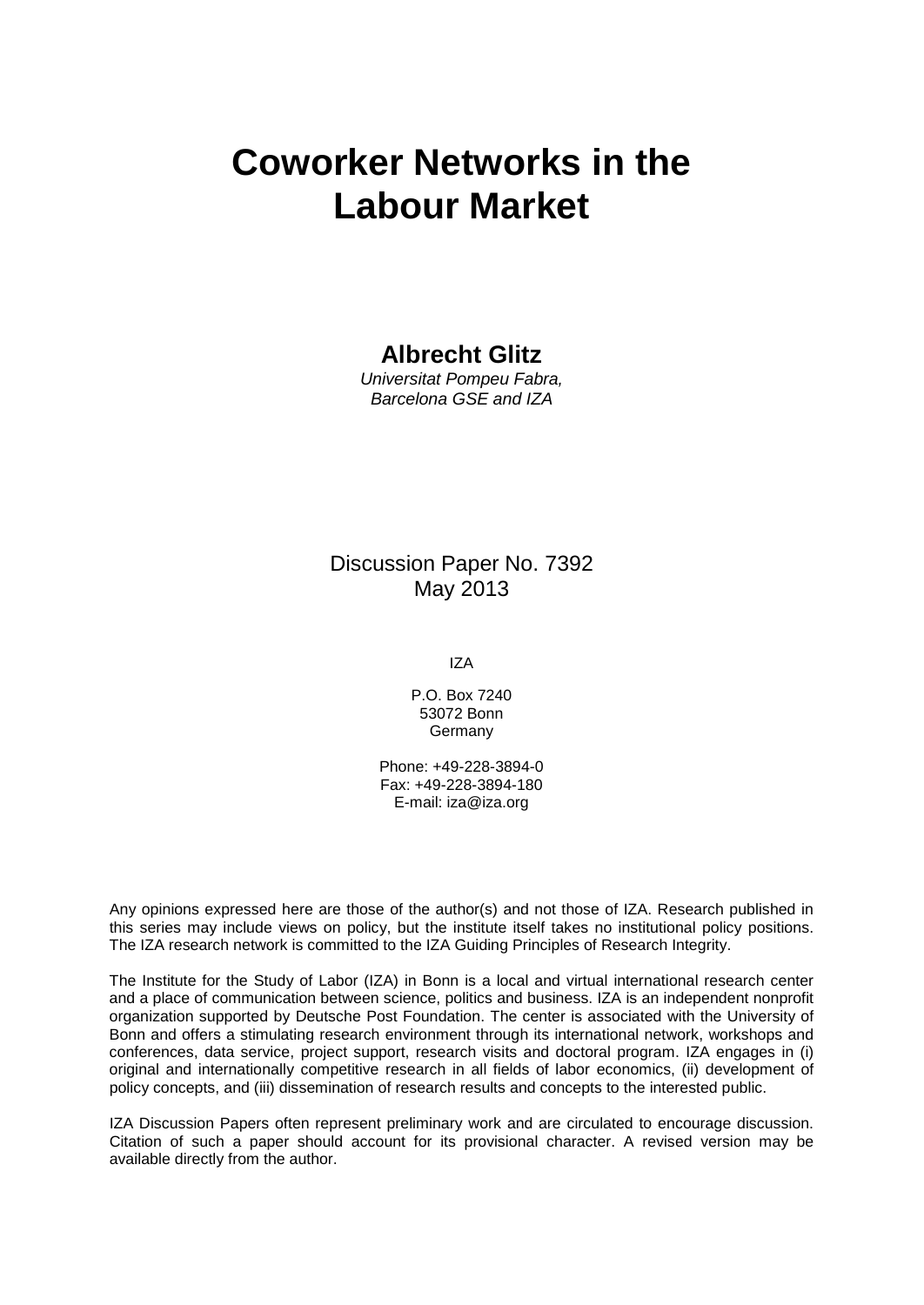IZA Discussion Paper No. 7392 May 2013

# **ABSTRACT**

# **Coworker Networks in the Labour Market[\\*](#page-1-0)**

This paper studies the effect of coworker-based networks on individual labour market outcomes. I analyse how the provision of labour market relevant information by former coworkers affects the employment probabilities and, if hired, the wages of male workers who have previously become unemployed as the result of an establishment closure. To identify the causal effect of an individual worker's network on labour market outcomes, I exploit exogenous variation in the strength of these networks that is due to the occurrence of masslayoffs in the establishments of former coworkers. The empirical analysis is based on administrative data that comprise the universe of workers employed in Germany between 1980 and 2001. The results suggest a strong positive effect of a higher employment rate in a worker's network of former coworkers on his re-employment probability after displacement: a 10 percentage point increase in the prevailing employment rate in the network increases the re-employment probability by 7.5 percentage points. In contrast, there is no evidence of a statistically significant effect on wages.

JEL Classification: J63, J64

Keywords: networks, labour markets, employment, wages

Corresponding author:

Albrecht Glitz Departamento de Economía y Empresa Universitat Pompeu Fabra Ramon Trias Fargas 25-27 08005 Barcelona **Spain** E-mail: [albrecht.glitz@upf.edu](mailto:albrecht.glitz@upf.edu)

\* I am greatly indebted to the IAB and, in particular, Marco Hafner for the support with the data. I would also like to thank Antonio Ciccone, Anna Piil Damm, Christian Dustmann, Lena Hensvik, Oskar Nordström Skans, Patrick Puhani, Oddbjørn Raaum and Uta Schönberg as well as seminar participants at various institutions and conferences for helpful comments and suggestions. Finally, I thank the Barcelona GSE Research Network, the Government of Catalonia, the Spanish Ministry of Science (Project No. ECO2008-06395-C05-01 and ECO2011-30323-C03-02), and the Spanish Ministry of Economy and Competitiveness, through the Severo Ochoa Programme for Centres of Excellence in R&D (SEV-2011-0075) for their financial support.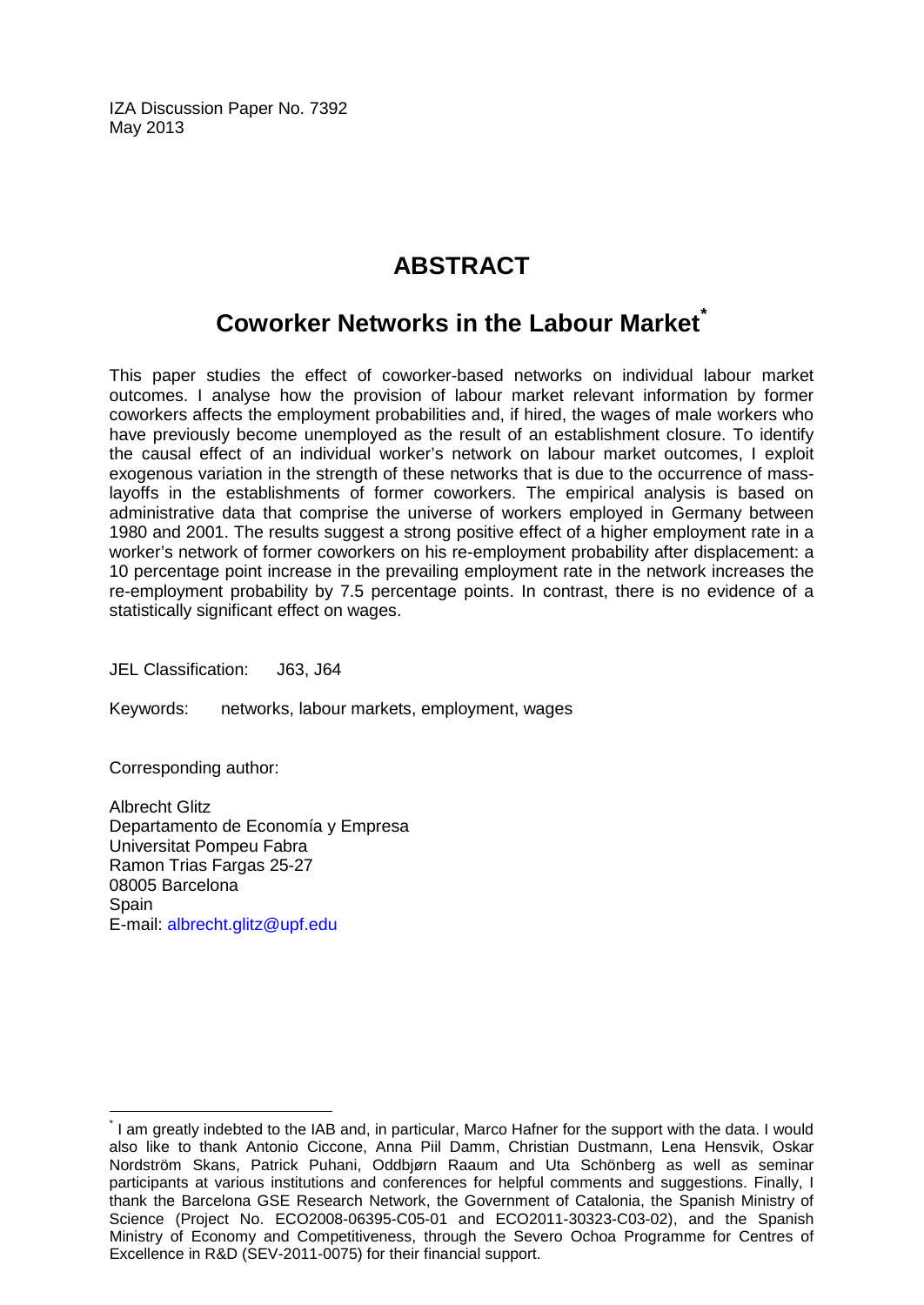# 1 Introduction

In many economic situations, individuals do not act autonomously but as members of social networks. This observation has encouraged substantial theoretical and empirical research on such networks and their role in society.<sup>1</sup> In the labour market, social networks are likely to play an important role, primarily by facilitating the exchange of information about potential job opportunities and by reducing uncertainty about workers' and firms' characteristics. In this context, one of the key questions of interest is whether and to what extent a worker's labour market outcomes are affected by the social network he or she is embedded in.

To answer this question, I take a novel approach to the definition of networks in the labour market context. Using data describing the entire work histories of the universe of workers in four large metropolitan areas in Germany, I define a given worker's network as the group of all coworkers with whom he worked together in the same establishment at some point during the previous five years. The focus on former coworkers is motivated by the observation that in many cases in which a worker finds a job through a social contact, this contact is work-related. For example, in Granovetter's famous study of the job search behaviour of professional, technical and managerial workers in Boston (Granovetter, 1995), 69 percent out of the 56 percent of workers who found their job through a personal contact indicated that the contact was known from a work situation (compared to only 31 percent who indicated that the contact was a relative or friend).<sup>2</sup> In addition, coworkers are likely to possess good knowledge of the specific abilities of a given worker and are more aware of potential job openings than, for example, neighbours, friends or family members who, although wanting to help, often lack the attachment to the relevant labour market segment (see Antoninis, 2006). Both these properties should make coworkers particularly valuable social contacts when looking for a new job. Finally, and in

<sup>1</sup>For overviews of the theoretical literature on social networks, see, for example, Goyal (2007) or Jackson (2008). Environments in which the role of social networks has recently been studied empirically include schools (e.g. Cipollone and Rosolia, 2007, or Calvó-Armengol et al., 2009), universities (e.g. DeGiorgi et al., 2010), individual establishments (e.g. Bandiera et al., 2009, or Mas and Moretti, 2009), and sports (Guryan et al., 2009). Outcomes that have been studied include social program participation (e.g. Dahl et al., 2012), the use of health services (Figlio et al., 2011), labour supply (Lalive and Parrotta, 2011), retirement (Duflo and Saez, 2003), criminal activity (e.g. Liu et al., 2012), and engagement in risky behaviour (Card and Giuliano, 2011).

<sup>&</sup>lt;sup>2</sup>In the 2009/2010 National Educational Panel Study (NEPS) for Germany, 34 percent of respondents name former colleagues as a likely source of information about a job vacancy.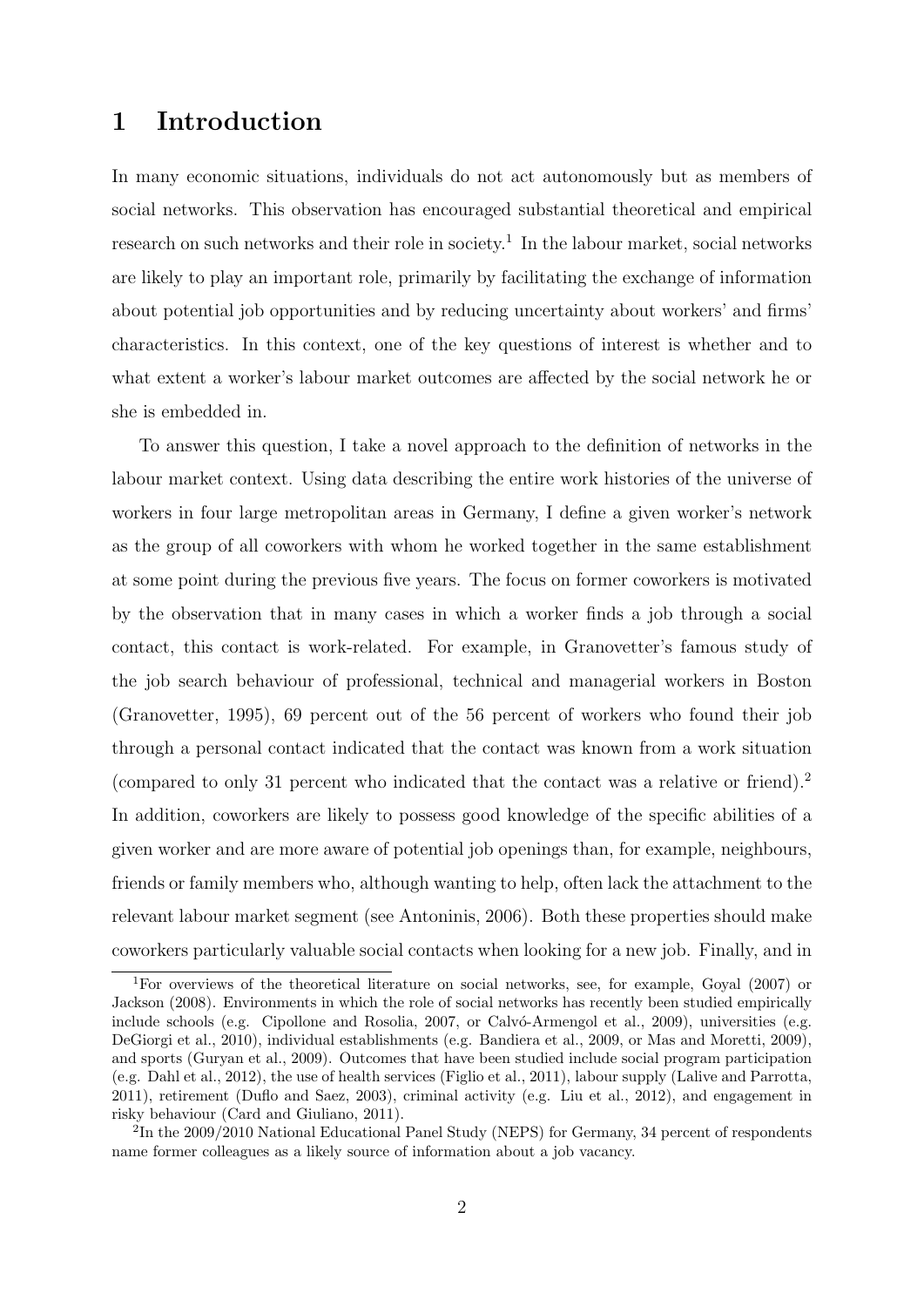contrast to most other network definitions, coworkers in the same establishment typically know each other. This is not trivial since in many studies of network effects actual personal contact between individual network members, a prerequisite for a network-based exchange of information, is not self-evident.

In the empirical analysis of this paper, I examine in detail the role coworker-based networks play for individual labour market outcomes, focussing on a sample of male workers who were displaced from their jobs as the result of an establishment closure. In the main specification, I study how the prevailing employment rate in a displaced worker's network of former coworkers at the time of displacement affects his re-employment probability and wage rate in the year after displacement. To account for unobserved group level shocks and potential sorting into networks based on observable and unobservable characteristics, I include a comprehensive set of control variables that capture a worker's permanent characteristics and past employment history, as well as a full set of fixed effects for the closing establishments, hence comparing the post-displacement labour market outcomes of workers who are displaced from the same establishment. However, since variation in these workers' networks (and their employment rates) arises from different past work histories, it may still be that a relationship between the network employment rate and a worker's own post-displacement outcomes is due to unobserved factors shared between members of the same network rather than the exchange of job-relevant information through the network. To deal with this problem, I employ a novel instrumental variable strategy that exploits past mass-layoffs as exogenous shocks to the employment rate in a worker's network. After separating from each other, some of a displaced worker's former coworkers may themselves become unemployed as the result of a mass-layoff. Under the assumption that, conditional on observable characteristics, the extent to which a coworker network is affected by such mass-layoffs is exogenous to any unobserved factors determining a worker's post-displacement outcomes, mass-layoffs can serve as a valid instrument for the prevailing employment rate in a network.

My empirical results show that coworker-based networks are an important feature of the labour market. Being embedded in a stronger network has a positive effect on the employment probability in the year after displacement but no effect on starting wages in the new job. According to results from the main specification, a 10 percentage point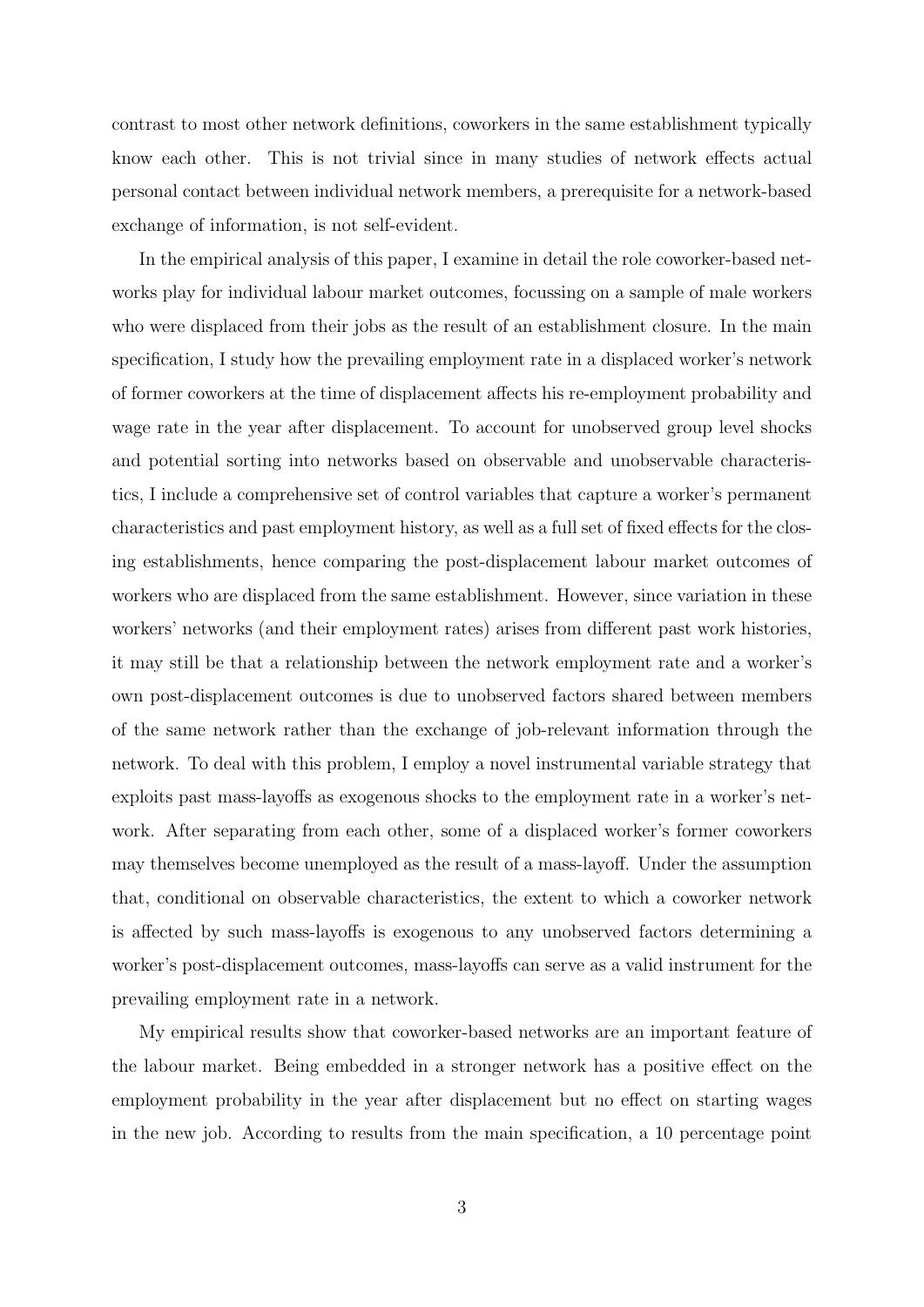increase in the employment rate of a worker's network of former coworkers at the time of displacement increases the re-employment probability in the following year by 7.5 percentage points. This effect is robust to the inclusion of establishment/education group fixed effects as well as a large number of additional robustness checks. A number of placebo estimations provide suggestive evidence for the exogeneity of the instrumental variable by showing that contemporaneous mass-layoffs are unrelated to past labour market outcomes and that future mass-layoffs are unrelated to current labour market outcomes. Although statistically inconclusive, there is some indication that low-educated workers, immigrant workers, young workers, and workers employed in medium-sized firms benefit relatively more from increases in the employment rate in their networks. Among the group of former coworkers, female coworkers, coworkers from the same age cohort as the displaced workers, and coworkers with whom prior interaction was more intensive are particularly important for post-displacement employment outcomes. Finally, an analysis looking at the longer run effects reveals that the positive impact on the employment probability of a displaced worker only persists for the first year after displacement.

This analysis contributes to the growing empirical literature on the role of social networks in the labour market. In this literature, most studies exploit survey data and directly examine how the use of informal hiring methods is related to workers' labour market outcomes.<sup>3</sup> While the evidence is not unambiguous, a majority of studies suggest a positive role of informal job finding methods for workers' labour market outcomes. In the absence of direct survey information on job finding methods and social interactions, an alternative set of empirical studies have employed a variety of network definitions likely to proxy for such interactions to indirectly test for the presence of network effects in the labour market. These network definitions comprise such diverse social groups as neighbours (e.g. Topa, 2001, Weinberg et al., 2004, Bayer et al., 2008, Schmutte, 2010, Hellerstein et al., 2011, Damm, 2012), individuals with the same (ethnic) origin (e.g. Munshi, 2003, Edin et al., 2003, Dustmann et al., 2011, Beaman, 2012), close friends (Cappellari and Tatsiramos, 2010), family members (Kramarz and Skans, 2011), freshmen

<sup>3</sup>Recent examples of such studies are Weber and Mahringer (2008) for Austria, Goel and Lang (2010) for Canada, Caliendo et al. (2011) for Germany, Frijters et al. (2005) for the UK, Kugler (2003), Loury (2006), and Brown et al. (2012) for the US, Pellizzari (2010) for a selection of European countries, and Bentolila et al. (2010) for both the US and Europe. For a comprehensive summary of the literature on the use of referrals in the labour market, see Ioannides and Loury (2004) and Topa (2011).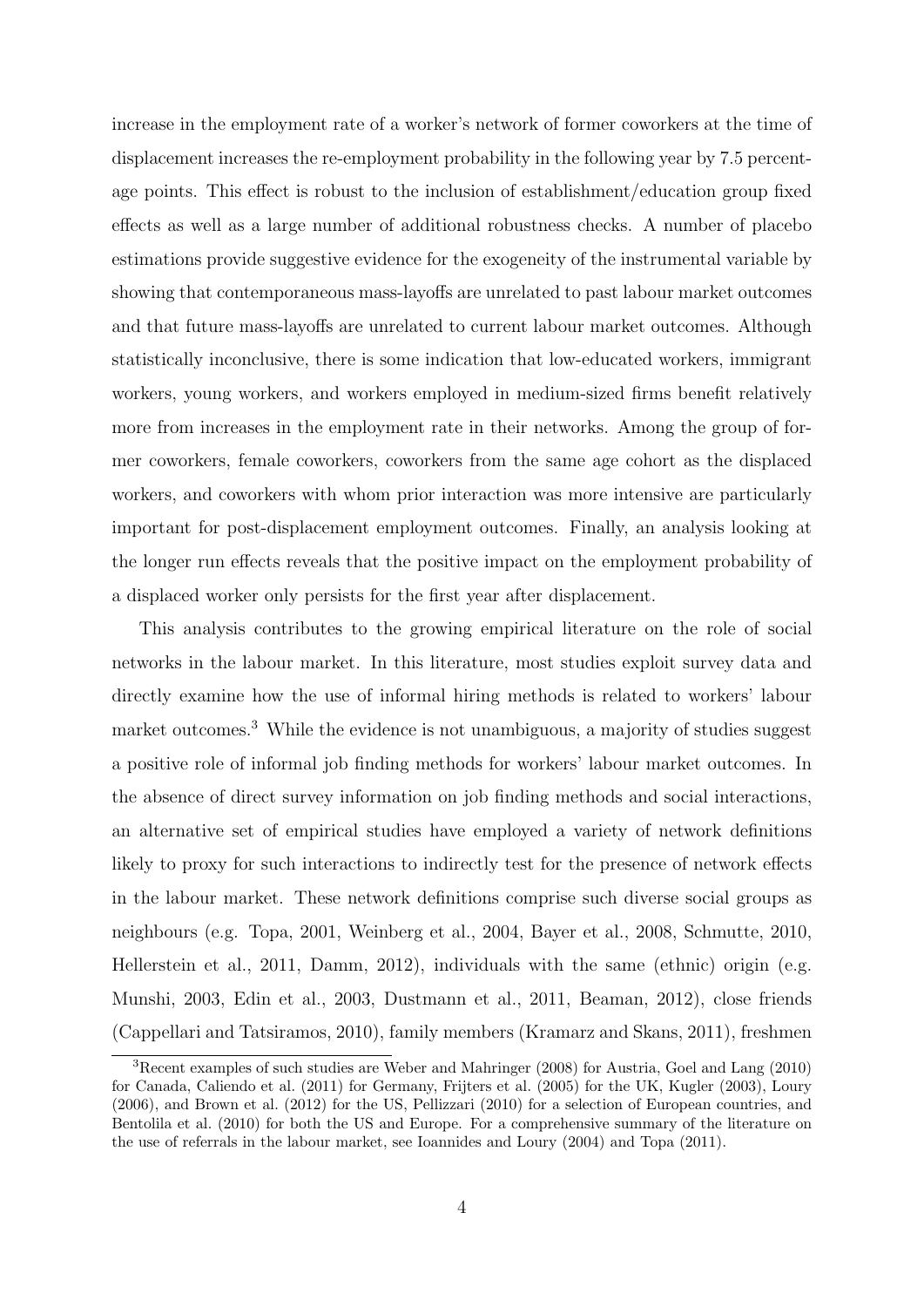hallmates (Marmaros and Sacerdote, 2002), and fellow war veterans (Laschever, 2009). The overall evidence from these studies, which typically relate the employment status of a worker to the prevailing employment rate in his network, points towards a positive role of social networks in the labour market. The only other existing study that explicitly analyses coworker-based networks is the work by Cingano and Rosolia (2012) who use a comparable empirical set-up as the present study but employ a different identification strategy to study the response of unemployment duration to the employment rate and size of a worker's group of former coworkers in two Italian provinces.<sup>4</sup>

The remainder of the paper is organised as follows. In the next section, I sketch the theoretical framework underlying the empirical analysis, show its empirical implementation, and explain the identification strategy. Section 3 describes the data source and sample preparation, and provides descriptive evidence on the main features of coworkerbased networks in Germany. Section 4 presents the empirical results, including robustness and placebo tests, as well as heterogeneity results for different subgroups of workers and former coworkers. Section 5 concludes.

# 2 Empirical Strategy

#### 2.1 Main Estimation Equation

The empirical analysis in this paper builds on a theoretical framework in which the primary role of social networks in the labour market is to increase the arrival rate of job offers (see, for example, Montgomery, 1992, Calv´o-Armengol and Jackson, 2004, 2007, Wahba and Zenou, 2005, Bramoullé and Saint-Paul, 2010, and Galeotti and Merlino, 2010).<sup>5</sup> The basic information transmission process can be summarized as follows. In the first phase of each period, agents hear about a new job opportunity and the wage associated with it with an exogenous probability. If the agent is unemployed, he will

<sup>4</sup>To test Montgomery's (1991) employee referral model, a recent study by Hensvik and Skans (2012) also studies networks based on previous coworker relationships using Swedish matched employer-employee data.

<sup>&</sup>lt;sup>5</sup>Alternatively, social networks may connect unemployed workers with potential employers by means of referrals, providing information about job match quality that both parties would otherwise not have (see, for example, the referral models by Montgomery, 1991, and Simon and Warner, 1992).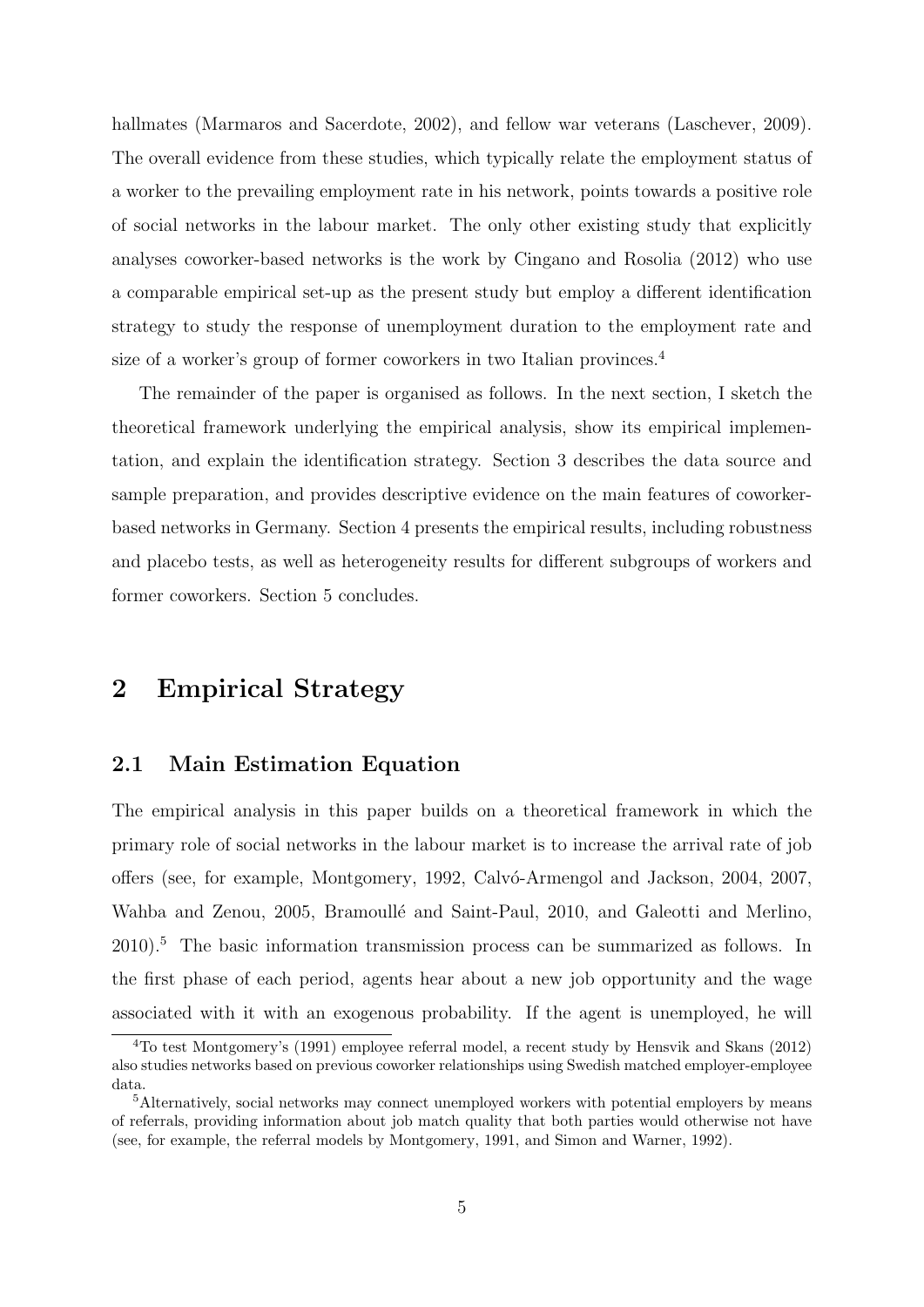accept the job. If the agent is employed and the new wage offer does not dominate the agent's current wage, he will pass the information about the new job on to one (or several) of his unemployed contacts. If an unemployed contact receives more than one job offer, he will accept the one that offers the highest wage. Given this type of information flow, unemployed agents who are embedded in a large and strong network characterised by a high employment rate should be more likely to find a new job and should receive higher wages than agents embedded in a small and weak network characterised by a low employment rate.<sup>6</sup>

Testing the main predictions of this model requires, in a first step, a definition of what constitutes a network and based on which criteria two agents can be considered connected. The central assumption in this paper is that two workers are directly connected if and only if both workers worked together in the same establishment at some point in the past five years, during the so-called network building phase.

To estimate the causal effect of the prevailing employment rate in a worker's network on his labour market outcomes, I focus on a setting that provides a natural starting point to study this relationship: establishment closures that push groups of workers from the same establishments into unemployment and onto the job market. Relative to more general job transitions, focussing on establishment closures as a source of job loss has the advantage of restricting the analysis to comparable workers who come out of the same set of establishments and who simultaneously start using their social networks in order to look for a new job, ruling out potential selection bias due to differential on-the-job search behaviour of workers with different network characteristics.<sup>7</sup> The specific prediction that arises in this set-up is that displaced workers embedded in a large network with a high employment rate at the time of the establishment closure should be more likely to find a new job and earn higher wages in this job than displaced workers embedded in a small network with a low employment rate.

 $6$ Note that the unambiguous prediction regarding the exit rate from unemployment is based on the assumption that an unemployed worker accepts any job offer. Workers, however, may increase their reservation wage in response to an increase in their job offer arrival rate, so that the net effect on unemployment duration is a priori ambiguous. However, under standard assumptions regarding the shape of the wage offer distribution, the relationship between the exit rate from unemployment and the job offer arrival rate is non-negative (see van den Berg, 1994).

<sup>7</sup>For a similar strategy, see Dustmann and Meghir (2005) who use workers displaced due to firm closures to estimate returns to experience, sector-specific tenure and firm-specific tenure.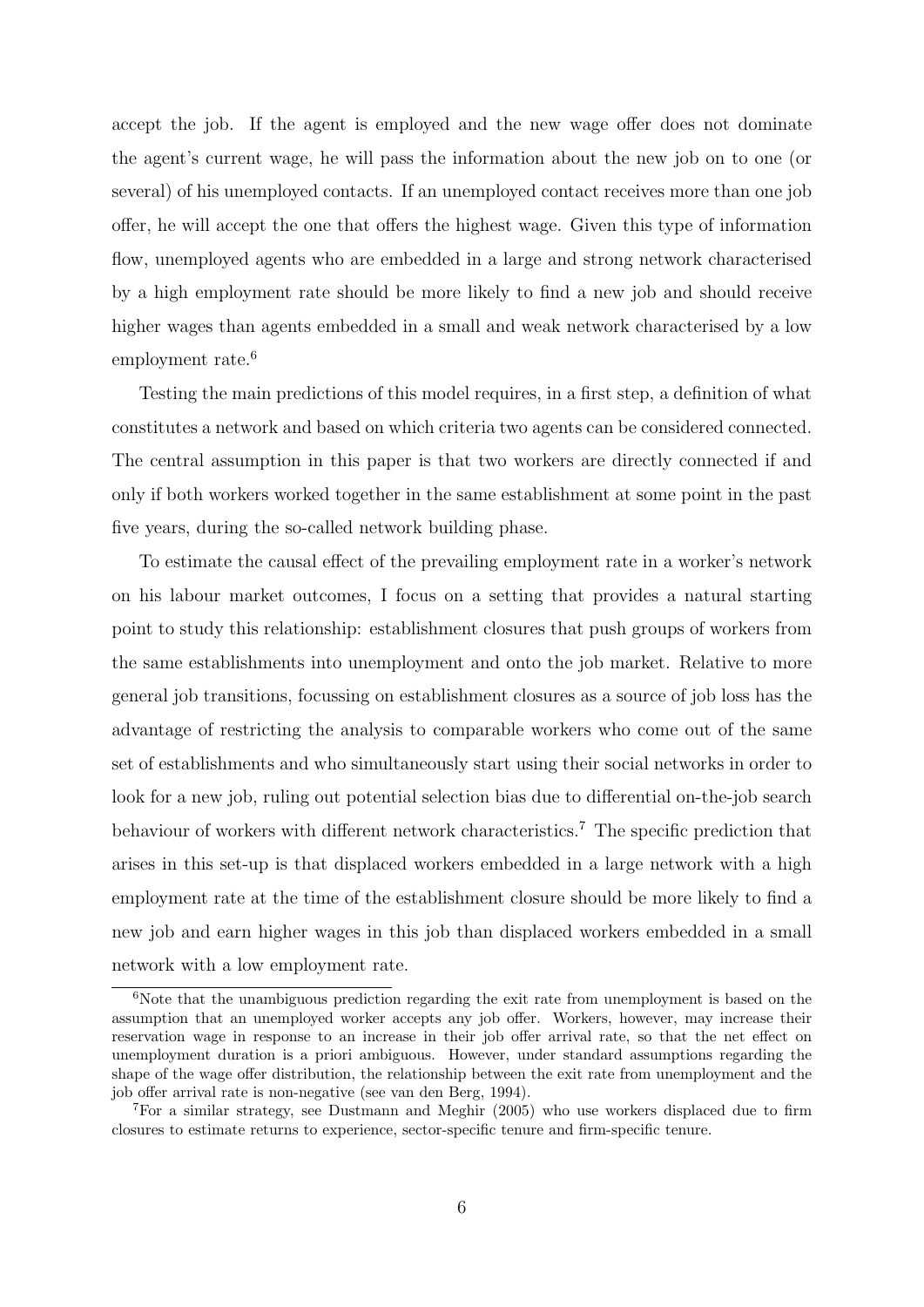To test these predictions, I estimate the following model:

$$
y_{it+1} = \alpha + \beta_1 ER_{it} + \beta_2 \log NS_{it} + \gamma' \mathbf{x}_{it} + \varepsilon_{it},\tag{1}
$$

where  $ER_{it}$  and  $NS_{it}$  represent the employment rate and network size of displaced worker i's network of former coworkers at the time of displacement t, and  $\mathbf{x}_{it}$  is a comprehensive set of both individual and average network characteristics.<sup>8</sup> The dependent variable  $y_{it+1}$ is either an indicator variable taking the value one if a worker is observed working in the year after the establishment closure, or the log daily wage in the new job.

#### 2.2 Identification

As is well known in the literature on social interaction effects, identification of the parameters of interest can be difficult because of the potential endogeneity of the network employment rate and size regressors in Equation  $(1)$  (e.g. Moffitt, 2001).<sup>9</sup> In the present context, such endogeneity could arise as a result of common unobserved group level shocks that affect the outcomes of all workers who formerly worked together. It could also be the result of correlated unobservables due to either workers' sorting into particular establishments based on unobservable characteristics or common latent skills that were accumulated when workers worked together in the same establishment. For example, under sorting of more able workers into the same establishments, workers with high unobserved ability will tend to have a network consisting of other high ability workers,

<sup>8</sup> Individual characteristics included are a worker's educational attainment, potential experience and its square, immigrant status, tenure in the closing establishment, and the last log wage observed in the closing establishment. In addition, the following individual characteristics describing a worker's employment history during the network building phase are included: the modal 3-digit industry in which the displaced worker worked, the number of years employed, the average annual wage growth, the average establishment size, and the number of distinct employers during the network building phase. Network characteristics included are the average age of all former coworkers and its square, the share of former coworkers with medium and high educational attainment, the share of former coworkers that are women, and the share of former coworkers that are immigrants.

<sup>&</sup>lt;sup>9</sup>Note that the reflection problem (Manski, 1993) often encountered when estimating linear-in-means models such as Equation (1) does not constitute a problem in the present context, since the groups of former coworkers generally differ across displaced workers due to the latter's heterogenous employment histories (see Bramoullé et al., 2009, and DeGiorgi et al., 2010). Within a given closing establishment, on average 72.9% of displaced workers used in the empirical analysis have a unique coworker network in terms of its employment rate and size. For a comprehensive treatment of identification in the context of social interactions, see Blume et al. (2011).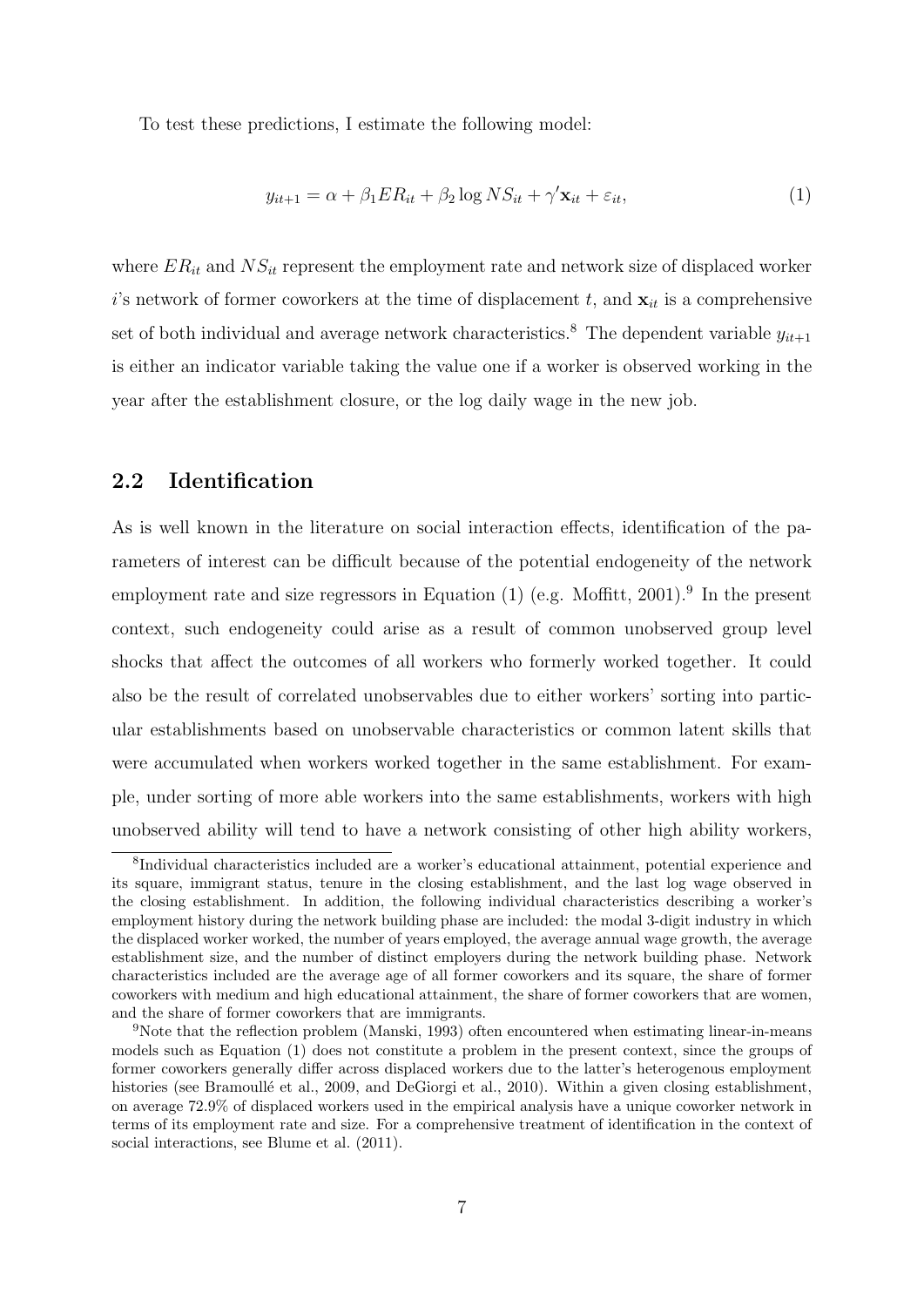potentially leading to a spurious positive correlation between the outcomes of the displaced worker and the employment rate prevailing in his network. On the other hand, more able workers are likely to have worked in larger establishments and, thus, will tend to have a larger network size. Both the employment rate and the network size regressors in Equation (1) are therefore potentially endogenous, leading to biased OLS estimates of both  $\beta_1$  and  $\beta_2$ . The direction of the biases is a priori undetermined and depends on the correlations between the regressors and the unobserved error term  $\varepsilon_{it}$ , as well as their correlation with each other.<sup>10</sup>

To overcome these issues, I include, in a first step, fixed effects for the closing establishments in the estimation of Equation (1) which account for any unobserved shocks at the time of displacement that may be specific to the workers of a given establishment. Identification is then coming from variation in the employment rate and size of the coworker networks across workers who are being displaced from the same establishment. To account for additional unobserved heterogeneity on the individual level, I further include a large set of individual control variables, among them the last wage observed before displacement, the number of years employed, the average annual wage growth, and the number of distinct employers during the network building phase.

However, even after conditioning on establishment fixed effects and a comprehensive set of control variables, it may still be that the relationship between a worker's outcomes and the employment rate and size of his network is a reflection of common latent skills shared by these workers. To deal with this issue, I exploit the occurrence of masslayoffs as exogenous shocks to the employment rate in a network. Suppose a displaced worker's network at the time of displacement consists of  $NS_{it}$  coworkers with whom he had worked during the network building phase. After separating from each other, some of these former coworkers may themselves have been part of a mass-layoff.<sup>11</sup> Under the assumption that these mass-layoffs are unrelated to the displaced workers' unobserved

<sup>&</sup>lt;sup>10</sup>Consider a simplified version of the empirical model in Equation (1):  $y_i = \alpha + \beta_1 ER_i + \beta_2 NS_i + \varepsilon_i$ . The asymptotic OLS bias of  $\hat{\beta}_1$  can be shown to be  $\lim_{N\to\infty} \left(\hat{\beta}_1^{OLS} - \beta_1\right) = \frac{\sigma_{NS}^2 \sigma_{\varepsilon,EE} - \sigma_{NS,ER}\sigma_{\varepsilon,NS}}{\sigma_{NS}^2 \sigma_{ER}^2 - \sigma_{NS,ER}^2}$ where  $\sigma_{NS}^2 = Var(NS_i)$  and  $\sigma_{\varepsilon,NS} = Cov(\varepsilon_i,NS_i)$ , and  $\sigma_{ER}^2$ ,  $\sigma_{\varepsilon,ER}$  and  $\sigma_{NS,ER}$  are defined analogously (see, for example, Frölich, 2008). Since the denominator of the right-hand side term is positive, the sign of the bias is determined by the sign of the difference in the numerator. Note that the partial correlation between the employment rate and the network size variables in the data  $(\sigma_{NS,ER})$  is 0.168.

<sup>&</sup>lt;sup>11</sup>Following the literature, I define a mass-layoff to occur if a large establishment's workforce declines by at least 30 percent from one year to the next (see, for example, Jacobson et al., 1993, or von Wachter et al., 2009).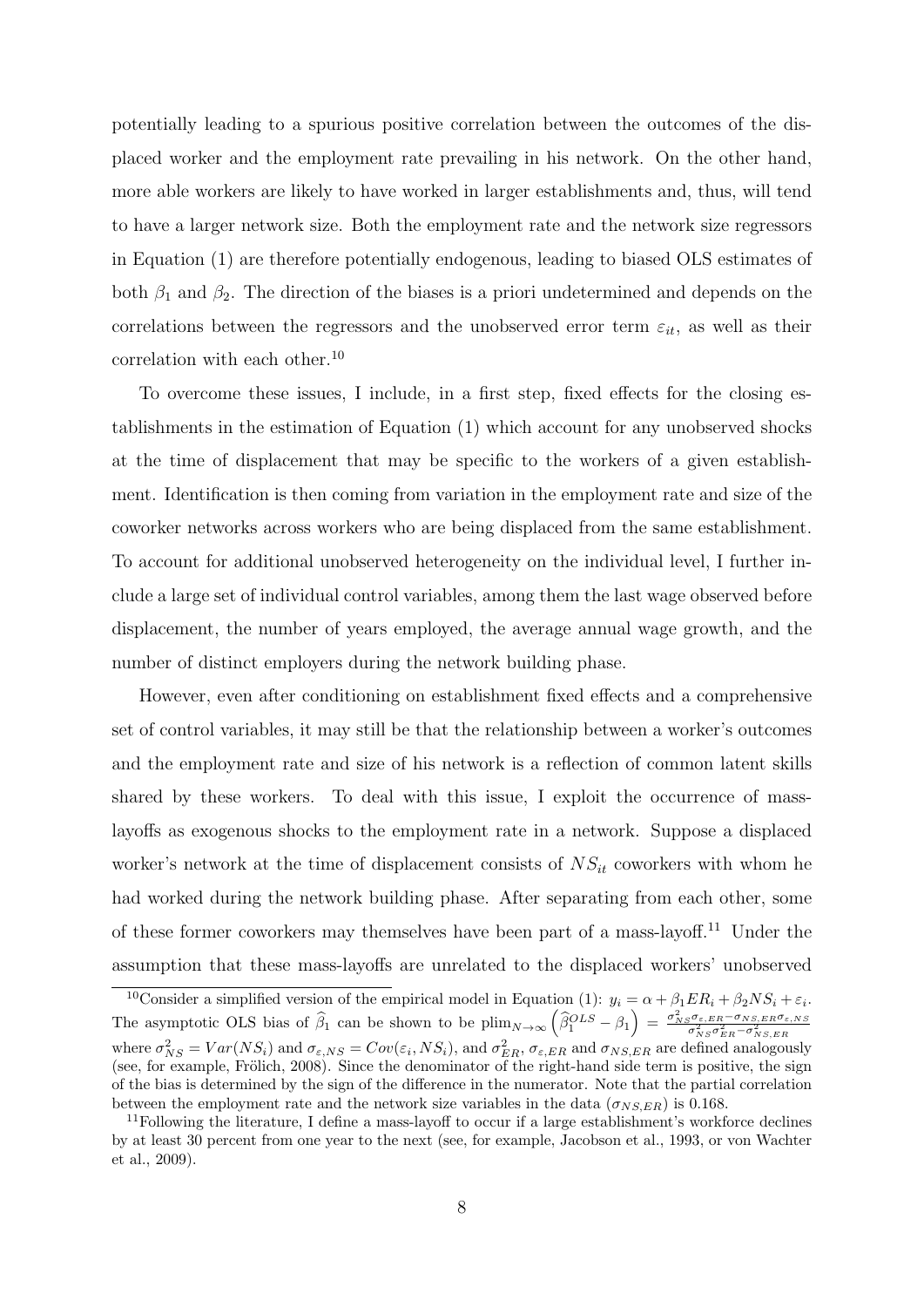skill sets, they can serve as exogenous shocks to a given worker's network of coworkers. Following this reasoning, I construct for each displaced worker a measure of the share of his former coworkers who were themselves part of a mass-layoff after separating from the displaced worker. I then use this share as an instrument for the network employment rate  $ER_{it}$  in Equation (1).

More precisely, let  $E_{it-s}$  be the number of former coworkers who are employed in year  $t - s$ , and let  $M_{it-s}$  be the number of these coworkers who, after separation from displaced worker  $i$ , were in that year part of a mass-layoff in a large establishment with more than 50 employees. Then, letting  $t$  denote the year of the establishment closure, the instrumental variable is calculated as

$$
Z_{it} = \sum_{s=1}^{5} \frac{M_{it-s}}{E_{it-s}}.
$$

In the construction of the instrument, I use the number of *working* coworkers in the denominator rather than their overall number to avoid any variation in the instrument stemming from differences in the number of former coworkers who are employed (and thus at the risk of being laid off). Furthermore, I focus on mass-layoffs in large establishments as these are more likely to represent exogenous shocks. Finally, I ensure that in the rare cases in which a given coworker experiences more than one mass-layoff after separation, only the last layoff is counted.<sup>12</sup>

The identifying assumption required to obtain a consistent estimate of the parameter  $\beta_1$  is that, conditional on the set of control variables (including the network size), the unobserved error term is mean independent of the instrument,  $E[\varepsilon_{it}|Z_{it}, NS_{it}, \mathbf{x}_{it}] =$  $E[\varepsilon_{it}|, NS_{it}, \mathbf{x}_{it}]$ .<sup>13</sup> In Section 4.1.2, I provide evidence in support of this assumption by means of a series of placebo tests in which I relate contemporaneous values of the instrument to past labour market outcomes and future values of the instrument to contempo-

<sup>12</sup>  $\sum$ <sup>12</sup>The empirical results are robust to alternative ways of constructing the instrument, such as  $\frac{5}{s=1} M_{it-s} / \sum_{s=1}^5 E_{it-s}$ , or  $\sum_{s=1}^5 M_{it-s} / \sum_{s=1}^5 L_{it-s}$ , where  $L_{it-s}$  is the number of former coworkers employed in large establishments in period  $t - s$ .

 $13$ Considering again the simplified version of the empirical model, the asymptotic bias of the IV estimator of  $\hat{\beta}_1$  can be shown to be plim<sub>N→∞</sub>  $(\hat{\beta}_1^{IV} - \beta_1) = \frac{\sigma_{NS}^2 \sigma_{\varepsilon,Z} - \sigma_{NS,Z} \sigma_{\varepsilon,NS}}{\sigma_{NS}^2 \sigma_{ER,Z} - \sigma_{NS,ER} \sigma_{NS,Z}}$ . Under the conditional mean independence assumption and the additional assumption that the error term is linear in the set of control variables, so that  $E[\varepsilon_i|NS_i] = \theta + \gamma NS_i$ , the instrumental variable estimate  $\hat{\beta}_1^{IV}$  will be consistent since  $\sigma_{\varepsilon,Z} = \gamma \sigma_{NS,Z}$  and  $\sigma_{\varepsilon,NS} = \gamma \sigma_{NS}^2$ .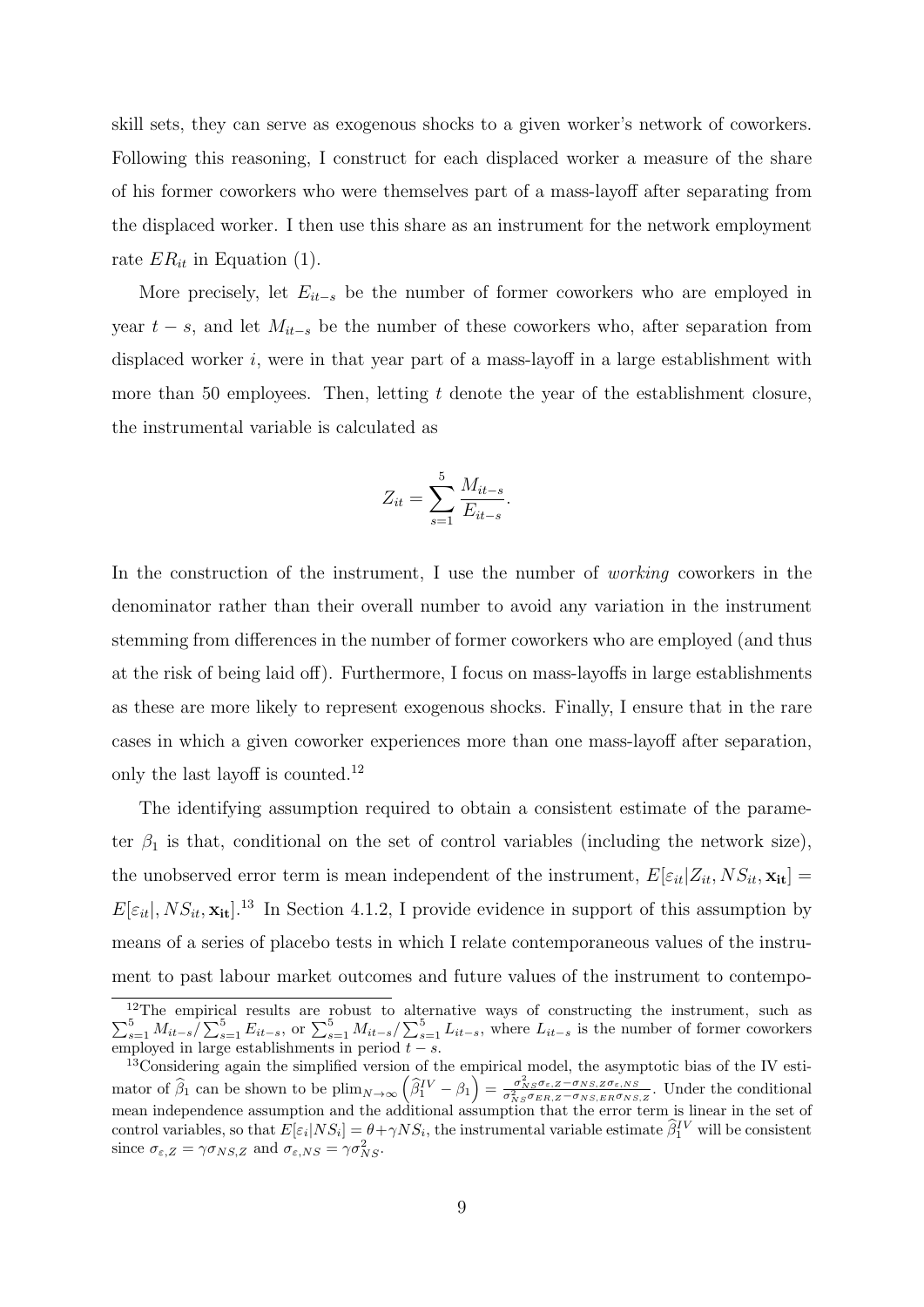raneous labour market outcomes. Note that in the absence of an additional instrument, the network size variable  $log(NS_{it})$  only serves as a control variable in the estimation and that  $\widehat{\beta}_2$  therefore has no causal interpretation. Much of the discussion of the empirical results will thus focus on  $\widehat{\beta}_1$ , which measures the effect of a network's employment rate on a displaced worker's labour market outcomes, holding the overall network size constant.

In addition to addressing endogeneity issues, the use of mass-layoffs as an instrumental variable also deals with potential concerns about measurement error in the employment rate of a displaced worker's network of former coworkers. Such measurement error could arise because a displaced worker only maintains active links with an unobserved subset of former coworkers. If this subset was randomly drawn from the overall group of former coworkers (and abstracting from any endogeneity issues), the OLS estimate of  $\widehat{\beta}_1$  would be consistent but less precisely estimated than in the absence of measurement error. On the other hand, if displaced workers maintain active links with a non-random subset of their former coworkers, the resulting measurement error in the employment rate of the relevant network will lead to inconsistent OLS estimates of  $\hat{\beta}_1$ .<sup>14</sup> For example, if workers are only able to maintain a limited number of connections and selectively choose the "best" coworkers out of their overall pool of former coworkers, then, under reasonable assumptions regarding the distribution of observed employment rates,  $\widehat{\beta}_1$  would be biased towards zero.<sup>15</sup> Under the assumption that the share of coworkers who were part of a mass-layoff is uncorrelated with the measurement error, instrumental variable estimation of Equation (1) will yield consistent estimates of  $\widehat{\beta}_1$ .

<sup>&</sup>lt;sup>14</sup>To see this, suppose the true model is given by  $y_i = \alpha + \beta_1 ER_i^* + \varepsilon_i$ , where  $ER_i^*$  is the employment rate prevailing among the set of coworkers with whom displaced worker i maintains active links. Let  $ER_i^* = \theta + ER_i + u_i$ , where  $ER_i$  is the observed employment rate among all former coworkers. Then  $\text{plim}_{N\to\infty} \widehat{\beta}_1^{OLS} = \beta_1 \frac{\sigma_{ER}^2 + \sigma_{u,ER}}{\sigma_{ER}^2}$ , where  $\sigma_{ER}^2 = Var(ER_i)$  and  $\sigma_{u,ER} = Cov(u_i,ER_i)$ . Thus, if displaced workers maintain links with a random subset of their former coworkers,  $\sigma_{u,ER} = 0$  and  $\lim_{N \to \infty} \hat{\beta}_1^{OLS} =$  $\beta_1$ . On the other hand, if  $\sigma_{u,ER} \neq 0$ ,  $\beta_1^{OLS}$  will be inconsistent.

<sup>&</sup>lt;sup>15</sup>To illustrate this point, consider two displaced workers, each with a network of ten former coworkers, and assume these workers can only maintain at most six links at a time. Suppose we observe employment rates of 50% for Worker A and 100% for Worker B. Now, if both workers only maintain active links with the six "best" coworkers out of their pool of 10 candidates, the true employment rate in Worker A's network is 83.3% (5/6) while the true employment rate in Worker B's network is still 100%. Estimation based on the observed employment rates will then lead to a downward biased estimate of the effect of the network's employment rate on a displaced worker's outcomes. Note, that in this setting, the direction of the bias (the sign of  $\sigma_{u,ER}$ ) depends on the distribution of observed employment rates in the sample and the share of (positively selected) contacts that can be maintained.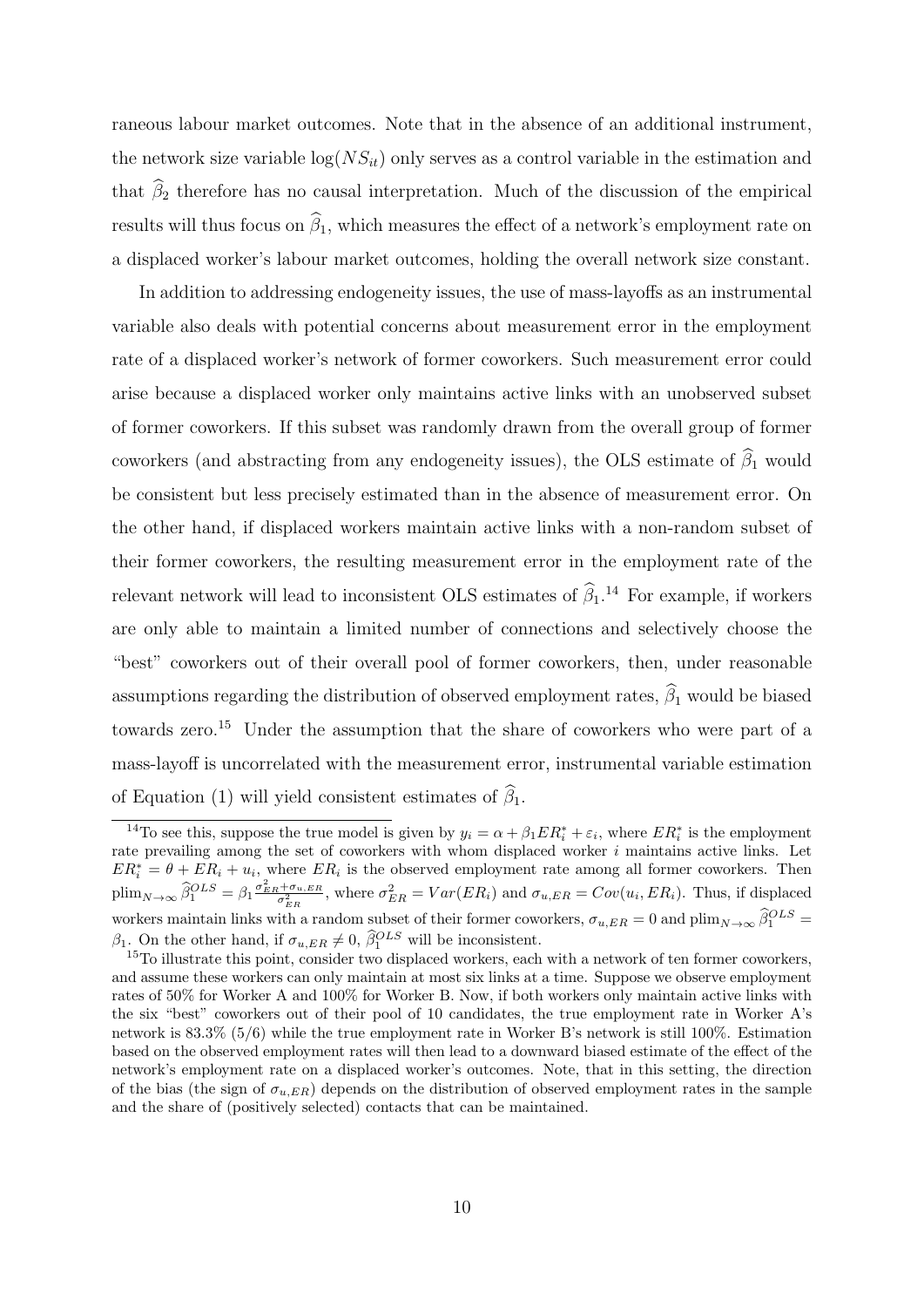# 3 Data and Descriptives

The data used in the analysis derive from administrative records and comprise the universe of workers in Germany who are subject to social security contributions.<sup>16</sup> The observations in the sample are recorded annually on the  $30<sup>th</sup>$  of June, and span more than two decades, from 1980 to 2001. Each record contains a unique worker and establishment identifier as well as information about a wide array of a worker's background characteristics, such as education<sup>17</sup>, occupation, industry, and citizenship. From this data base, I construct a panel data set of all establishments operating in one of the four largest metropolitan areas in Germany: Hamburg, Cologne, Frankfurt, and Munich.<sup>18</sup>

The base years for my analysis are the years 1995 and 1996.<sup>19</sup> I obtain a list of all establishments that exist in those years but do not exist anymore in the following year (8.7 percent of all active establishments). From this set of establishments, I select those that had between 5 and 50 workers in the last year of business (13.2 percent of the sample of closing establishments) and for whom the maximum share of displaced workers who end up working together in another establishment in the year after the establishment closure is smaller than 50 percent, leaving a total of  $1,814$  establishments in the sample.<sup>20</sup>

In the next step, I collect information about all male workers who are working in these establishments in their last year of existence and who have been present in the German labour market during the entire network building phase.<sup>21</sup> These constitute the sample

<sup>&</sup>lt;sup>16</sup>In 2001, 77.2% of all workers in the German economy were covered by social security and are hence recorded in the data (Bundesagentur für Arbeit, 2004). The main groups not included in the data are civil servants, the self-employed, and military personnel.

<sup>&</sup>lt;sup>17</sup>To improve the consistency of the education variable, I apply the imputation algorithm suggested by Fitzenberger et al. (2006).

<sup>&</sup>lt;sup>18</sup>These metropolitan areas are relatively large, covering, on average, an area of around 2,150 square miles and a population of 2.9 million individuals in 1995, distributed over, on average, 8 counties (Kreise) and 200 municipalities (Gemeinden). I do not include Berlin which is a special case due to German unification in 1990.

<sup>&</sup>lt;sup>19</sup>The motivation for choosing these particular years it that they provide a sufficiently long pre- and post-displacement period which allows controlling for the labour market histories of the workers as well as studying longer-run effects.

 $20$ The motivation for this sample selection is the following. I exclude very small establishments since these are often family-run and provide insufficient variation in network structure within establishments. I exclude establishments whose majority of the workforce continuous to work together in a new establishment after the closure to avoid including establishments that simply change their legal status, for example through mergers or takeovers, in which case they would receive new identifiers and hence appear as new establishments in the data (for a similar procedure, compare Schmieder et al., 2009).

<sup>&</sup>lt;sup>21</sup>In practice, this means that a worker must have been observed for the first time in the data at the latest in the first year of the network building phase,  $t-5$ . This restriction ensures a better comparability of co-displaced workers with respect to their network characteristics.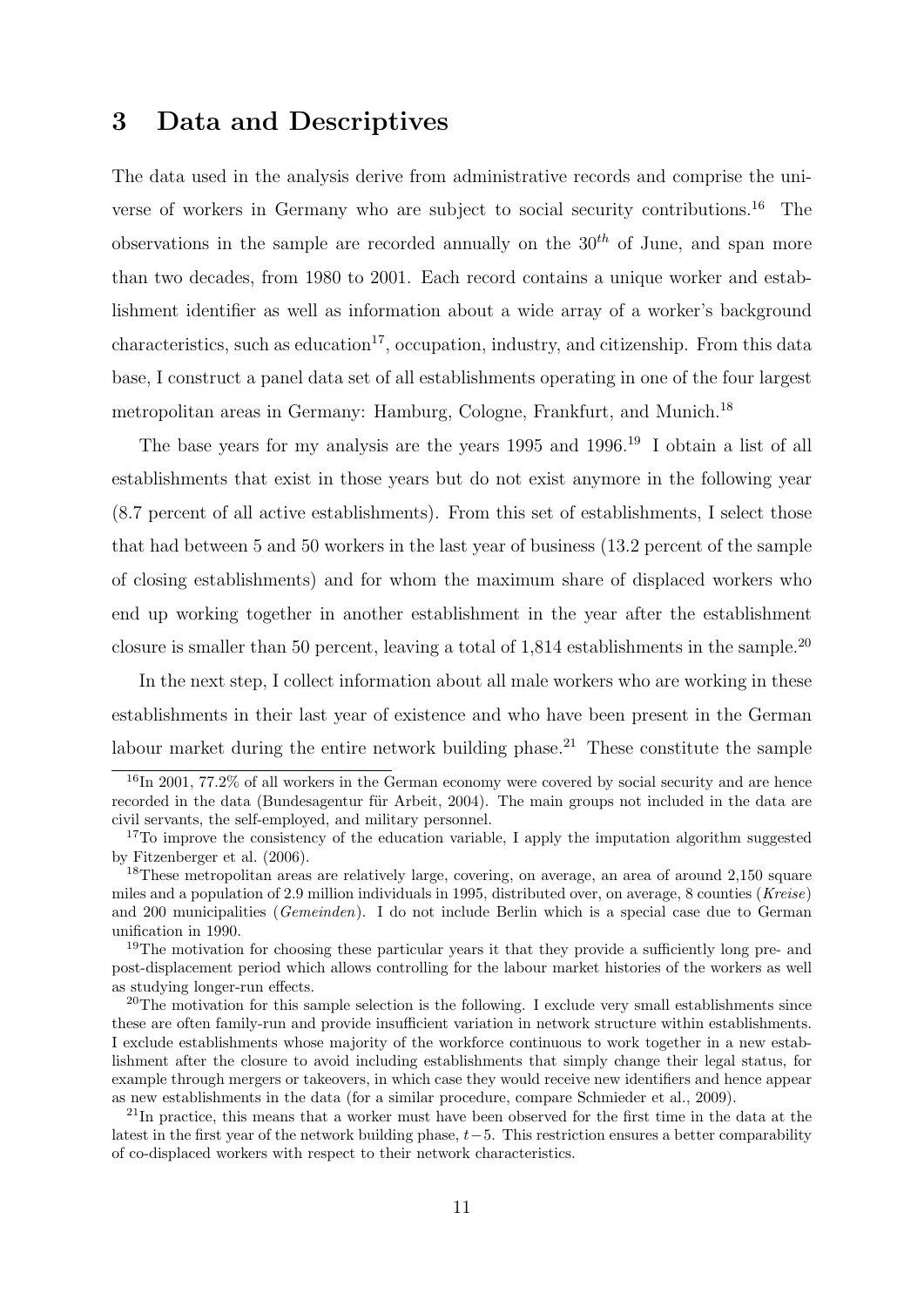of displaced workers. I focus on male workers as these are more likely to remain attached to the labour market and try to find a new job after displacement. For each displaced worker, I then collect information on all other workers he has ever worked with in the same establishment.<sup>22</sup>

For the construction of the network-related variables, I only consider those coworkers who worked together with a given displaced worker during the network building phase, defined as the 5-year period prior to the corresponding base year, but not including it. So, for example, the network building phase for those workers who were displaced in 1995 extends from 1990 to 1994. Consequently, other contemporaneously displaced workers are not included in the set of coworkers.<sup>23</sup> The motivation for this restriction is that these workers become unemployed at the same time as the displaced worker and should therefore be unable to provide any information about new job opportunities. I restrict the network building phase to the preceding five years based on the assumption that the strength of a link between two workers depreciates over time: any link between two workers that was last active more than 5 years ago (by means of working together in the same establishment) has ceased to provide any information to the displaced worker in the year of displacement. Finally, I trim the estimation sample by dropping those displaced workers with a network size above the 95th percentile.<sup>24</sup>

Table 1 shows descriptive statistics for the sample of displaced male workers. Overall, there are 10,916 workers who become unemployed as the result of 1,814 establishment closures in the Hamburg, Cologne, Frankfurt and Munich metropolitan areas in 1995 and 1996. Around 13.8 percent of these workers are foreign citizens. Most of the displaced workers in the sample have medium education which in the German context refers to vocational training. Around 10.8 percent do not have vocational training or have missing information about their educational attainment, and about 8.2 percent of workers have university education. In terms of sectoral composition, large numbers of displaced work-

 $22$ Note that while the sample only includes closing establishments in the Hamburg, Cologne, Frankfurt, and Munich areas, the construction of the network and employment history variables is based on prior jobs in all of Germany.

<sup>23</sup>On average, 30.1% of all coworkers a displaced worker worked with during the network building phase and the displacement year are also co-displaced workers.

 $^{24}$ The distribution of network sizes across displaced workers is strongly right-skewed, with a median of 48, a mean of 508 and a 95th percentile of 1,416 former coworkers. The trimming of the data avoids results being driven by extreme outliers in the network size variable. However, the empirical results are also robust to using the full sample of displaced workers.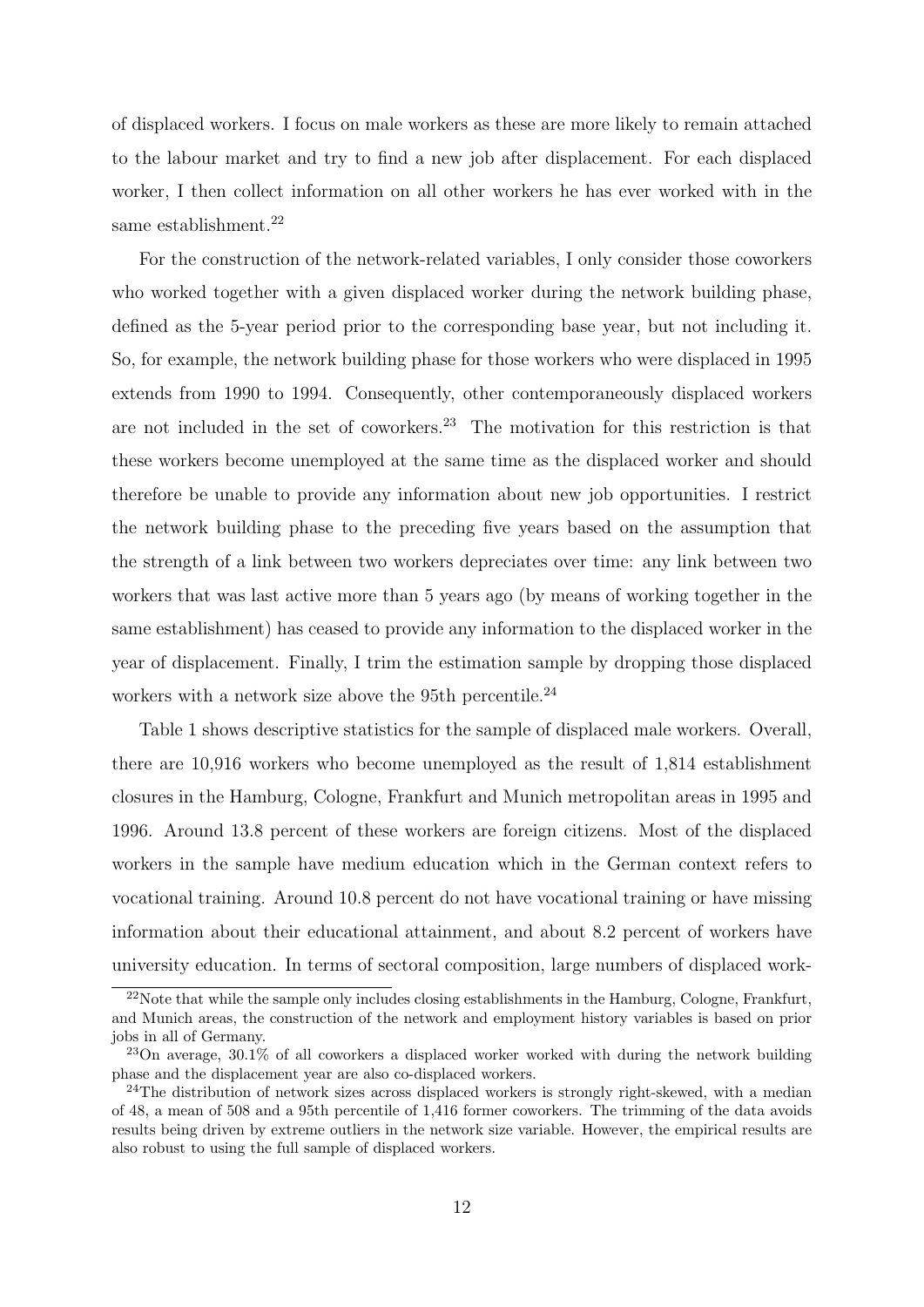ers worked in basic manufacturing, construction, and professional, medical and business services in their last job.

Table 2 provides information about some key summary statistics for the period before the establishment closure (top panel), the year after the establishment closure (middle panel), and the instrumental variable (bottom panel). During the network building phase, the average number of distinct coworkers a displaced worker worked with was 133. This average figure conceals the fact that the (trimmed) network size distribution is strongly right-skewed, with a 10th percentile of 9, a median of 43, and a 90th percentile of 379. The average employment rate in the networks of former coworkers in the years of displacement – the main variable of interest in the empirical analysis – is 58.4 percent with a standard deviation of 18.0 percent, varying between 35.1 percent at the 10th percentile and 79.1 percent at the 90th percentile. On average, a displaced worker worked 3.0 years with his former coworkers although there is substantial variation, reaching from one year at the 10th percentile to 7 years at the 90th percentile. Between 1980 and 1995/1996, the average displaced worker was employed for about 12.4 years, working in 3.5 different establishments and spending around 3.4 years in each of them. The average tenure in the establishment that eventually closes down in either 1995 or 1996 is somewhat larger, about 5.1 years. The average daily wage earned in the closing establishments is around 88.1 euros.<sup>25</sup> During the 5-year long network building phase, displaced workers are observed working 4.4 years in, on average, 2.1 distinct establishments with typically around 64.8 employees. Finally, the median annual wage growth during the network building phase is 1.7 percent. $^{26}$ 

The middle panel of Table 2 shows workers' employment and wage outcomes in the first year after their displacement. Overall, 71.6 percent of displaced workers are working again in the year after displacement, earning, on average, a daily wage of 87.6 euros which is about the same as the average wage in the sample prior to displacement.

The bottom panel of Table 2 provides some summary statistics for the instrumental

<sup>&</sup>lt;sup>25</sup>Wage records are right-censored at the social security contribution ceiling, which affects 6.4 percent of observations in 1995/1996. I impute these wages by first estimating a tobit model with a standard set of socio-economic wage determinants (gender, citizenship, education, region and industry) and then adding a random error term to the predicted value of each censored observation, ensuring that the imputed wage lies above the censoring threshold (see Gartner, 2004, for details). I proceed correspondingly for all censored wage observations in later years of the sample.

 $^{26}$ This high average rate of annual wage growth of 26.7 percent is driven by a few extreme outliers.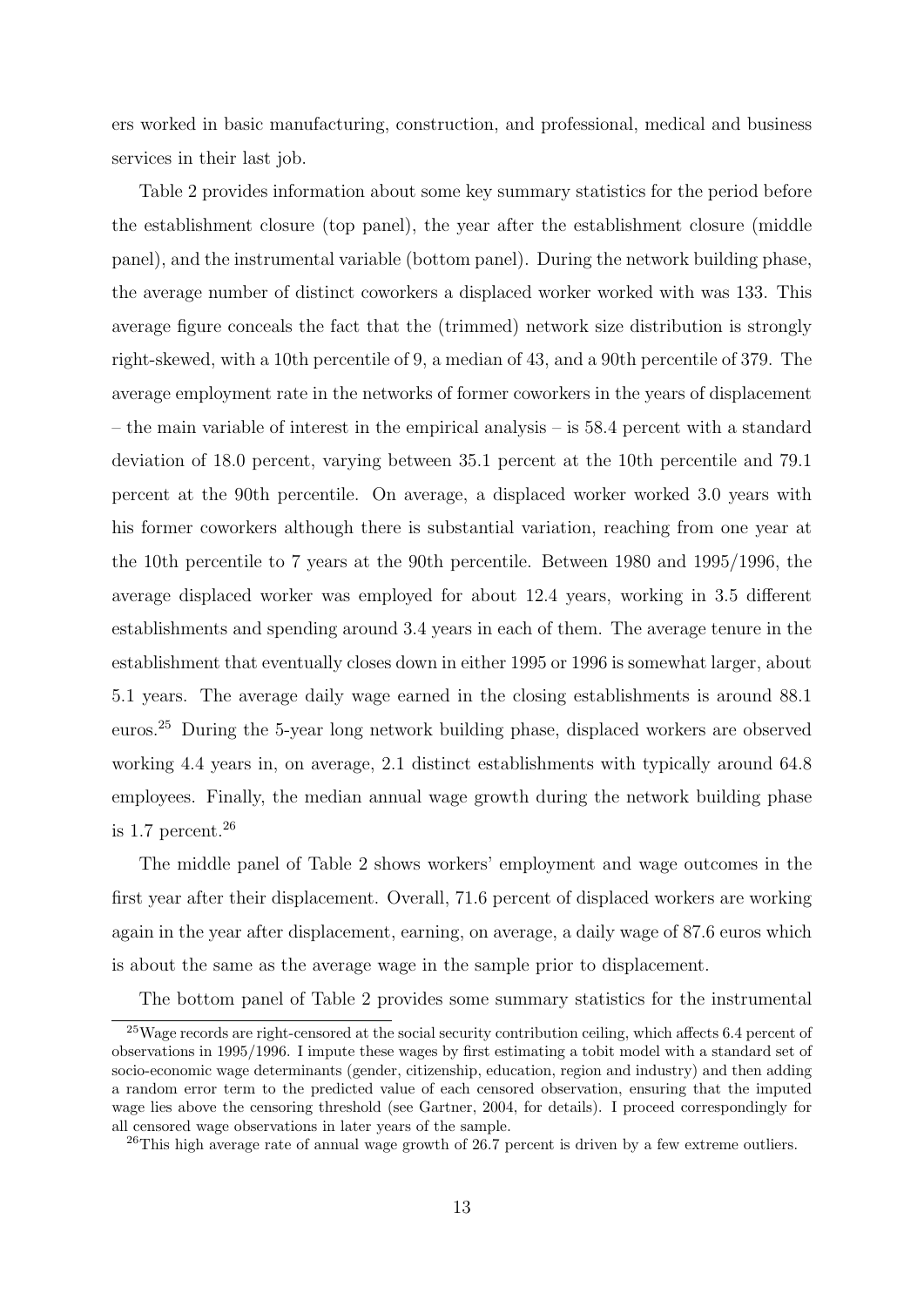variable used in the analysis. On average, 4.2 percent of a displaced worker's working former coworkers were laid off from an establishment with more than 50 employees after they separated from the displaced worker. As indicated by the standard deviation of 10.9 percent, there is some variation in this share across displaced workers, reaching from 0 percent at the 10th percentile to 10.0 percent at the 90th percentile (and 21.2 percent at the 95th percentile). In the second row in the bottom panel, I eliminate variation in the average share of laid-off coworkers that exists between different closing establishments by regressing these shares on a full set of fixed effects for the closing establishments and then summarizing the predicted residual shares. Importantly, the standard deviation only decreases by 17.4 percent to 9.0 percent, indicating that most of the variation in the instrumental variable exists within rather than between establishments. This is important because I control for establishment fixed effects in the analysis and rely on differential shocks to the networks of workers that belong to the same closing establishment. As the last row shows, even within groups of workers with the same education level who are being displaced from the same establishment, there is still variation in the share of laid-off coworkers. The relatively small loss in identifying variation after the inclusion of comprehensive sets of fixed effects provides some first suggestive evidence that these mass-layoffs may indeed be exogenous events.

## 4 Empirical Results

#### 4.1 Basic Results

In this section, I investigate how the prevailing employment rate in a displaced worker's network of former coworkers affects his employment probability and wages one year after the displacement. As pointed out before, in the absence of a suitable instrument, I will view the network size variable simply as an additional control variable whose estimated impact on labour market outcomes can generally not be given a causal interpretation. The first three columns in Table 3 show the results of a linear probability model for being employed based on Equation (1). Column (1), which includes all the individual and average network characteristics but no establishment fixed effects, shows a small positive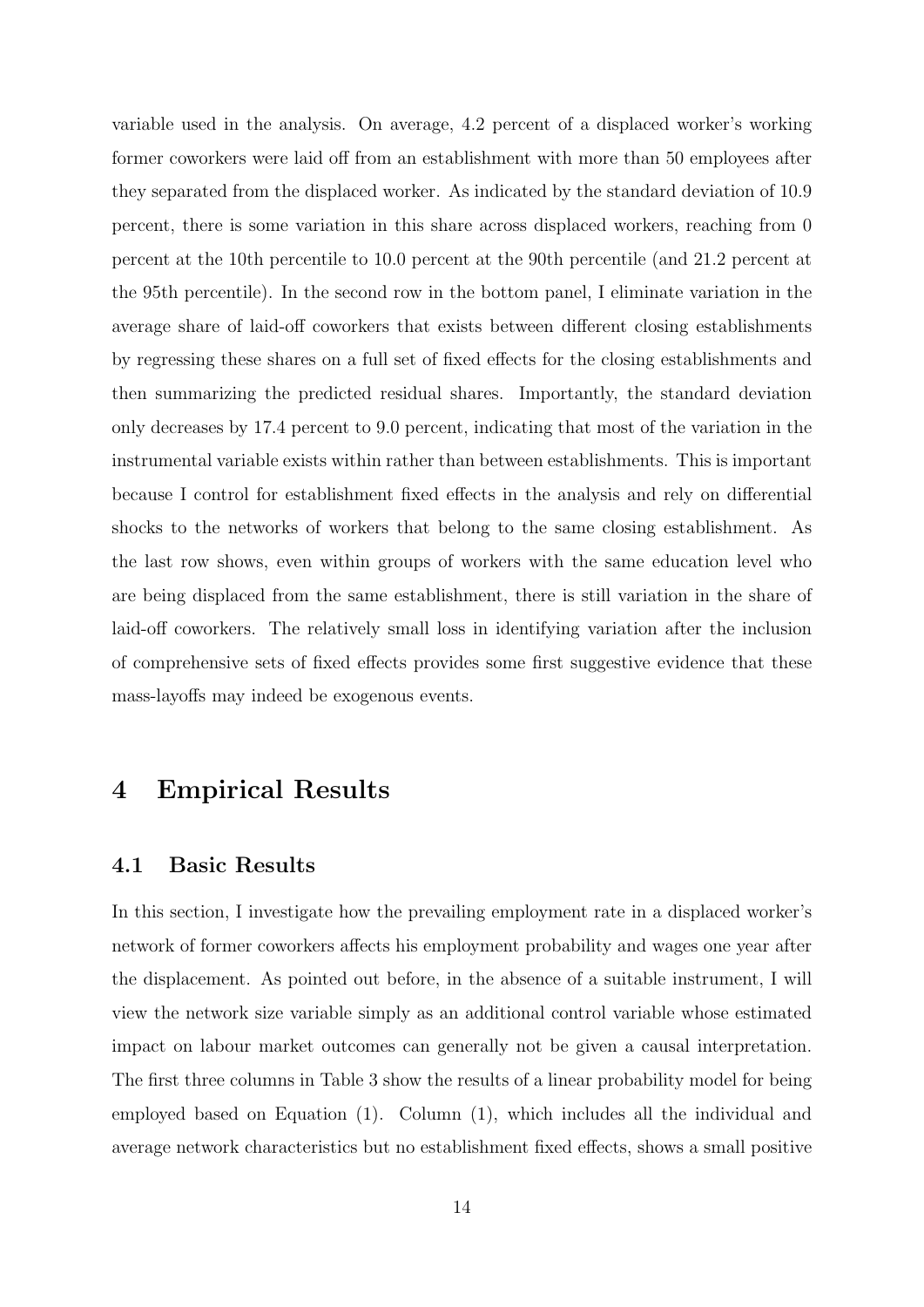association between the employment rate in the network and the probability of being employed one year after displacement.<sup>27</sup> Including a full set of fixed effects for the closing establishments in column (2) reduces the coefficient to a statistically not significant 0.051. However, as discussed in Section 2, in the presence of measurement error or endogeneity of the employment rate and network size control variable, the estimated OLS parameters are likely to be biased. Column (3) shows the results when the networks' employment rates are instrumented with the shares of coworkers who were themselves part of a masslayoff after separation from the displaced workers. As the summary of the first stage regression at the bottom of the table shows, there is a strong negative effect of this share on a network's employment rate in the year of displacement: a 10 percentage point increase in the share of laid-off coworkers during the network building phase, reduces their employment rate in 1995/1996 by 1.3 percentage points. Exploiting the variation in employment rates that is driven by these mass-layoff shocks, the second-stage results indicate a strong positive effect of the network employment rate on the re-employment probability of a displaced worker: a 10 percentage point increase in the employment rate, which corresponds to about half a standard deviation (compare Table 2), leads to a 7.5 percentage point higher probability of being employed in the first year after displacement  $(p$ -value  $0.052)$ .<sup>28</sup>

Columns (4) to (6) in Table 3 show the corresponding results for the log wages in the new jobs of the displaced workers. While in the OLS regressions, there is some indication of a small positive association between the network employment rate and workers' starting wages, there is no evidence of a causal effect of a higher network employment rate on the starting wages after accounting for potential endogeneity and measurement error. The absence of a significant effect on starting wages can be rationalised within the theoretical framework laid out in Section 2 if workers do not adjust their reservation wages in response

 $^{27}$ An unconditional OLS regression that only includes the network employment rate and the network size as regressors yields significant estimates of 0.118 (0.027) and 0.007 (0.004), respectively.

 $^{28}$ This effect is larger in magnitude than the main estimate in the study by Cingano and Rosolia (2012), who, based on an OLS specification similar to that in column (2) of Table 3, find that a 10 percentage point increase in the network employment rate increases the probability of being employed 9 months after displacement by 1.8 percentage points. Since the German data are recorded annually, the duration between displacement and the first observed post-displacement period is typically less than one year; 6 months on average under the assumption that establishment closures are uniformly distributed over time. Linearly extrapolating the results for 12 and 9 months, separately reported in Cingano and Rosolia (2012), to a horizon of 6 months would imply a 2.4 percentage point higher employment probability in response to a 10 percentage point increase in the network employment rate.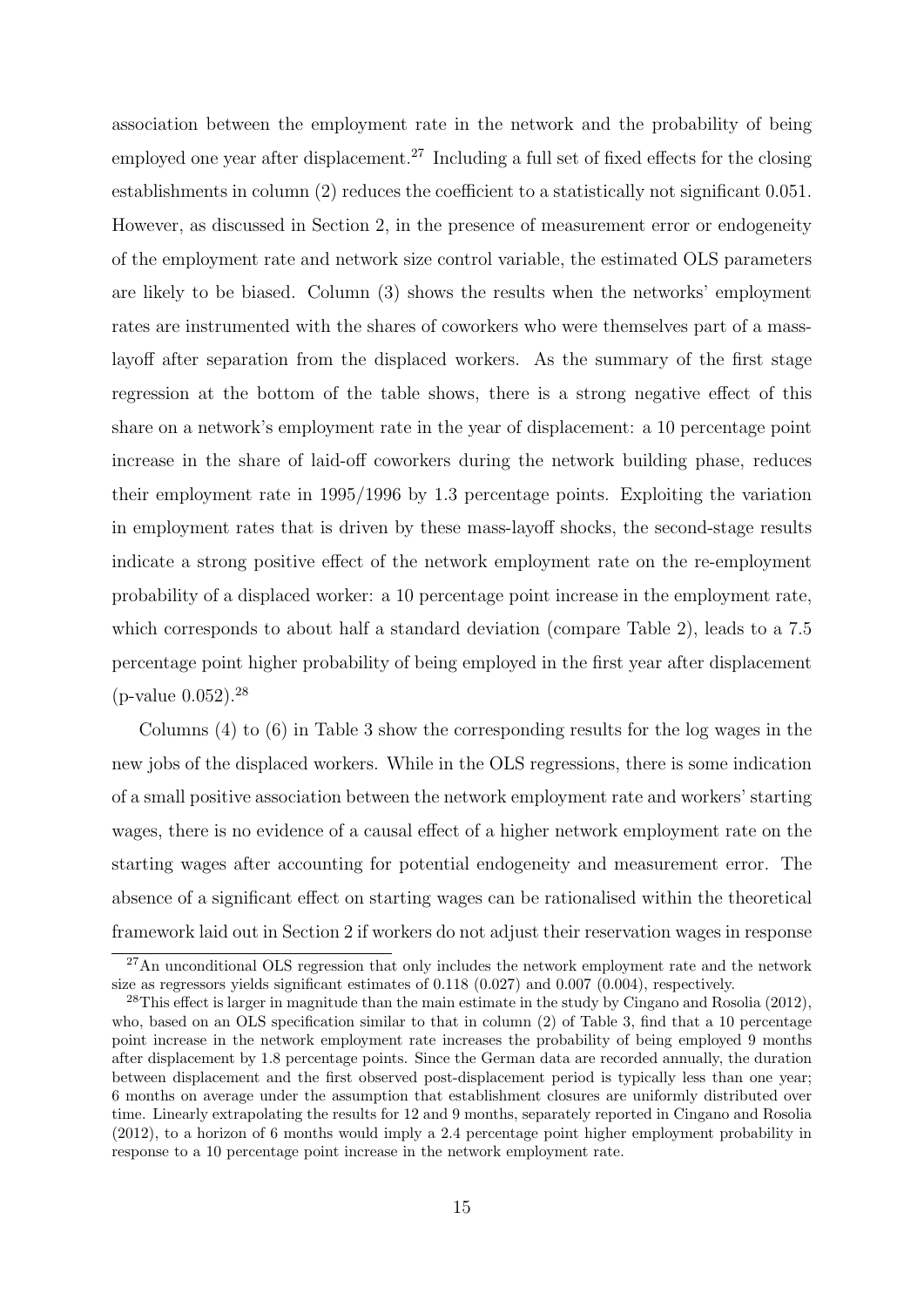to changes in their job offer arrival rate due to shocks to their coworker networks, either because these changes are unanticipated or because workers do not expect them to be persistent. The absence of a causal effect of the network employment rate on entry wages also speaks against potential alternative mechanisms that could lead to a positive association between average network employment rates and individual-level employment probabilities, such as leisure complementarities (Jenkins and Osberg, 2004) or social norms (Akerlof, 1980, Stutzer and Lalive, 2004). If these channels were the main drivers of individuals' job search behaviour, workers with higher prevailing employment rates in their networks should set lower reservation wages in order to increase their chances of escaping unemployment, and thus end up working in lower-paid jobs.

As discussed in Section 2, the apparent downward bias of the OLS estimates relative to the IV estimates – in particular in the employment estimations – could be driven by the two network regressors' endogeneity and their correlation with each other, as well as measurement error in the network employment rate. However, it should also be pointed out that both estimates are likely to capture different types of effects. The IV estimate is based on variation in a network's employment rate due to mass-layoffs of workers whereas the variation for the OLS estimate is driven by more diverse determinants of workers' employment status, including retirement, health or family reasons. Since laidoff workers are presumably quite attached to the labour market, they are more likely to keep a job information to themselves rather than pass it on than, for example, retired former coworkers or former female coworkers on maternity leave. As a result, a given change in the network employment rate due to mass-layoffs is likely to have a bigger effect on an individual worker's labour market outcomes than a corresponding change due to alternative reasons.

#### 4.1.1 Robustness Checks

Table 4 summarizes the results from a number of robustness checks for the main result of a positive effect of the employment rate in a worker's network on his re-employment probability.<sup>29</sup> In column (1), I condition on establishment/education fixed effects rather than

<sup>&</sup>lt;sup>29</sup>The corresponding results for the starting wages consistently show small and statistically not significant effects.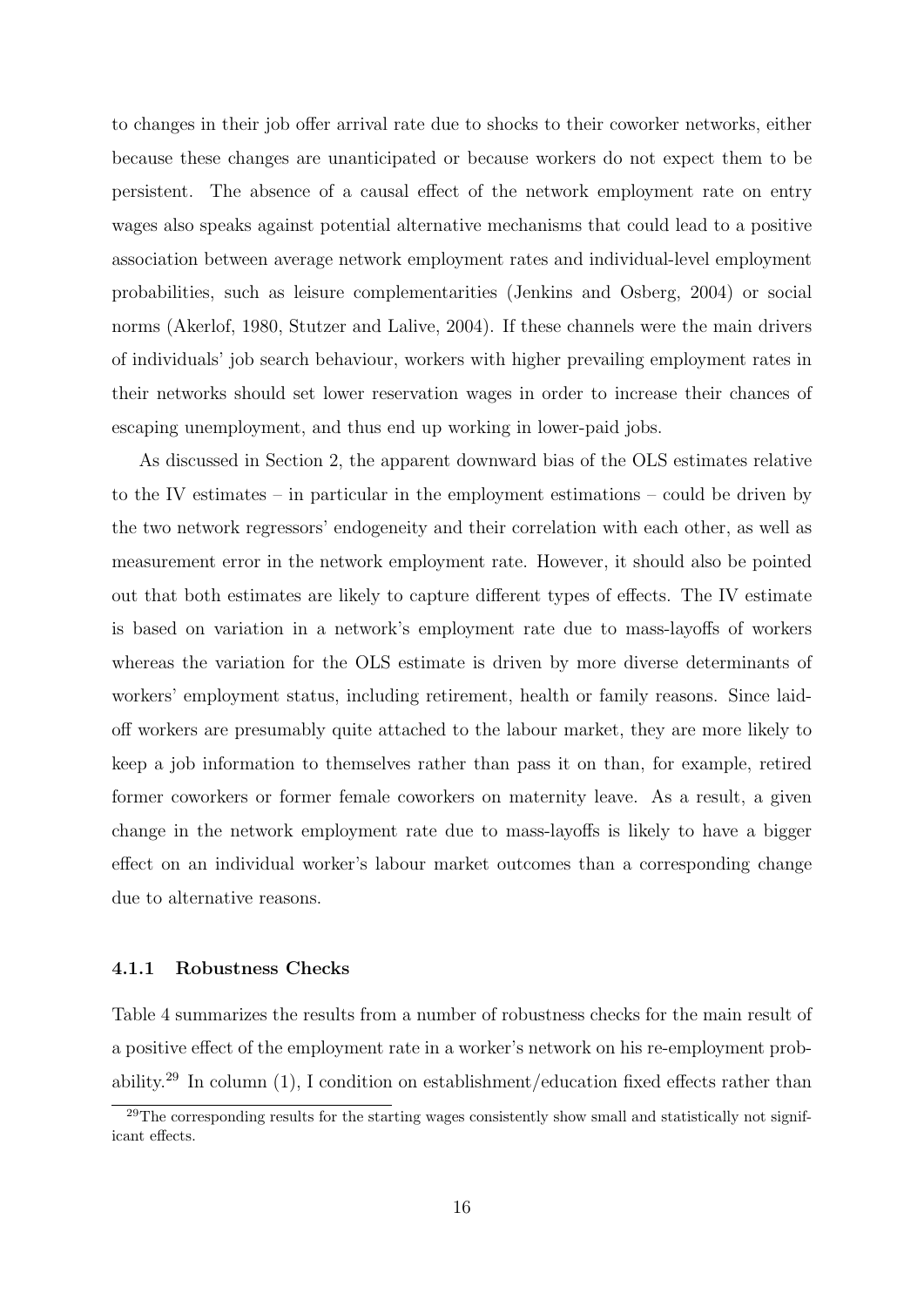just establishment fixed effects as in the baseline specification. By doing so, I compare the employment outcomes of workers who are displaced from the same establishment and who have the same education level prior to their displacement. This specification leads to an estimate of 0.658 (p-value 0.101), broadly comparable in magnitude to the baseline result of 0.753 (compare column (3) of Table 3).

Column (2) shows the results from an estimation without any worker- or networkspecific control variables (apart from network size and establishment fixed effects). Given that a number of control variables are highly statistically significant in the baseline IV regression, the fact that the point estimate on the network's employment rate hardly changes in the absence of these control variables indicates that the instrument is not systematically related to these observable characteristics, providing some suggestive evidence for its exogeneity.

Columns (3) and (4) present results for two alternative definitions of the instrumental variable. In column (3), I extend the range of establishments that are considered for the construction of the mass-layoff instrument to those with more than 10 employees (rather than using only large establishments with more than 50 employees). As these mass-layoffs occur more often, the first stage is substantially stronger. However, the point estimate of 0.601 is still similar in magnitude to the estimate in the baseline specification. In column (4), I exclude mass-layoffs that occurred in the year immediately prior to the base year from the construction of the instrument (so  $Z_{it} = \sum_{s=2}^{5} (M_{it-s}/E_{it-s})$ ). This is because mass-layoffs may to some extent proxy for shocks in labour demand for particular groups of workers, and if these shocks show sufficient persistence, they could have a direct impact on a displaced worker's re-employment probability. Note, however, that for this to be problematic in the present setting, the direct impact would have to differ across workers who are being displaced from the same establishment. As the results in column (4) show, even with this more conservative definition of the instrument, the point estimate remains similar in magnitude to the baseline estimate (albeit not statistically significant). In column (5), I add the average log wage among the group of former coworkers at the time of displacement as a further control variable to capture an additional dimension of the quality of a displaced worker's network. Again, results remain largely unchanged.

According to the information transmission process outlined at the beginning of Sec-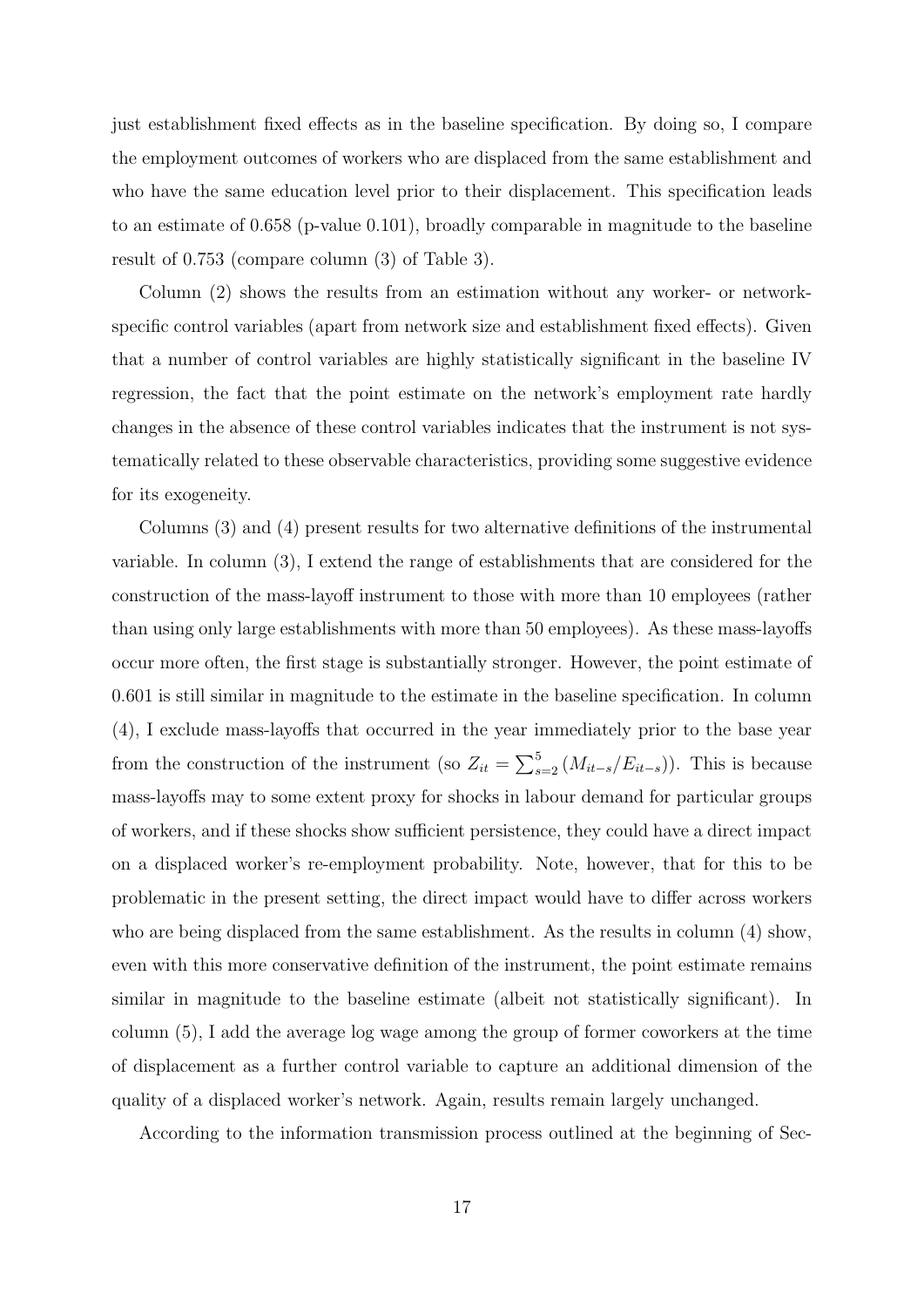tion 2, employed agents forward any job information they do not need themselves to one of their unemployed contacts. From the perspective of a recently displaced worker, this implies that unemployed two-link away contacts – those workers who worked together with one of the former coworkers during the network building phase but never with the displaced worker himself – are competitors for available job information. In column  $(6)$ , I include the employment rate and log number of each displaced worker's two-link away contacts as additional regressors, instrumenting the employment rate with the share that was part of a mass-layoff in a large establishment during the network building phase (constructed in the same way as for the direct contacts). Contrary to the theoretical prediction, the employment rate among the two-link away contacts has no effect on a displaced worker's probability of working in the year after displacement. Reassuringly, however, the point estimate of the coefficient for the employment rate of the direct contacts remains relatively unaffected, with a value of 0.677 (p-value 0.103).

Finally, in column(7), I check the robustness of my results to the functional form specification of the network size control variable. Rather than including the log number of coworkers, I include a quadratic function that allows for a non-monotonic relationship between network size and the re-employment probability of the displaced worker. In this case, the estimated parameter is slightly larger than in the baseline specification but still of comparable magnitude.

Overall, the results in Table 4 show a robust positive effect of the network employment rate on the re-employment probability of a displaced worker, with the baseline estimate of 0.753 being roughly the midpoint of the range of estimates obtained across the alternative specifications.

#### 4.1.2 Placebo Tests

The identification of the causal effect of the network employment rate on a displaced worker's post-displacement labour market outcomes hinges upon the assumption that any unobserved individual-level characteristics that may affect these outcomes directly are conditionally (mean) independent of the instrument. To support the validity of this assumption, I carry out two placebo tests. In the first test, I replace the actual postdisplacement outcomes in my estimations with the corresponding outcomes observed prior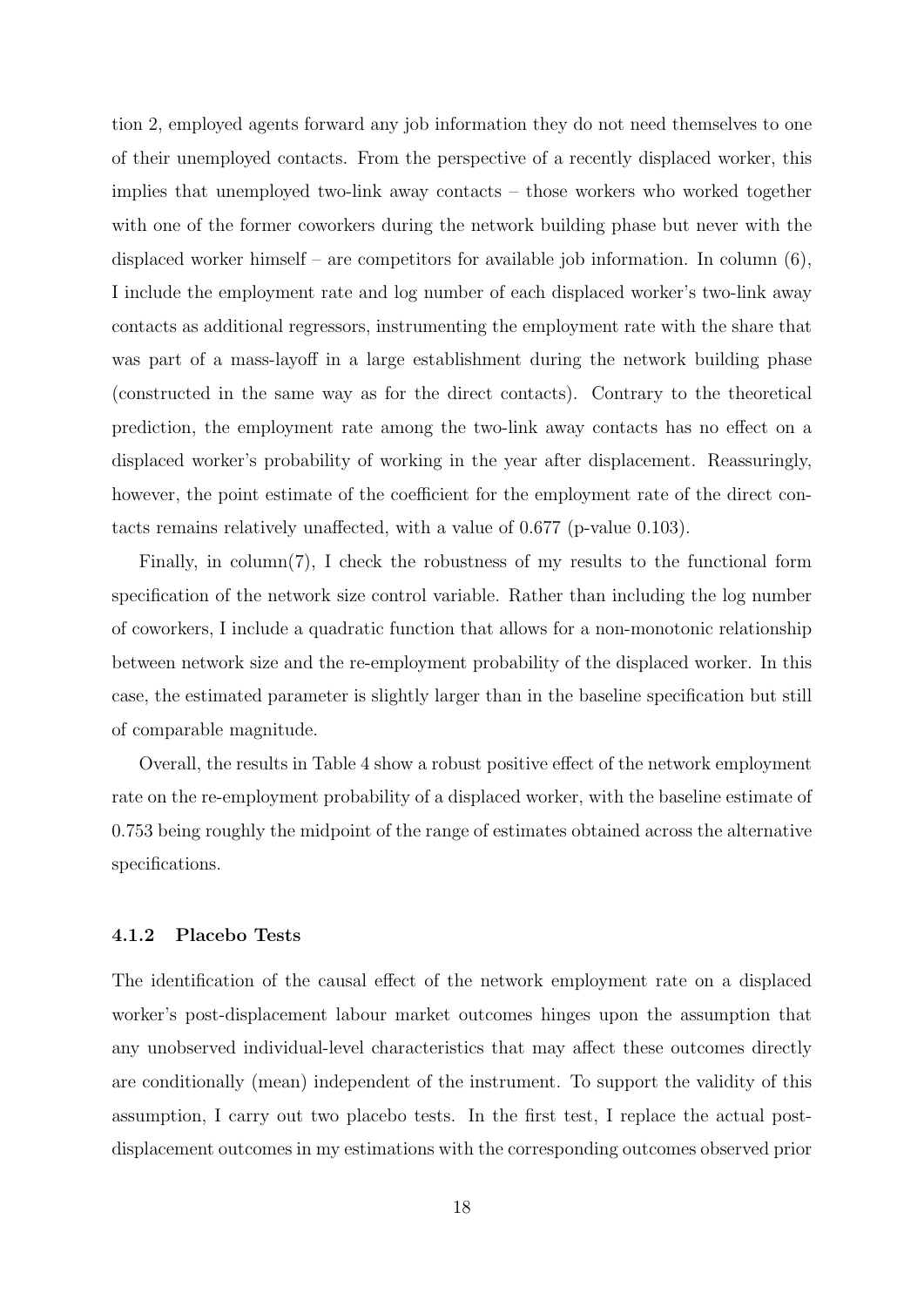to the network building phase. If mass-layoffs of a displaced worker's coworkers during the network building phase are exogenous events, they should be uncorrelated with any unobserved permanent individual characteristics that may affect labour market outcomes directly, and therefore uncorrelated with a displaced worker's past employment outcomes.

Columns (3) and (4) of Table 5 show the corresponding results, where the dependent variable is the displaced worker's employment status in 1989 (for displacement year 1995) and 1990 (for displacement year 1996). I report both the reduced form effect of the instrument, and the second-stage results from the standard IV estimation. For comparison, I report the corresponding estimates from the baseline specification (compare Table 3) in columns (1) and (2). Focussing on the reduced form first, column (3) shows that there is no significant relationship between the share of laid-off coworkers and the displaced worker's past employment probability, with an estimate of 0.017 which is close to zero and statistically not significant. The second-stage coefficient of -0.127 reported in column  $(4)$  is consequently also close to zero.<sup>30</sup> For comparison, the reduced form coefficient from my baseline specification is -0.099. Note that the corresponding OLS regression of past employment outcomes on current employment rates of coworkers yields a positive and significant estimate of 0.076 (0.042), indicating that the latter are indeed likely to proxy for some unobserved worker characteristics.

In the second placebo test, I change the time period over which I construct the instrumental variable and estimate the relationship between a displaced worker's employment status in the year after displacement  $(t+1)$  and the share of former coworkers displaced as the result of a mass-layoff during the subsequent period  $t+1$  to  $t+5$ . Since these layoffs occur after the t+1 observation, they should have no effect on a displaced worker's labour market outcomes in that year, unless they reflect some unobserved individual characteristics of the displaced workers.<sup>31</sup> The reduced form results in column  $(5)$  of Table 6 show a substantially smaller and not significant effect of future mass-layoffs on current outcomes and hence speak against the hypothesis that mass-layoffs of coworkers are simply a reflection of individual displaced workers' labour market prospects.

Overall, the results from the two placebo tests indicate that there is no relationship

<sup>&</sup>lt;sup>30</sup>The corresponding placebo results for wages show effectively zero reduced form coefficients both in the benchmark case and for past wages, and hence small and insignificant second-stage coefficients.

<sup>&</sup>lt;sup>31</sup>Note that if a given coworker is subject to more than one mass-layoff between  $t+1$  and  $t+5$ , I use the earlier one for the construction of the instrumental variable.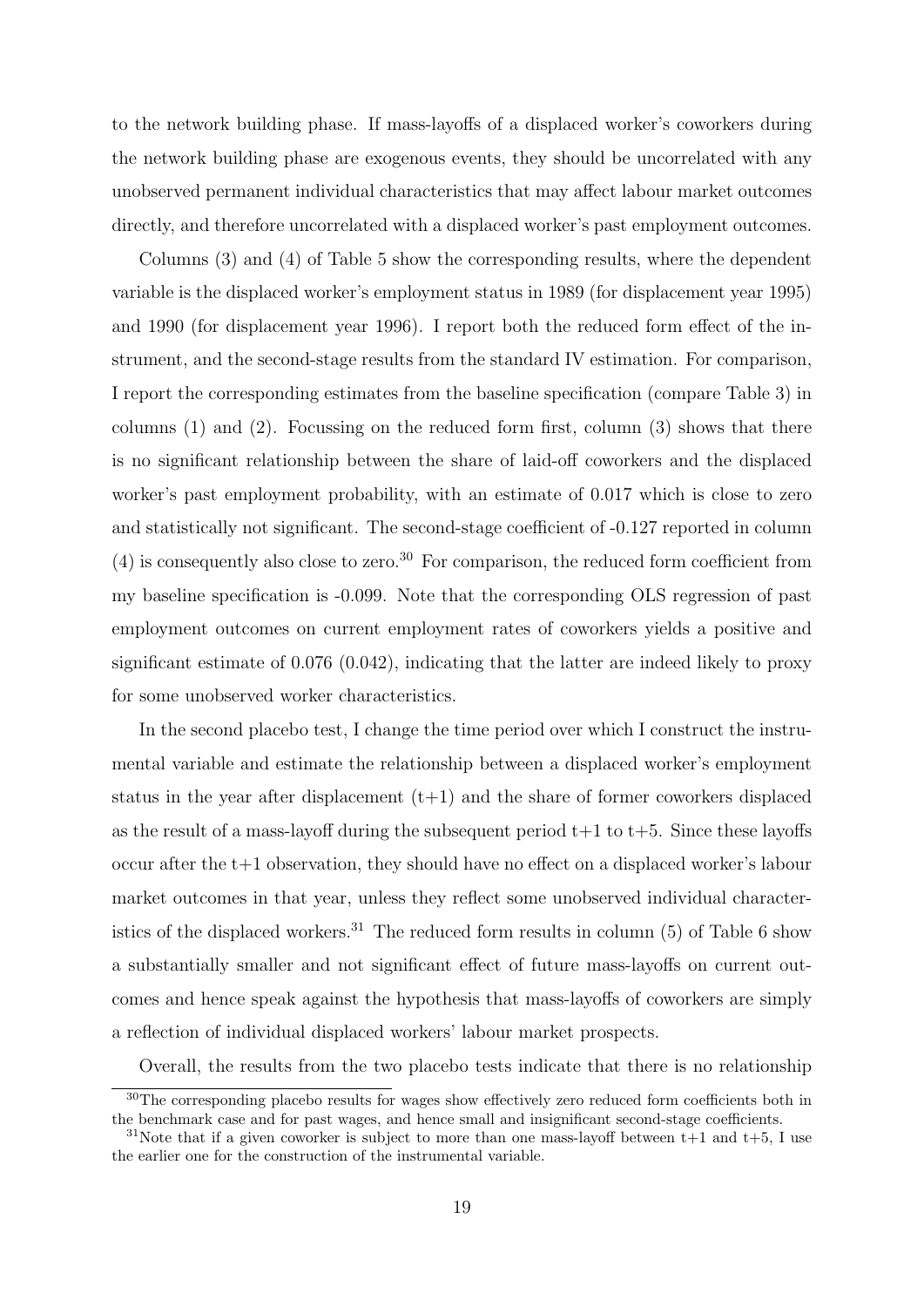between either the instrumental variable and past labour market outcomes or between the future instrumental variable and current labour market outcomes of the displaced workers, lending support to the assumption that the underlying mass-layoffs are exogenous events and unrelated to unobserved worker characteristics.

#### 4.2 Heterogeneity Across Demographic Subgroups

In this section, I investigate whether the impact of the network employment rate on the re-employment probability varies across subgroups of workers. Running separate regression after splitting the sample by educational attainment, nationality and age does not provide conclusive evidence as the large majority of observations happen to belong to one specific subgroup, workers with medium education level (81.0 percent of the sample), German workers (86.2 percent of the sample), and the group of prime-age males. Since all estimations include establishment fixed effects, there is relatively little variation for the smaller subgroups from which to estimate the effect of interest. Taken at face value, however, the point estimates reported in columns (1) to (8) of Table 6 suggest a stronger network effect for low-educated and young individuals as well as for immigrants, a finding supported by survey evidence and existing studies analysing the role of networks in the labour market (see Topa, 2011).<sup>32</sup> Columns (9) to (11) show separate results based on the size of the closing establishments in the years of displacement. There seems to be a stronger effect for workers who are displaced from medium-sized establishments with an overall employment between 11 and 30 employees, but again, standard errors tend to be quite large owing to the reduced sample sizes, making any conclusive statements difficult.

#### 4.3 Heterogeneity Across Information Providers

By focussing on the overall employment rate in a worker's network of former coworkers, I have so far implicitly assumed that each contact is equally likely to transmit labour market relevant information to the displaced workers. However, it is conceivable that

<sup>32</sup>According to the German Socio-Economic Panel, 38.6 percent of low-educated workers, 29.9 percent of medium-educated workers, 23.5 percent of high-educated workers, 41.8 percent of immigrant workers, 30.0 percent of German workers, 33.3 percent of young workers (≤ 30), and 29.1 percent of older workers found their current job through acquaintances, friends and relatives. Data Source: GSOEP 1990-2001.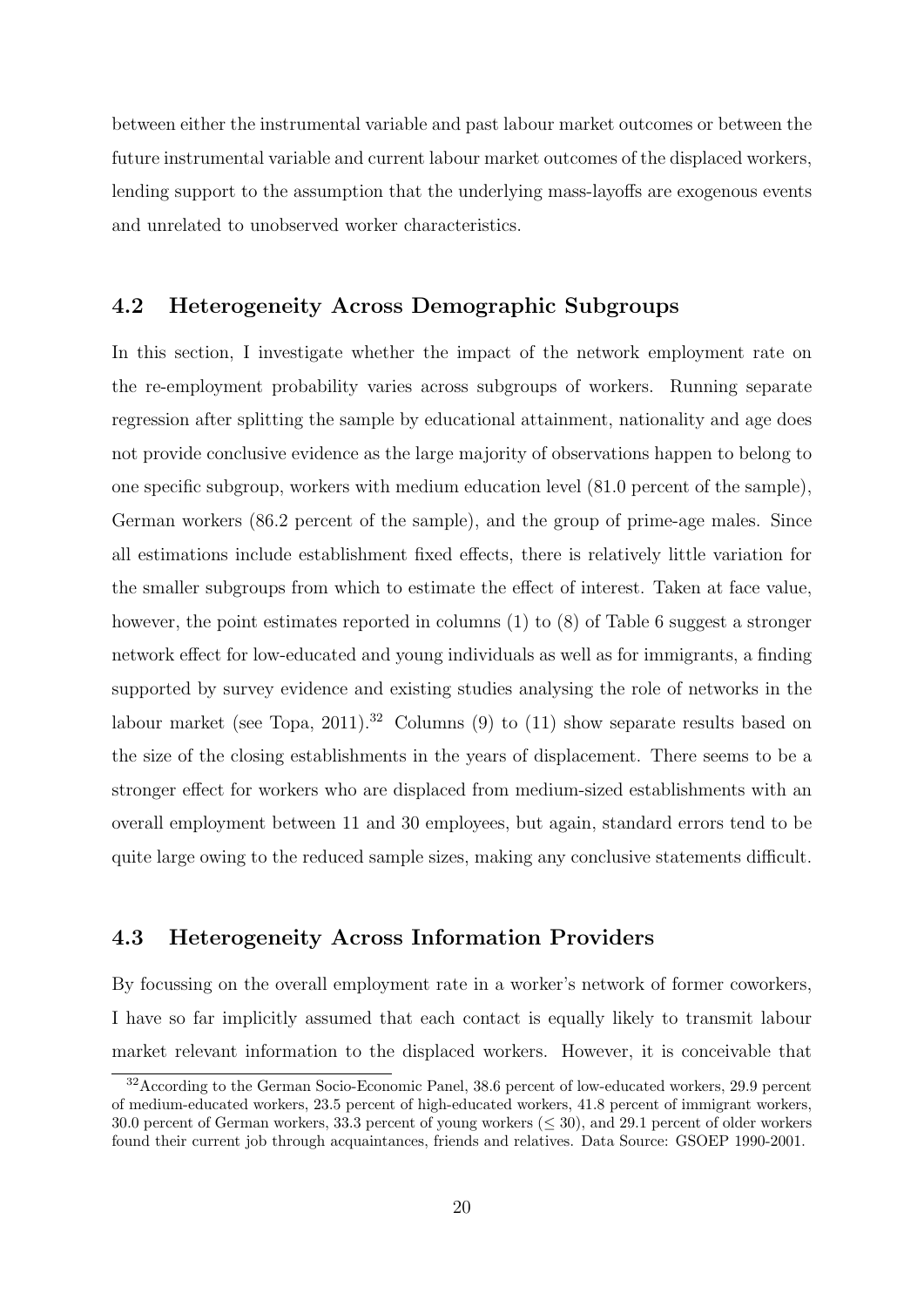some coworkers are better providers of job information than others, either because they are more likely to hear about relevant job offers or because they are more likely to forward this information to the displaced worker. Focussing on the latter aspect first, it is well known from sociological evidence that individuals tend to associate with other individuals who are similar in terms of socio-economic characteristics (e.g. McPherson et al., 2001). If such homophily is reflected in a higher propensity to exchange job information, the employment rate of coworkers who are similar to the displaced workers should have a larger effect on the latter's labour market outcomes than the employment rate of dissimilar coworkers. To test this prediction, I define similarity in terms of either age, gender, education or nationality, and split the overall employment rate in worker i's network at the time of displacement,  $ER_{it} = E_{it}/NS_{it}$ , into the share of workers who are similar,  $S_{it}/NS_{it}$ , and the share of workers who are dissimilar,  $D_{it}/NS_{it}$ , in the characteristic in question, where  $S_{it} + D_{it} = E_{it}$ . Table 7 reports the corresponding results. Column (1) shows that coworkers who are of the same age cohort (defined as within  $+/-$  five years of the displaced worker's age) have indeed a relatively larger effect on the re-employment probability of a displaced worker. In contrast, columns (2) to (4) suggest that female coworkers, coworkers with a different education level and coworkers of a different nationality have a stronger effect on a displaced worker's employment outcome after displacement. This may seem surprising. However, it is important to keep in mind that these differential effects between different groups of coworkers are derived conditional on having worked together at the same employer. It may well be that homophily in social interaction leads to a clustering of different groups of workers in certain establishments, but that once workers interacted with each other on a daily basis at the workplace, differences in education, gender or nationality are actually conducive to the exchange of information. Also, note that none of the differences in coefficients reported in columns (2) to (4) is statistically significantly different from zero.

In Table 8, I differentiate subgroups of coworkers in terms of their presumed ability to provide relevant information. In columns (1) and (2), I assess whether coworkers who most recently worked in the same three-digit industry and regional area (county), respectively, have a particularly strong effect on the re-employment probability of a displaced worker. Workers who have moved to a different industry than the one in which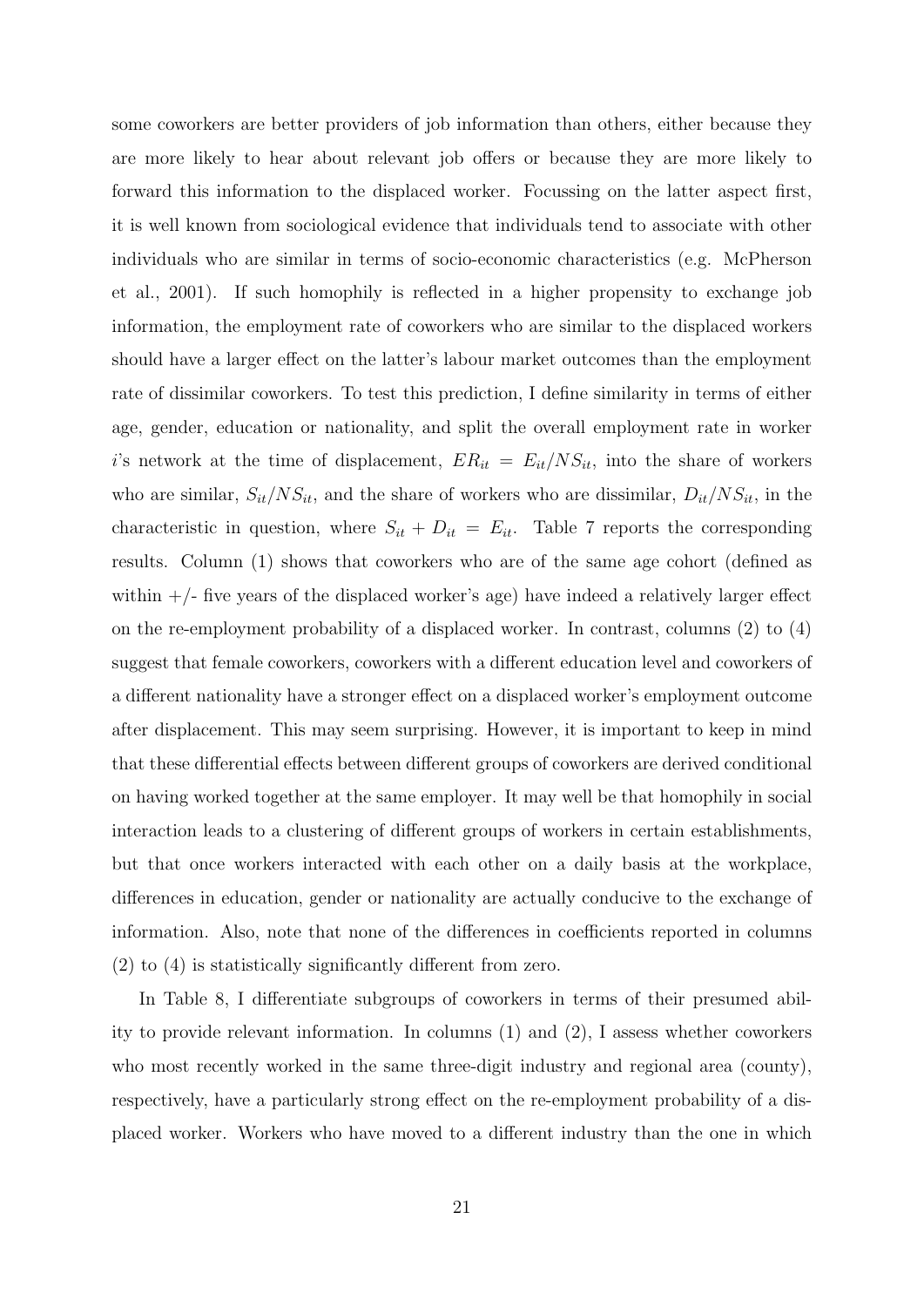the displaced worker was last employed may be able to provide more novel information about job opportunities relative to workers who remain active in the same industry as the displaced worker. The significant difference of the coefficients in column (1) seems to support this hypothesis. On the other hand, workers who are still working in the same county as the displaced worker appear to be more valuable as a source of information, possibly because the displaced workers are primarily searching for new jobs in the geographical vicinity of their last job. In column (3), I distinguish coworkers based on the contact intensity they had with the displaced worker, using the duration of cowork as a proxy of such intensity. As expected, the effect of the group of coworkers with whom the displaced worker worked for more than the median duration in the sample is larger than for those with whom he worked less than the median duration. Finally, in column (4), I allow for the fact that a connection to a coworker that was established while working in a large establishment may be less strong than a connection to a coworker that was established during a joint employment spell in a small establishment, as workers may be constraint regarding the overall number of social contacts and the intensity with which they can maintain them. The results suggest that indeed contacts acquired in small establishments are more valuable than those acquired in large establishments, although for this estimation in particular, the estimated parameters are not statistically different from each other.

#### 4.4 Persistence of Effects

Given the strong positive effect of the prevailing employment rate in a given worker's network on his employment probability in the year after displacement, it is interesting to investigate how persistent this effect is over time. For this reason, I estimate the baseline model separately for each of the five post-displacement years covered by the data. Table 9 shows the corresponding results, restating in column (1) the baseline result obtained for the first year after displacement (compare column (3) in Table 3). The profile of the estimated coefficients shows that the positive effect on a displaced worker's employment status declines rapidly over time. Already from the second post-displacement year onwards, there is no more discernable difference in the employment rates of workers who were part of a strong network at the time of displacement, and workers who were part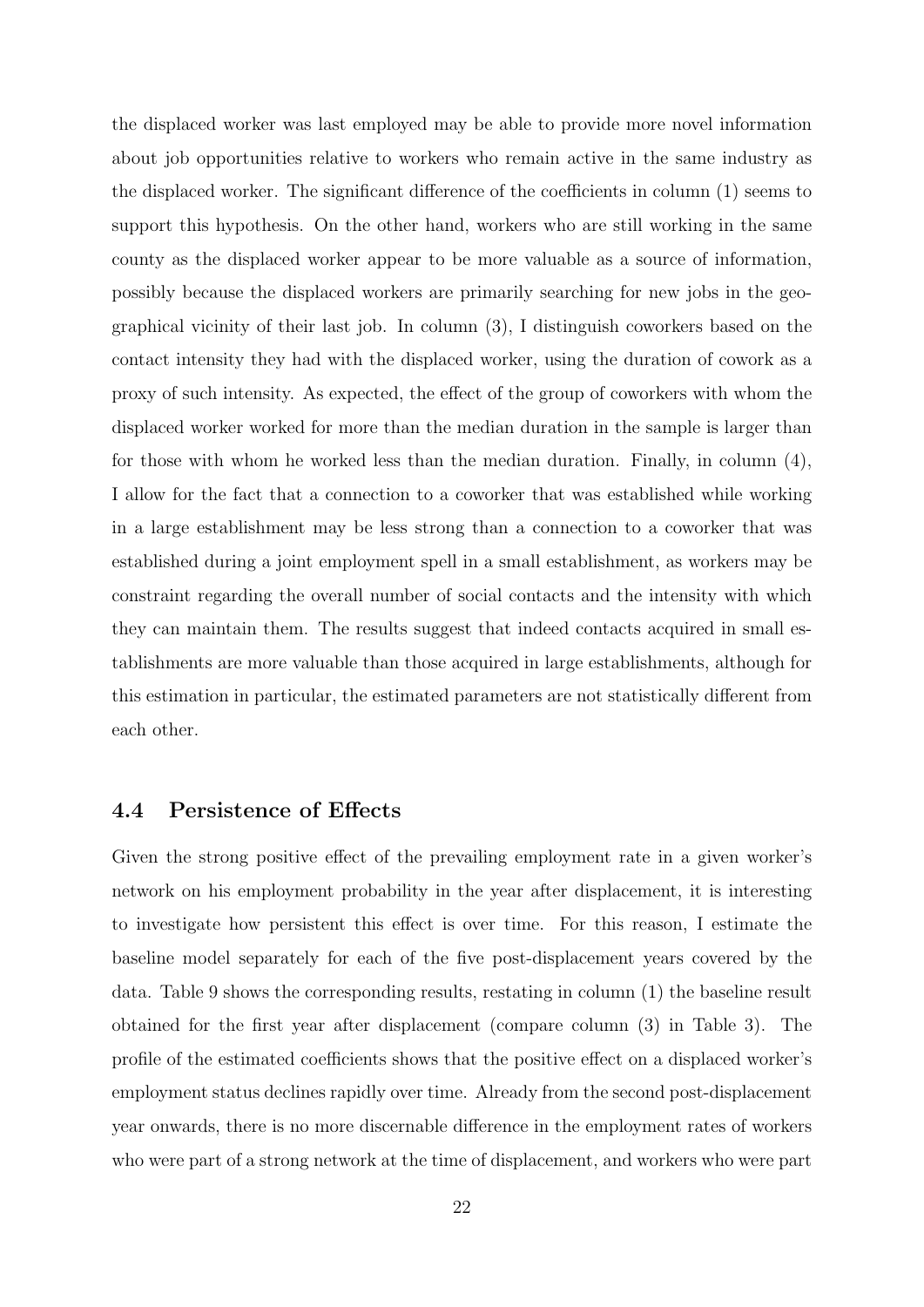of a weak network. This is maybe not too surprising given the expected strong labour market attachment of the sample of male workers in this study. The primary effect of coworker-based networks thus appears to be a more rapid transition out of unemployment rather than a persistent improvement of employment outcomes.

## 5 Conclusion

This paper diverges from much of the existing literature on the role of social networks in the labour market by focussing on networks of former coworkers. Coworkers are likely to play an important role in the exchange of labour market relevant information between individuals. As opposed to most other acquaintances, coworkers are likely to possess good knowledge of a given worker's specific skills and be more aware of job opportunities appropriate for the worker in question. Using data on the universe of workers in Germany, I show that the strength of a worker's network has a sizeable effect on the probability of finding a new job after being displaced as the result of an establishment closure. The empirical analysis systematically takes account of unobserved correlated group level effects and individual sorting into establishments, allowing a causal interpretation of the estimated effects. This is achieved through the inclusion of a comprehensive set of fixed effects and control variables, and, most importantly, the use of exogenous shocks to the networks in the form of mass-layoffs. According to the baseline specification, a 10 percentage point increase in the employment rate of a displaced worker's network of former coworkers increases the probability of finding a job in the year after displacement by 7.5 percentage points. In contrast, there is no evidence of a positive effect of a stronger network on the starting wages of workers, suggesting that workers do not adjust their reservation wages to unexpected changes in the rate at which job offers arrive through their networks. The positive employment effects are relatively short-lived, robust to changes in specification and alternative definitions of the key variables involved, and not driven by possible correlations between the instrument and unobserved characteristics of workers. Overall, the findings of this study suggest that a strong network of coworkers provides valuable information about labour market opportunities and can serve as a useful resource to accelerate transition out of unemployment in times of economic distress. More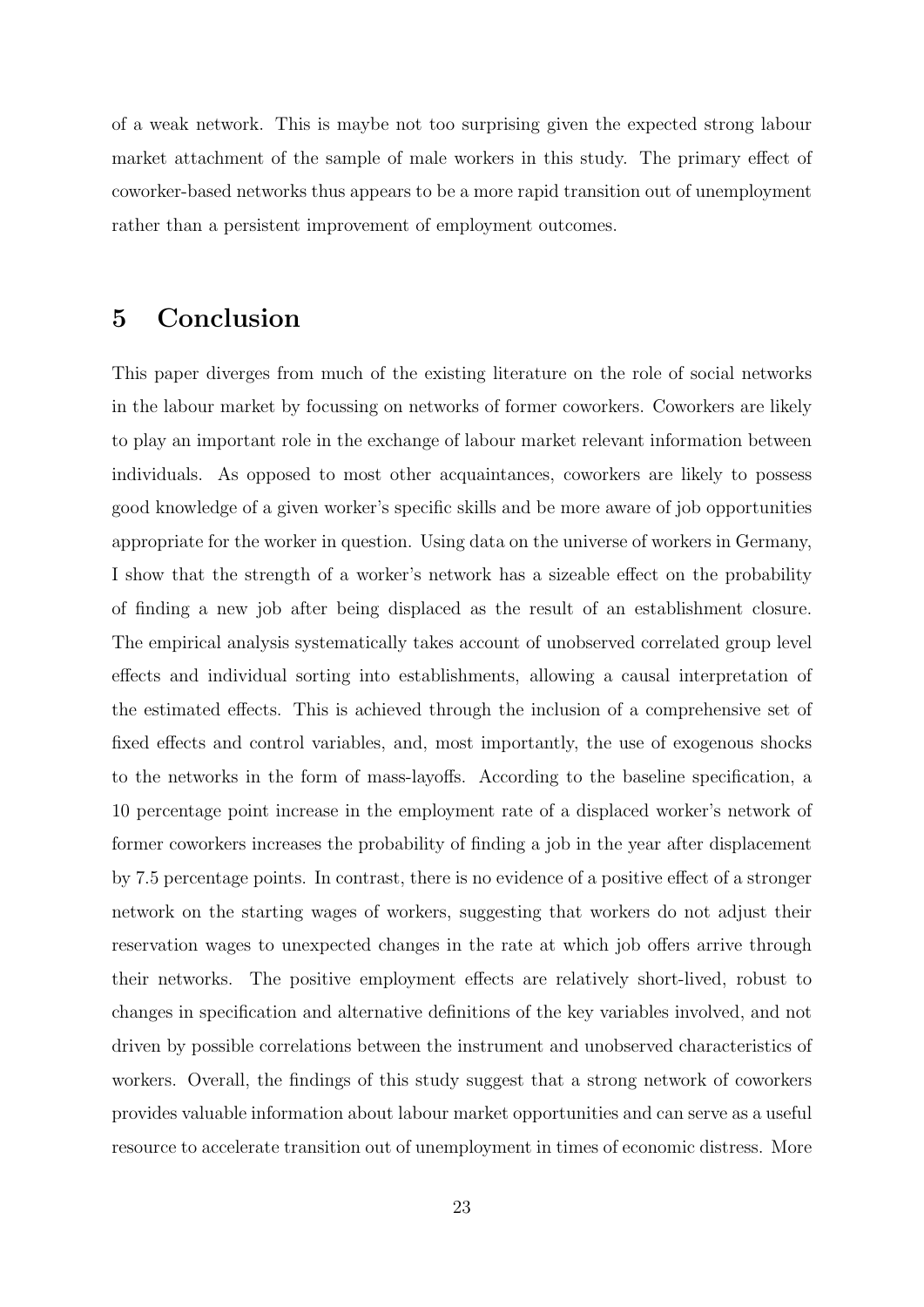generally, the findings also imply that social networks act as amplifiers of economic shocks, which could partly explain the substantially larger employment response of, for instance, low skilled workers to business cycle fluctuations.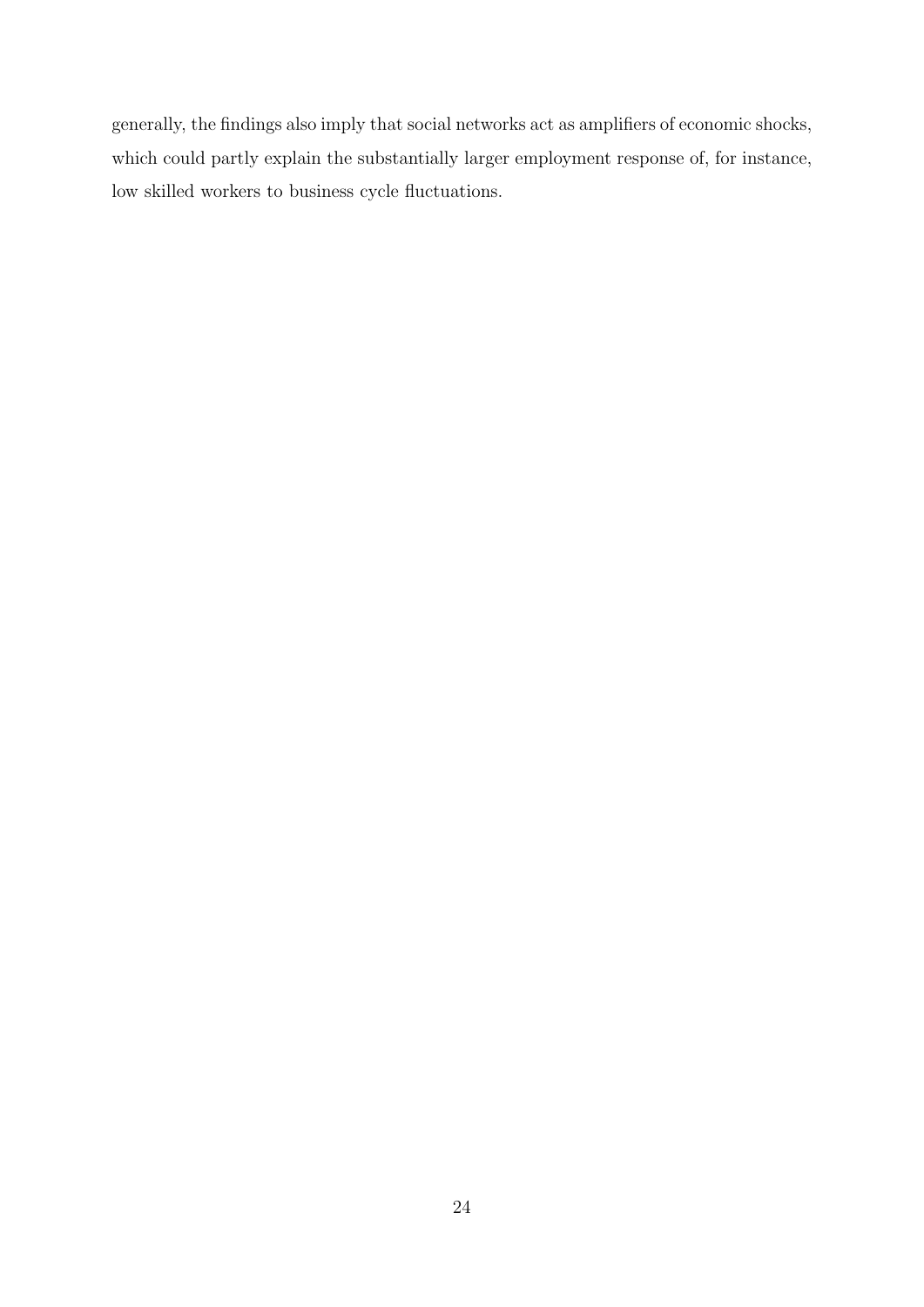# References

- Akerlof, G. A. (1980). A theory of social custom, of which unemployment may be one consequence. Quarterly Journal of Economics  $94(4)$ , 749775.
- Antoninis, M. (2006). The wage effects from the use of personal contacts as hiring channels. Journal of Economic Behavior & Organization 59(1), 133-146.
- Bandiera, O., I. Barankay, and I. Rasul (2009). Social connections and incentives in the workplace: Evidence from personnel data. *Econometrica*  $77(4)$ , 1047–1094.
- Bayer, P., S. E. Ross, and G. Topa (2008). Place ofwork and place of residence: Informal hiring networks and labor market outcomes. Journal of Political Economy 116(6), 1150–1196.
- Beaman, L. A. (2012). Social networks and the dynamics of labor market outcomes: Evidence from refugees resettled in the U.S. Review of Economic Studies, forthcoming.
- Bentolila, S., C. Michelacci, and J. Suarez (2010). Social contacts and occupational choice. Economica 77 (305), 20–45.
- Blume, L. E., W. A. Brock, S. N. Durlauf, and Y. M. Ioannides (2011). Identification of social interactions. In A. B. Jess Benhabib and M. O. Jackson (Eds.), Handbook of Social Economics, Volume 1, Chapter 25, pp. 853–964. Elsevier.
- Bramoullé, Y., H. Djebbari, and B. Fortin (2009). Identification of peer effects through social networks. Journal of Econometrics  $150(1)$ , 41–55.
- Bramoullé, Y. and G. Saint-Paul (2010). Social networks and labor market transitions. Labour Economics  $17(1)$ , 188-195.
- Brown, M., E. Setren, and G. Topa (2012). Do informal referrals lead to better matches? Evidence from a firm's employee referral system. Working Paper.
- Bundesagentur für Arbeit (2004). Arbeitsmarkt 2003. Amtliche Nachrichten der Bundesagentur für Arbeit.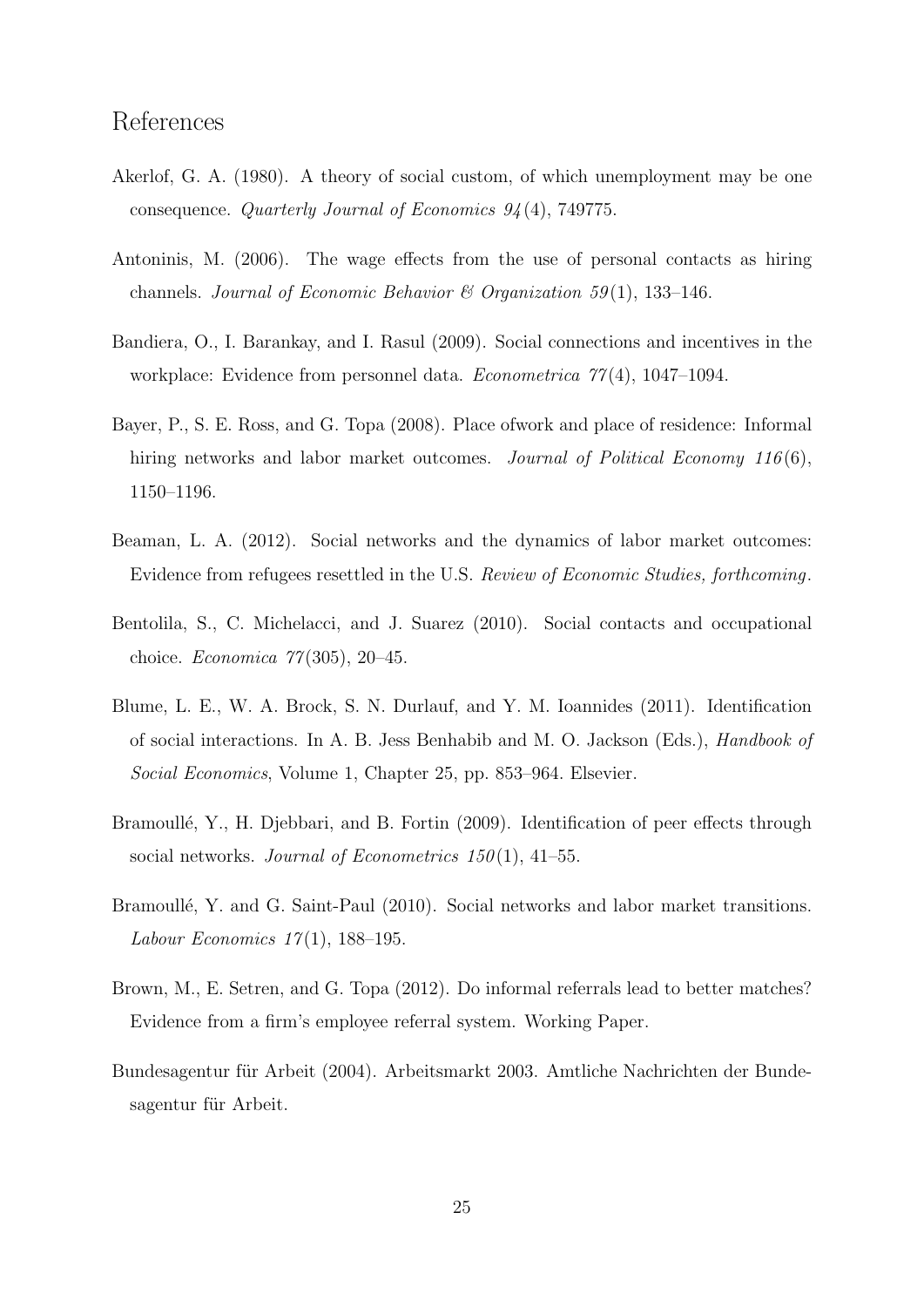- Caliendo, M., R. Schmidl, and A. Uhlendorff (2011). Social networks, job search methods and reservation wages: Evidence for Germany. International Journal of Manpower 32 (7), 796–824.
- Calv $\acute{o}$ -Armengol, A. and M. O. Jackson (2004). The effects of social networks on employment and inequality. American Economic Review  $94(3)$ , 426-454.
- Calvó-Armengol, A. and M. O. Jackson (2007). Networks in labor markets: Wage and employment dynamics and inequality. Journal of Economic Theory 132(1), 27–46.
- Calvó-Armengol, A., E. Patacchini, and Y. Zenou (2009). Peer effects and social networks in education. Review of Economic Studies 76 (4), 1239–1267.
- Cappellari, L. and K. Tatsiramos (2010). Friends networks and job finding rates. IZA Working Paper No. 5240.
- Card, D. and L. Giuliano (2011). Peer effects and multiple equilibria in the risky behavior of friends. NBER Working Paper No. 17088.
- Cingano, F. and A. Rosolia (2012). People I know: Job search and social networks. Journal of Labor Economics  $30(2)$ , 291–332.
- Cipollone, P. and A. Rosolia (2007). Social interactions in high school: Lessons from an earthquake. American Economic Review 97(3), 948–965.
- Dahl, G. B., K. V. Løken, and M. Mogstad (2012). Peer effects in program participation. NBER Working Paper No. 18198.
- Damm, A. P. (2012). Neighborhood quality and labor market outcomes: Evidence from quasi-random neighborhood assignment of immigrants. Norface Migration Discussion Paper No. 2012-25.
- DeGiorgi, G., M. Pellizzari, and S. Redaelli (2010). Identification of social interactions through partially overlapping peer groups. American Economic Journal: Applied Economics  $2(2)$ , 241–275.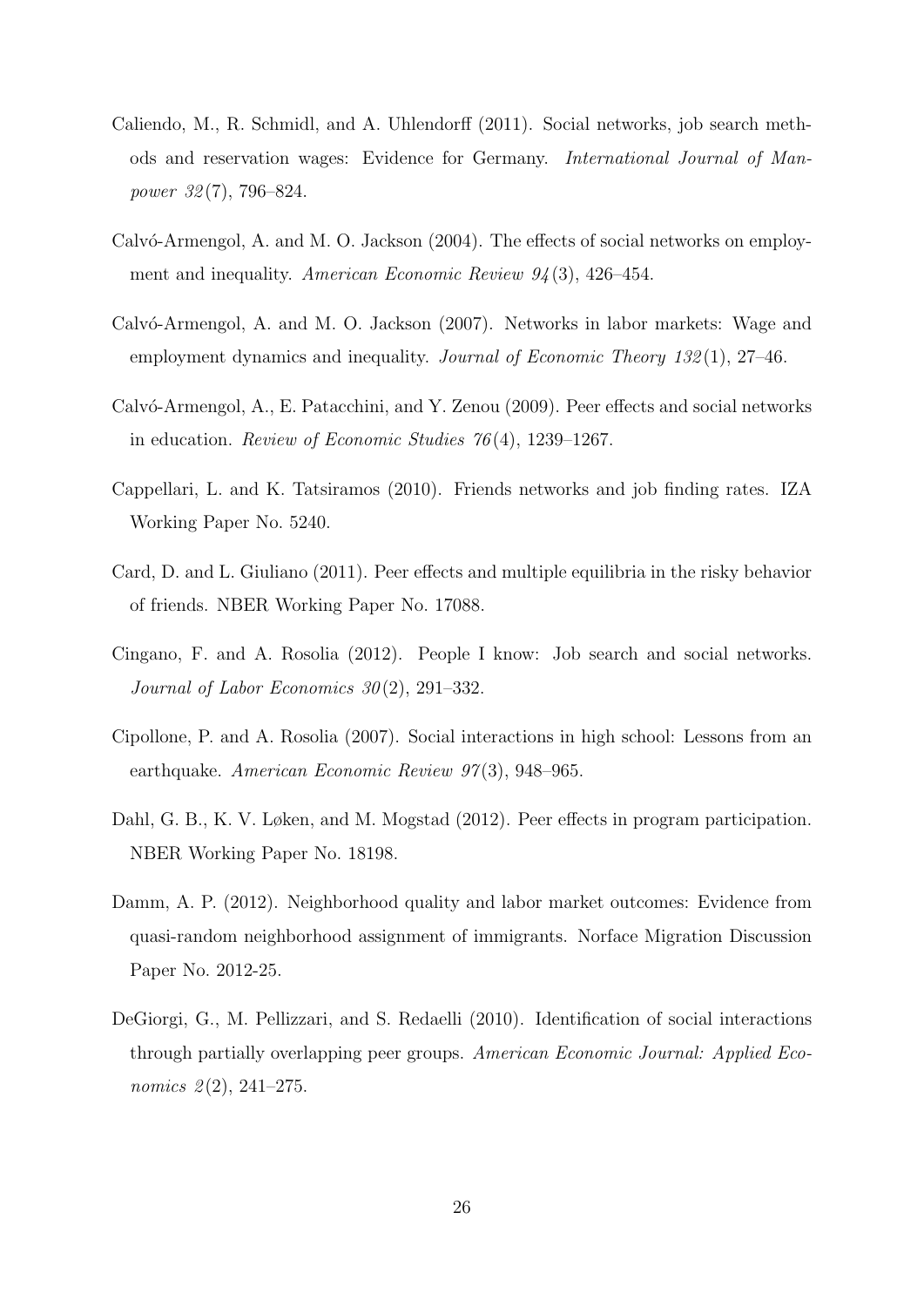- Duflo, E. and E. Saez (2003). The role of information and social interactions in retirement plan decisions: Evidence from a randomized experiment. Quarterly Journal of Economics 118 (3), 815–842.
- Dustmann, C., A. Glitz, and U. Schönberg (2011). Referral-based job search networks. CReAM Discussion Paper No. 14/11.
- Dustmann, C. and C. Meghir (2005). Wages, experience and seniority. Review of Economic Studies 72(1), 77108.
- Edin, P.-A., P. Fredriksson, and O. Åslund (2003). Ethnic enclaves and the economic success of immigrants - evidence from a natural experiment. Quarterly Journal of Economics  $118(1)$ , 329–357.
- Figlio, D. N., S. Hamersma, and J. Roth (2011). Information shocks and social networks. NBER Working Paper No. 16930.
- Fitzenberger, B., A. Osikominu, and R. Völter (2006). Imputation rules to improve the education variable in the IAB employment subsample. Schmollers Jahrbuch : Journal of Applied Social Science Studies / Zeitschrift für Wirtschafts- und Sozialwissenschaften 126 (3), 405–436.
- Frijters, P., M. A. Shields, and S. W. Price (2005). Job search methods and their success: A comparison of immigrants and natives in the UK. Economic Journal 115 (507), F359–F376.
- Frölich, M. (2008). Parametric and nonparametric regression in the presence of endogenous control variables. International Statistical Review 76 (2), 214227.
- Galeotti, A. and L. P. Merlino (2010). Endogenous job contact networks. ISER Working Paper Series No. 2010-14.
- Gartner, H. (2004). Die Imputation von Löhnen oberhalb der Beitragsbemessungsgrenze in der IAB-Beschäftigtenstatistik. IAB Working Paper.
- Goel, D. and K. Lang (2010). Social ties and the job search of recent immigrants. CReAM Discussion Paper No. 22/10.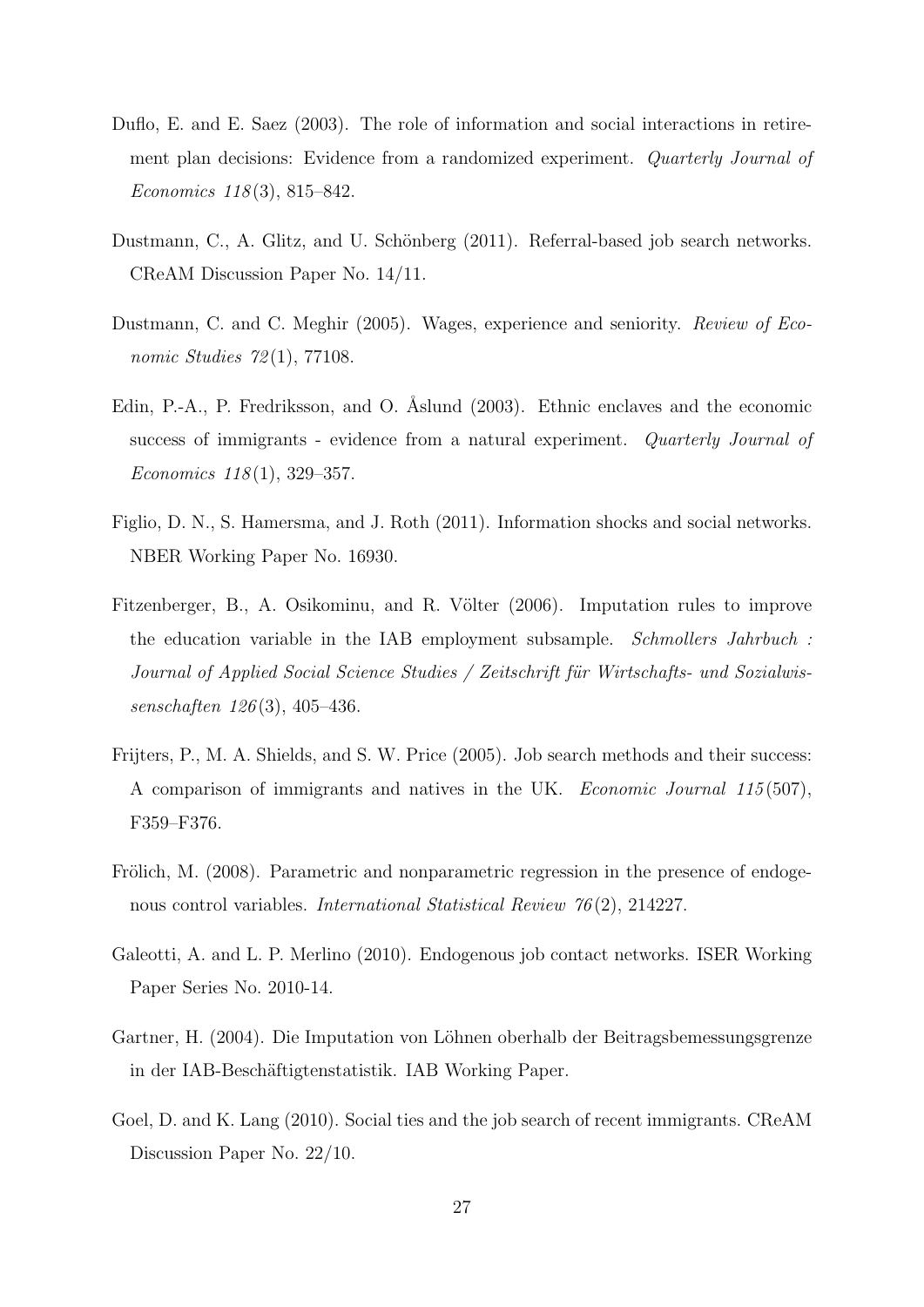- Goyal, S. (2007). Connections: An Introduction to the Economics of Networks. Princeton University Press.
- Granovetter, M. S. (1995). *Getting a Job: A Study of Contacts and Careers* (2 ed.). University of Chicago Press.
- Guryan, J., K. Kroft, , and M. J. Notowidigdo (2009). Peer effects in the workplace: Evidence from random groupings in professional golf tournaments. American Economic Journal: Applied Economics 1 (4), 3468.
- Hellerstein, J., M. McInerney, and D. Neumark (2011). Neighbors and co-workers: The importance of residential labor market networks. Journal of Labor Economics  $29(4)$ , 659–695.
- Hensvik, L. and O. N. Skans (2012). Social networks, employee selection and labor market outcomes: Toward an empirical analysis. Unpublished Manuscript.
- Ioannides, Y. M. and L. D. Loury (2004). Job information networks, neighborhood effects, and inequality. Journal of Economic Literature  $\mu$ 2(4), 1056–1093.
- Jackson, M. O. (2008). Social and Economic Networks. Princeton: Princeton University Press.
- Jacobson, L. S., R. J. LaLonde, and D. G. Sullivan (1993). Earnings losses of displaced workers. American Economic Review 83 (4), 685–709.
- Jenkins, S. P. and L. S. Osberg (2004). Nobody to play with? The implications of leisure coordination. In D. S. Hamermesh and G. A. Pfann (Eds.), The Economics of Time Use: Contributions to Economic Analysis, Volume 271, pp. 113–145. Amsterdam: Elsevier.
- Kramarz, F. and O. N. Skans (2011). When strong ties are strong networks and youth labor market entry. IFAU Working Paper 2011:18.
- Kugler, A.  $(2003)$ . Employee referrals and efficiency wages. *Labour Economics* 10(5), 531–556.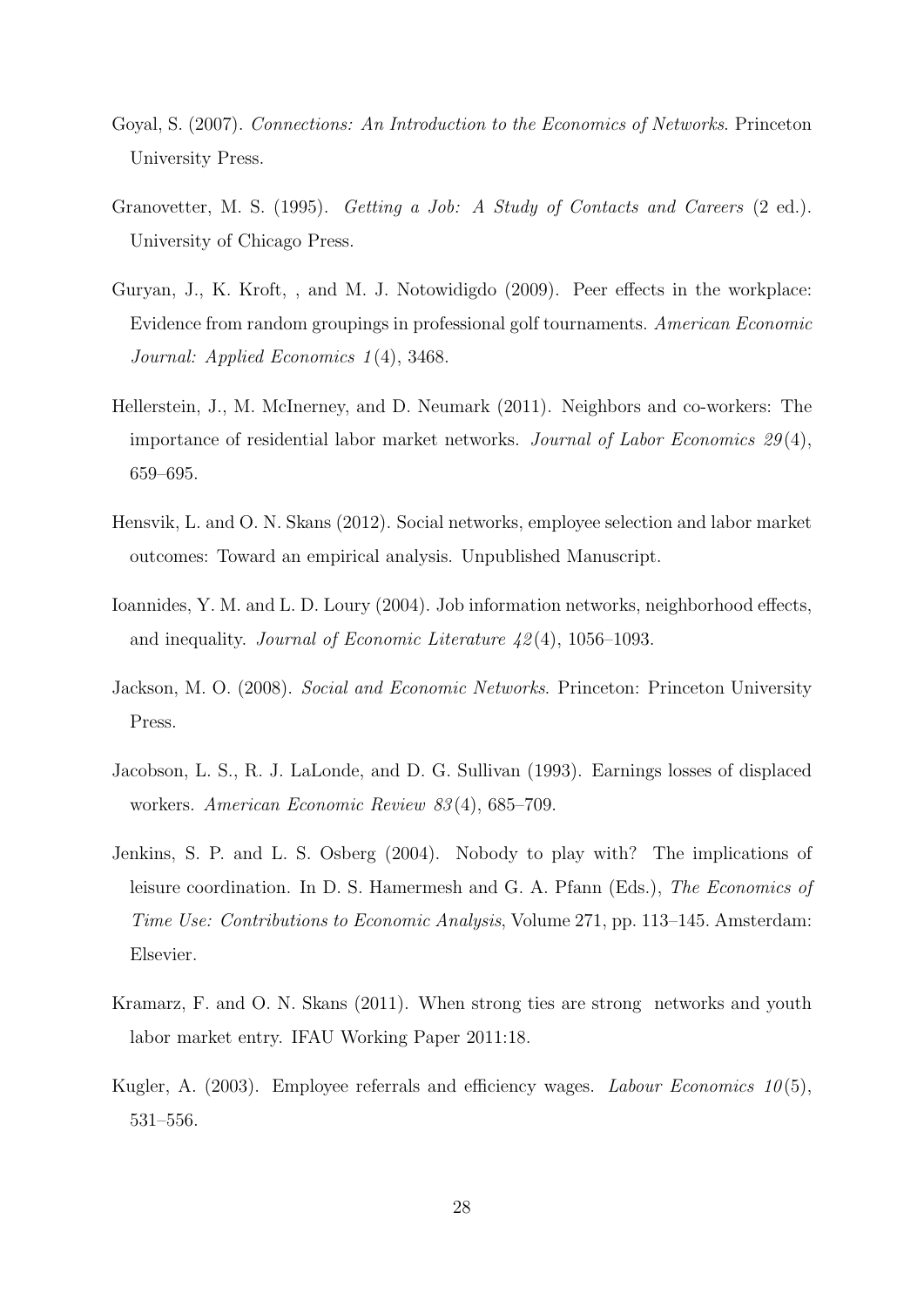- Lalive, R. and P. Parrotta (2011). Coworker interactions in labor supply. Unpublished Manuscript.
- Laschever, R. (2009). The doughboys network: Social interactions and the employment of World War I veterans. Unpublished paper, Department of Economics, University of Illinois at Urbana-Champaign.
- Liu, X., E. Patacchini, Y. Zenou, and L.-F. Lee (2012). Criminal networks: Who is the key player? CEPR Discussion Paper No. 8772.
- Loury, L. D. (2006). Some contacts are more equal than others: Informal networks, job tenure, and wages. Journal of Labor Economics  $24(2)$ , 299–318.
- Manski, C. F. (1993). Identification of endogenous social effects: The reflection problem. Review of Economic Studies  $60(3)$ , 531–542.
- Marmaros, D. and B. Sacerdote (2002). Peer and social networks in job search. European Economic Review 46 (4-5), 870–879.
- Mas, A. and E. Moretti (2009). Peers at work. American Economic Review 99(1), 112–145.
- McPherson, M., L. Smith-Lovin, and J. M. Cook (2001). Birds of a feather: Homophily in social networks. Annual Review of Sociology 27, 415–439.
- Moffitt, R. A. (2001). Policy interventions, low-level equilibria, and social interactions. In S. N. Durlauf and H. P. Young (Eds.), Social Dynamics, Chapter 3. MIT Press.
- Montgomery, J. D. (1991). Social networks and labor-market outcomes: Toward an economic analysis. American Economic Review 81 (5), 1407–1418.
- Montgomery, J. D. (1992). Job search and network composition: Implications of the strength-of-weak-ties hypothesis. American Sociological Review 57 (5), 586–596.
- Munshi, K. (2003). Networks in the modern economy: Mexican migrants in the U.S. labor market. *Quarterly Journal of Economics 118*(2), 549–599.
- Pellizzari, M. (2010). Do friends and relatives really help in getting a good job? *Industrial* and Labor Relations Review  $63(3)$ , 494–510.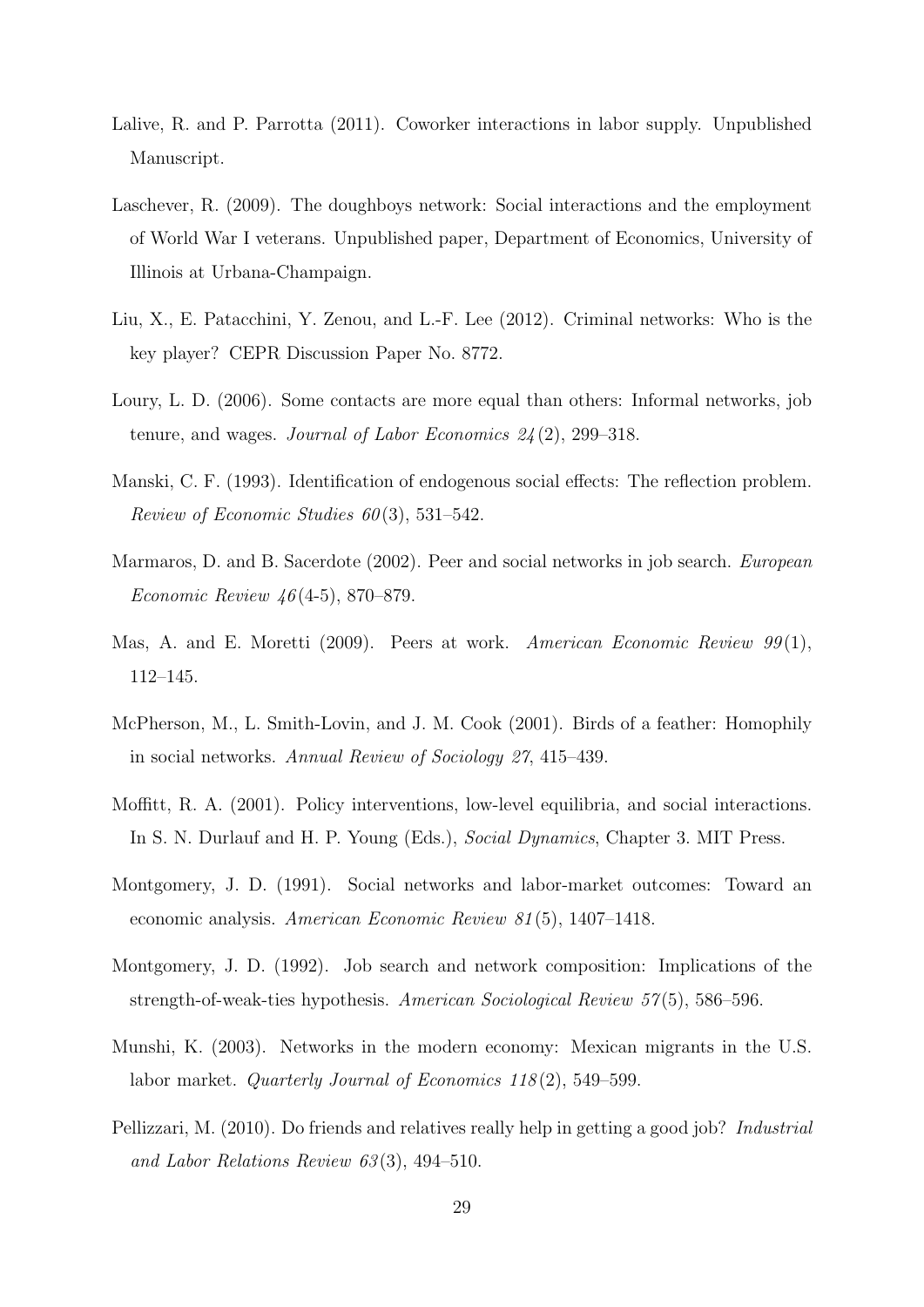- Schmieder, J. F., T. von Wachter, and S. Bender (2009). The long-term impact of job displacement in Germany during the 1982 recession on earnings, income, and employment. Columbia University, Department of Economics Discussion Paper No. 0910/07.
- Schmutte, I. (2010). Job referral networks and the determination of earnings in local labor markets. US Census Bureau Center for Economic Studies Paper No. CES-WP-10-40.
- Simon, C. J. and J. T. Warner (1992). Matchmaker, matchmaker: The effect of old boy networks on job match quality, earnings, and tenure. Journal of Labor Economics  $10(3)$ , 306–330.
- Stutzer, A. and R. Lalive (2004). The role of social work norms in job searching and subjective well-being. Journal of the European Economic Association  $2(4)$ , 696–719.
- Topa, G. (2001). Social interactions, local spillovers and unemployment. Review of Economic Studies  $68(2)$ , 261–295.
- Topa, G. (2011). Labor markets and referrals. In J. Benhabib, A. Bisin, and M. O. Jackson (Eds.), Handbook of Social Economics (1 ed.), Volume 1, Chapter 22, pp. 1193–1221. Amsterdam: Elsevier North Holland.
- van den Berg, G. J. (1994). The effects of changes of the job offer arrival rate on the duration of unemployment. Journal of Labor Economics 12 (3), 478–498.
- von Wachter, T., J. Song, and J. Manchester (2009). Long-term earnings losses due to mass layoffs during the 1982 recession: An analysis using U.S. administrative data from 1974 to 2004. Unpublished Manuscript.
- Wahba, J. and Y. Zenou (2005). Density, social networks and job search methods: Theory and application to Egypt. Journal of Development Economics  $78(2)$ , 443–473.
- Weber, A. and H. Mahringer (2008). Choice and success of job search methods. *Empirical* Economics  $35(1)$ , 153–78.
- Weinberg, B., P. B. Reagan, and J. J. Yankow (2004). Do neighborhoods affect work behavior? Evidence from the NLSY79. Journal of Labor Economics 22 (4), 891–924.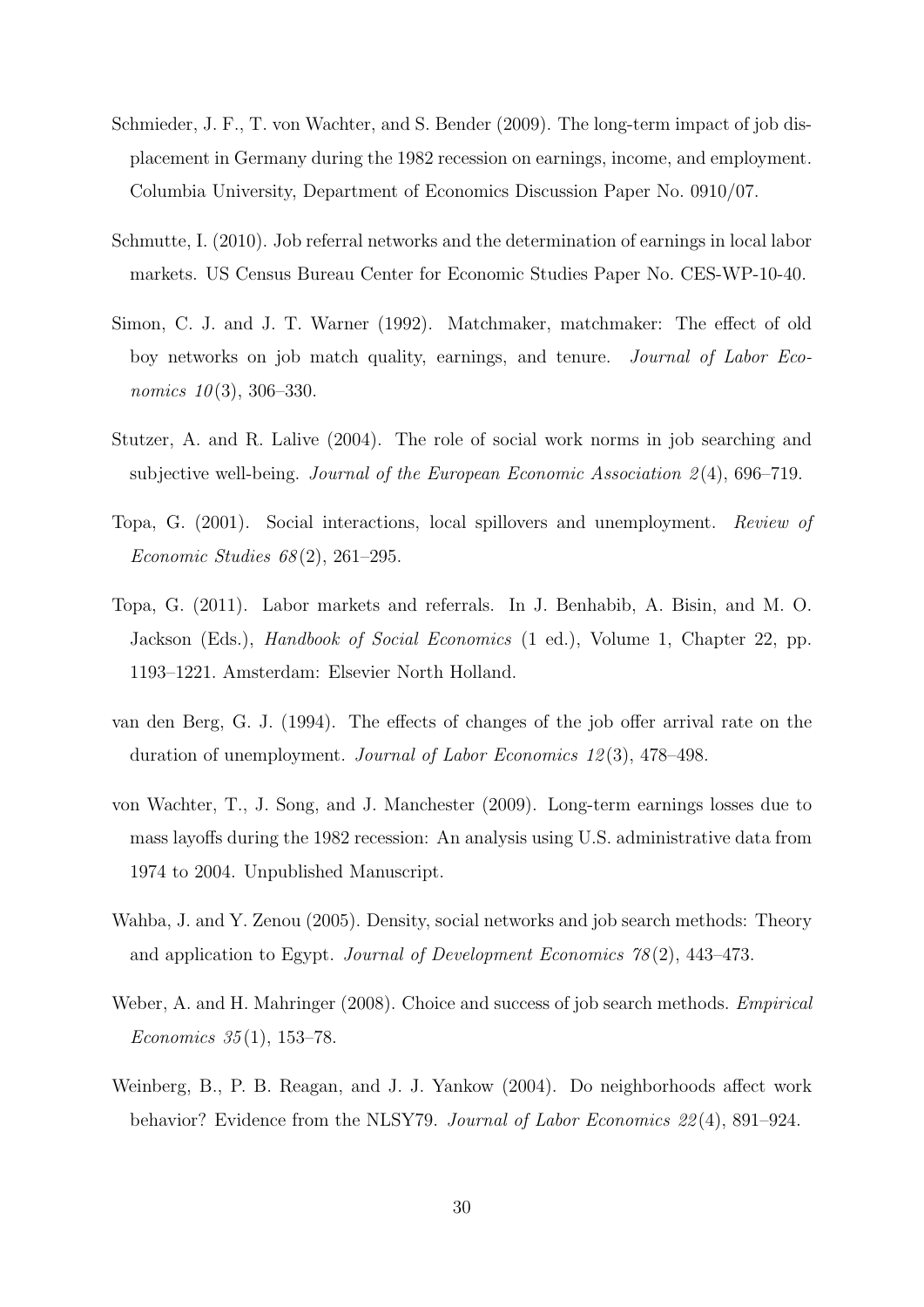| Number                                | 10,916 |
|---------------------------------------|--------|
| Share Foreign                         | 13.8   |
| Average Age                           | 40.0   |
|                                       |        |
| Share in                              |        |
| Hamburg                               | 25.3   |
| Cologne                               | 26.7   |
| Frankfurt                             | 24.5   |
| Munich                                | 23.6   |
|                                       |        |
| Share in                              |        |
| 1995                                  | 44.3   |
| 1996                                  | 55.7   |
|                                       |        |
| <b>Educational Attainment</b>         |        |
| Share missing education               | 2.1    |
| Share low education                   | 8.7    |
| Share medium education                | 81.0   |
| Share high education                  | 8.2    |
| Industry                              |        |
| Agriculture                           | 1.2    |
| Construction                          | 15.3   |
| Manufacturing, low tech               | 9.4    |
| Manufacturing, basic                  | 15.7   |
| Manufacturing, high tech              | 4.2    |
| Communications, transport & utilities | 10.2   |
| Wholesale                             | 13.7   |
| Retail                                | 7.3    |
| Prof., med. and business services     | 15.1   |
| Education & Welfare                   | 0.8    |
| Public administration                 | 0.1    |
| Other services                        | 6.9    |
|                                       |        |

#### **Table 1: Summary Statistics - Worker Sample**

Note: The table reports descriptive statistics of the sample of male workers who become unemployed as the result of an establishment closure in the Hamburg, Cologne, Frankfurt and Munich metropolitan area in the years 1995/1996. The sample comprises 1,814 establishments with between 5 and 50 employees in the year of their closure.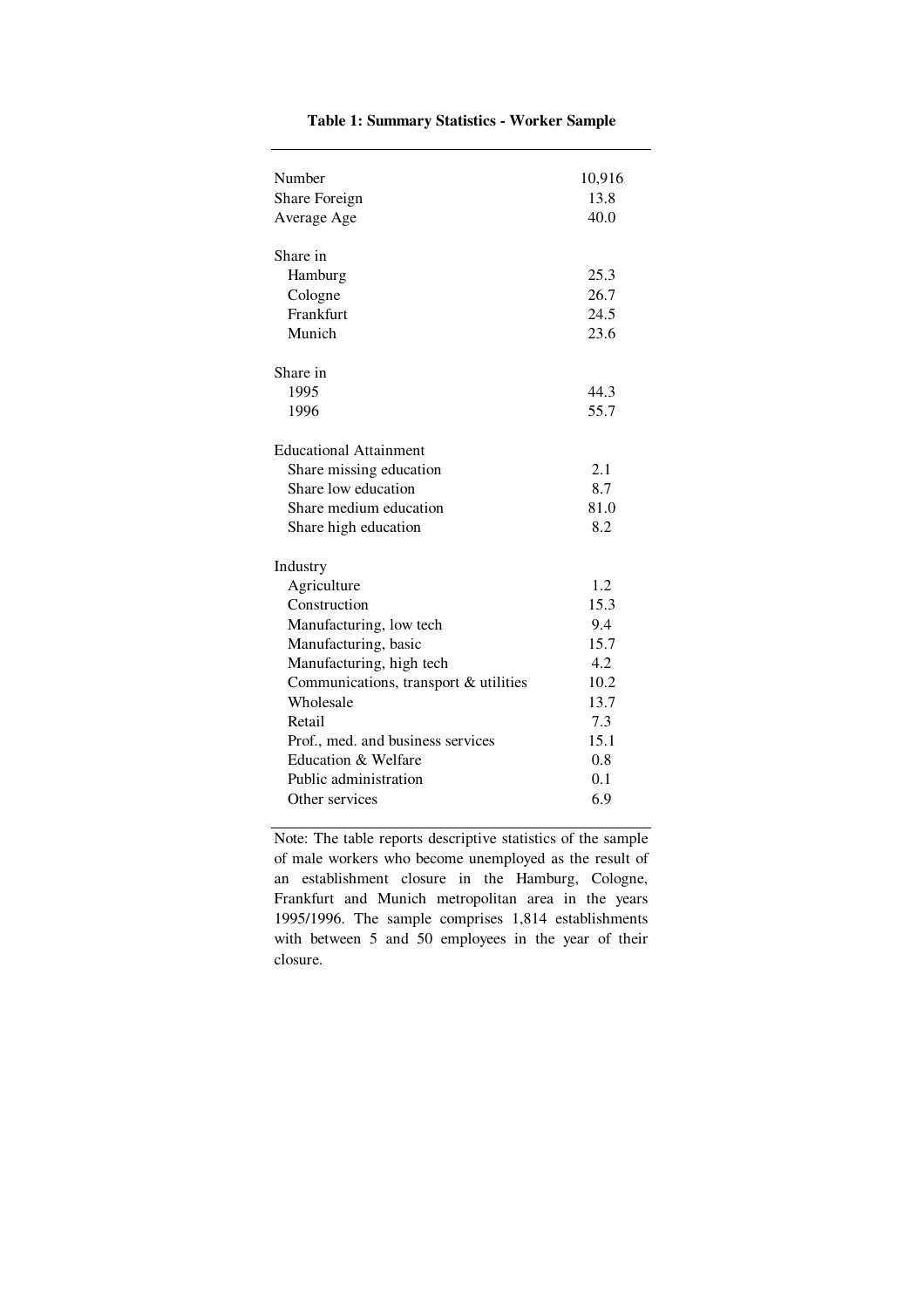|                                                        |       | Standard  | 10th             | 50th           | 90th       |
|--------------------------------------------------------|-------|-----------|------------------|----------------|------------|
|                                                        | Mean  | Deviation | Percentile       | Percentile     | Percentile |
| <b>Before closure</b>                                  |       |           |                  |                |            |
| No. of coworkers (last 5 years)                        | 132.6 | 228.1     | 9                | 43             | 379        |
| Share of coworkers working in t (in $\%$ )             | 58.4  | 18.0      | 35.1             | 60.0           | 79.1       |
| Duration of cowork                                     | 3.0   | 2.9       | 1                | 2              | 7          |
| Overall work experience                                | 12.4  | 4.2       | 6                | 14             | 17         |
| No. of establishments worked at                        | 3.5   | 2.0       | 1                | 3              | 6          |
| Establishment tenure                                   | 3.4   | 3.6       | 1                | $\overline{2}$ | 8          |
| Tenure in closing establishment                        | 5.1   | 4.9       |                  | 3              | 15         |
| Last wage in closing establishment                     | 88.1  | 44.9      | 49.6             | 77.7           | 135.1      |
| Last log wage in closing establishment                 | 4.37  | 0.47      | 3.90             | 4.35           | 4.91       |
| No. of years working (last 5 years)                    | 4.4   | 1.0       | 3                | 5              | 5          |
| No. of establishments worked at (last 5 years)         | 2.1   | 1.0       | 1                | $\overline{2}$ | 3          |
| Average establishment size (last 5 years)              | 64.8  | 109.3     | 8.0              | 29.0           | 154.0      |
| Annual wage growth (last 5 years) (in %)               | 26.7  | 1958.9    | $-4.3$           | 1.7            | 20.4       |
| After closure                                          |       |           |                  |                |            |
| Share DW working in t+1                                | 71.6  | 45.1      | $\boldsymbol{0}$ | 1              | 1          |
| Wage in $t+1$                                          | 87.6  | 42.8      | 51.0             | 77.4           | 134.3      |
| Log wage in $t+1$                                      | 4.38  | 0.44      | 3.93             | 4.35           | 4.90       |
| <b>Instrumental variable</b>                           |       |           |                  |                |            |
| Share of coworkers in mass-layoffs (in $\%$ )          | 4.2   | 10.9      | 0.0              | 0.0            | 10.0       |
| Residual share (establishment FE) (in $\%$ )           | 0.0   | 9.0       | $-6.1$           | $-0.2$         | 3.0        |
| Residual share (establishment/education FE) (in $\%$ ) | 0.0   | 8.4       | $-5.1$           | $-0.0$         | 2.4        |

**Table 2: Summary Statistics - Before and After the Establishment Closure** 

Note: Sample comprises 10,916 displaced male workers who had coworkers who were not themselves displaced workers. The instrumental variable is the share of working former coworkers who, after separation, worked in <sup>a</sup> large establishment (>50 employees) and separated from that establishment as part of a mass-layoff. Statistics on the residual shares are obtained by regressing the instrument on the specified fixed effects and summarizing the residuals.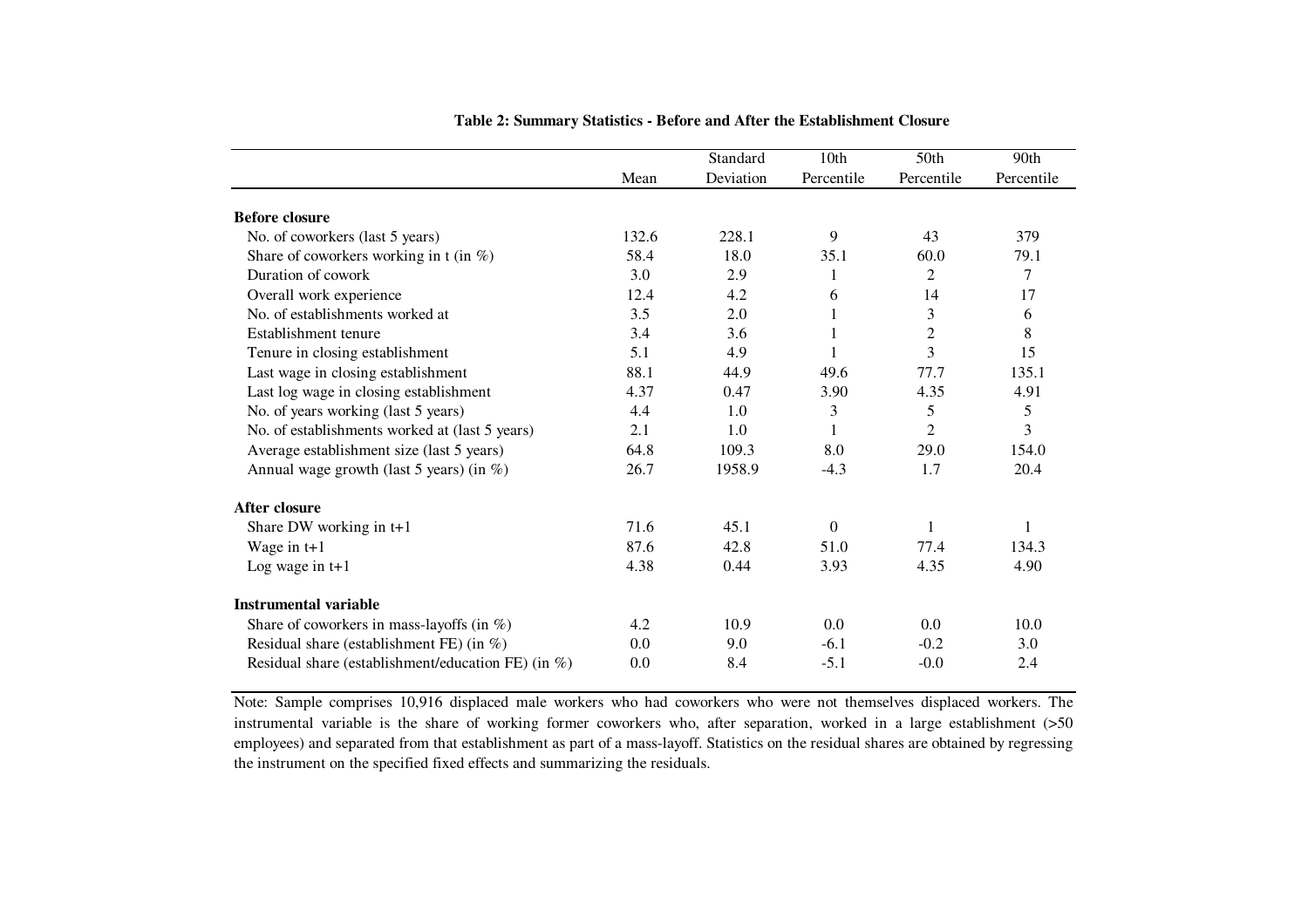#### **Table 3: Employment and Wage Effects**

|                                                | (1)         | (2)                           | (3)         | (4)         | (5)         | (6)         |  |
|------------------------------------------------|-------------|-------------------------------|-------------|-------------|-------------|-------------|--|
|                                                |             | <b>Employment Probability</b> |             |             | Log Wages   |             |  |
|                                                |             | <b>OLS</b>                    | IV          |             | <b>OLS</b>  | IV          |  |
| <b>Employment rate coworkers</b>               | $0.073**$   | 0.051                         | $0.753*$    | $0.054**$   | $0.067*$    | 0.174       |  |
|                                                | [0.031]     | [0.048]                       | [0.387]     | [0.023]     | [0.036]     | [0.264]     |  |
| Log number of coworkers                        | 0.002       | 0.004                         | $-0.015$    | 0.006       | 0.008       | 0.005       |  |
|                                                | [0.005]     | [0.007]                       | [0.013]     | [0.004]     | [0.005]     | [0.009]     |  |
| Tenure in closing establishment                | $-0.001$    | $-0.001$                      | 0.000       | 0.001       | 0.001       | 0.001       |  |
|                                                | [0.002]     | [0.002]                       | [0.002]     | [0.001]     | [0.001]     | [0.001]     |  |
| No. of years working (last 5 years)            | $0.043***$  | $0.040***$                    | $0.050***$  | $0.009*$    | 0.004       | 0.006       |  |
|                                                | [0.005]     | [0.006]                       | [0.008]     | [0.005]     | [0.005]     | [0.007]     |  |
| Average establishment size (last 5 years)      | 0.000       | 0.000                         | 0.000       | 0.000       | 0.000       | 0.000       |  |
|                                                | [0.000]     | [0.000]                       | [0.000]     | [0.000]     | [0.000]     | [0.000]     |  |
| Annual wage growth (last 5 years)              | $-0.000***$ | $-0.000***$                   | $-0.000***$ | $-0.082***$ | $-0.062***$ | $-0.064***$ |  |
|                                                | [0.000]     | [0.000]                       | [0.000]     | [0.019]     | [0.019]     | [0.019]     |  |
| Log wage in closing establishment in 1995      | 0.020       | 0.024                         | 0.021       | $0.697***$  | $0.666***$  | $0.666***$  |  |
|                                                | [0.012]     | [0.016]                       | [0.016]     | [0.024]     | [0.035]     | [0.035]     |  |
| Average age coworkers                          | $-0.002$    | $-0.005$                      | $-0.005$    | 0.003       | $0.021***$  | $0.020***$  |  |
|                                                | [0.010]     | [0.012]                       | [0.012]     | [0.006]     | [0.008]     | [0.008]     |  |
| Average age coworkers squared                  | 0.000       | 0.000                         | 0.000       | 0.000       | $-0.000***$ | $-0.000**$  |  |
|                                                | [0.000]     | [0.000]                       | [0.000]     | [0.000]     | [0.000]     | [0.000]     |  |
| Share coworkers medium education               | $-0.011$    | 0.010                         | $-0.006$    | $0.080***$  | 0.028       | 0.025       |  |
|                                                | [0.032]     | [0.042]                       | [0.043]     | [0.024]     | [0.030]     | [0.030]     |  |
| Share coworkers high education                 | $-0.110*$   | $-0.137*$                     | $-0.156*$   | $0.203***$  | 0.061       | 0.06        |  |
|                                                | [0.064]     | [0.080]                       | [0.082]     | [0.055]     | [0.063]     | [0.063]     |  |
| Share female coworkers                         | $-0.054*$   | $-0.079**$                    | $-0.074*$   | $-0.011$    | $-0.103***$ | $-0.102***$ |  |
|                                                | [0.030]     | [0.037]                       | [0.038]     | [0.024]     | [0.029]     | [0.029]     |  |
| Share immigrant coworkers                      | $-0.040$    | $-0.044$                      | 0.059       | $-0.003$    | $-0.041$    | $-0.026$    |  |
|                                                | [0.041]     | [0.059]                       | [0.084]     | [0.031]     | [0.039]     | [0.053]     |  |
| Establishment fixed effects                    |             | yes                           | yes         |             | yes         | yes         |  |
| Observations                                   | 10,916      | 10,661                        | 10,659      | 7,789       | 7,435       | 7,433       |  |
| Number of groups                               |             | 1,559                         | 1,558       |             | 1,375       | 1,374       |  |
| 1st stage statistics employment rate coworkers |             |                               |             |             |             |             |  |
| Share coworkers in mass-layoffs                |             |                               | $-0.131***$ |             |             | $-0.138***$ |  |
|                                                |             |                               | [0.016]     |             |             | [0.021]     |  |
| F-stat 1st stage                               |             |                               | 65.1        |             |             | 42.7        |  |

Note: Additional controls included in all specifications are the displaced worker's potential experience and its square, education level and immigrant status, as well as dummies for the number of different employers and dummies for the main sector of activity during the network building phase. The instrumental variable for the coworker employment rate is the share of working former coworkers who, after separation, worked in a large establishment (>50 employees) and separated from that establishment as part of a mass-layoff. Standard errors are robust and clustered at the closing establishment level. A (\*) denotes statistical significance at the 10% level, a  $(**)$  at the 5% level, and a  $(***)$  at the 1% level.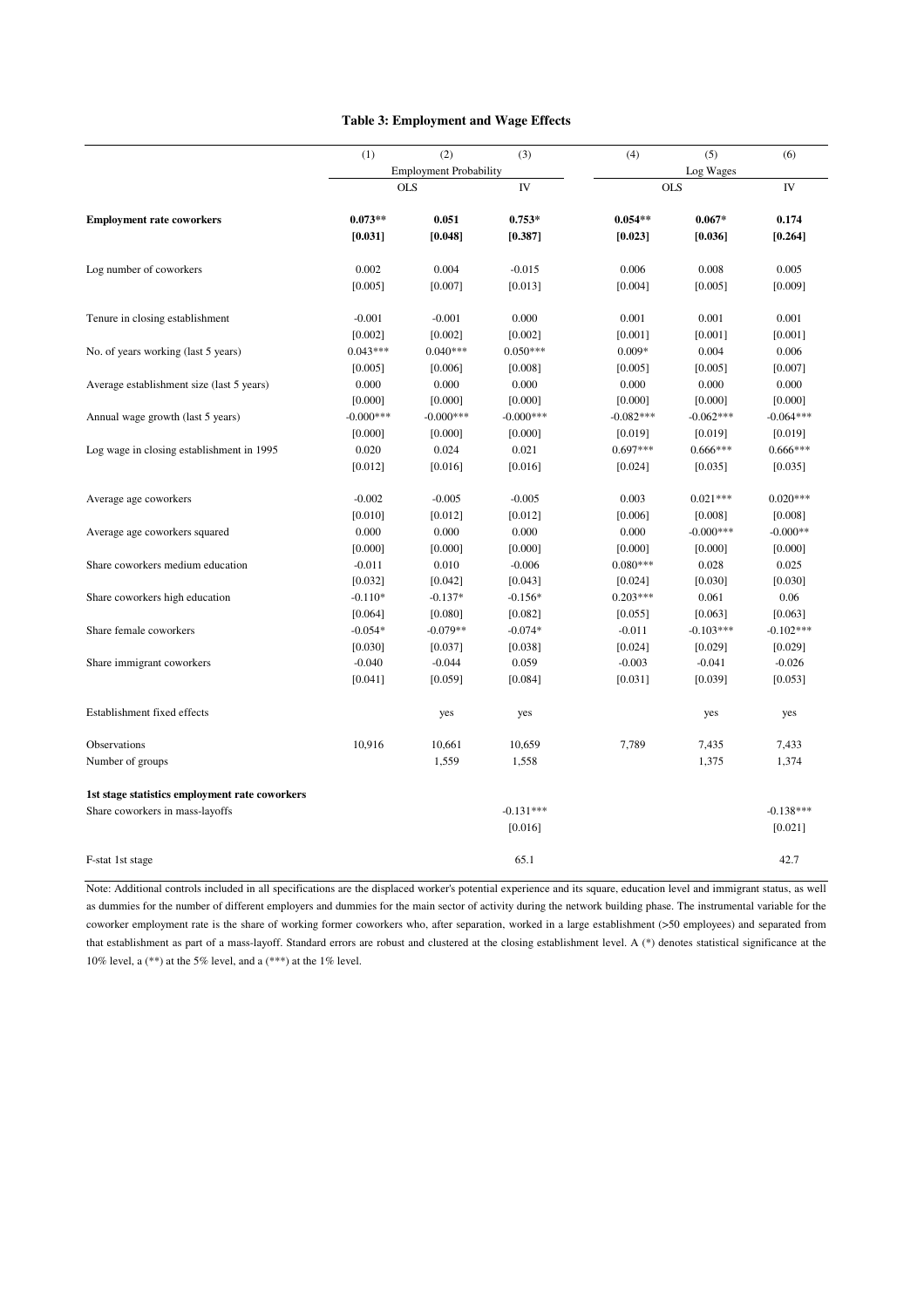#### **Table 4: Robustness Checks Employment**

|                                            | (1)                                                 | (2)                 | (3)                                                                    | (4)                                      | (5)                 | (6)                 | (7)                            |
|--------------------------------------------|-----------------------------------------------------|---------------------|------------------------------------------------------------------------|------------------------------------------|---------------------|---------------------|--------------------------------|
|                                            | Establishment/<br>Education<br><b>Fixed Effects</b> | No Controls         | <b>Using Mass-</b><br>layoffs in Medium<br>and Large<br>Establishments | First Lag of<br>Mass-layoffs<br>Excluded | Wage Control        | Competitors         | <b>Network Size</b><br>Control |
| <b>Employment rate coworkers</b>           | 0.658<br>[0.402]                                    | $0.644*$<br>[0.379] | $0.601**$<br>[0.260]                                                   | 0.419<br>[0.462]                         | $0.829*$<br>[0.436] | 0.677<br>[0.415]    | $0.856**$<br>[0.417]           |
| Log number of coworkers                    | $-0.012$<br>[0.014]                                 | $-0.008$<br>[0.015] | $-0.011$<br>[0.010]                                                    | $-0.006$<br>[0.015]                      | $-0.007$<br>[0.011] | $-0.005$<br>[0.015] |                                |
| Average log wage coworkers in t            |                                                     |                     |                                                                        |                                          | $-0.070$<br>[0.048] |                     |                                |
| Employment rate two-link away contacts     |                                                     |                     |                                                                        |                                          |                     | $-0.240$<br>[0.452] |                                |
| Log number two-link away contacts          |                                                     |                     |                                                                        |                                          |                     | $-0.005$<br>[0.012] |                                |
| Number of coworkers (in 1,000)             |                                                     |                     |                                                                        |                                          |                     |                     | $-0.101$<br>[0.140]            |
| Number of coworkers (in 1,000) squared     |                                                     |                     |                                                                        |                                          |                     |                     | 0.082<br>[0.104]               |
| Observations<br>Number of groups           | 10,007<br>1,822                                     | 10,659<br>1,558     | 10,659<br>1,558                                                        | 10,652<br>1,557                          | 10,502<br>1,528     | 10,642<br>1,555     | 10,659<br>1,558                |
| F-Stat/Kleibergen-Paap statistic 1st stage | 67.1                                                | 49.5                | 142.0                                                                  | 41.1                                     | 59.0                | 26.8                | 59.1                           |

Note: For <sup>a</sup> list of the additional control variables included (apart from column (2)), see Table 3, column (3). Apart from columns (3) and (4), the instrumental variable for the coworker employment rate is the share of working former coworkers who, after separation, worked in <sup>a</sup> large establishment (>50 employees) and separated from that establishmentas par<sup>t</sup> of <sup>a</sup> mass-layoff. In column (1), <sup>a</sup> full set of establishment/education group fixed effects is included. In column (2), the only control variables included are the network size and <sup>a</sup> full set of establishment fixed effects. In column (3), the instrument is calculated for mass-layoffs in medium and large establishments (>10 employees). In column (4), masslayoffs that occurred in the year immediately prior to displacement have been excluded from the construction of the instrument. In column (5), the average wage of the coworkers in the network is included as an additional control variable. In column (6), the employment rate and log number of <sup>a</sup> displaced worker's two-link away contacts are included as additional control variables and the employment rate instrumented with the share of two-link away contacts who worked in <sup>a</sup> large establishment (>50 employees) and separatedfrom that establishment as part of a mass-layoff. In column (7), actual numbers of coworkers (in 1,000) and their square are used rather than their log to control for the overall network size. Standard errors are robust and clustered at the closing establishment level. A (\*) denotes statistical significance at the 10% level, a (\*\*) at the 5% level, and a (\*\*\*) at the 1% level.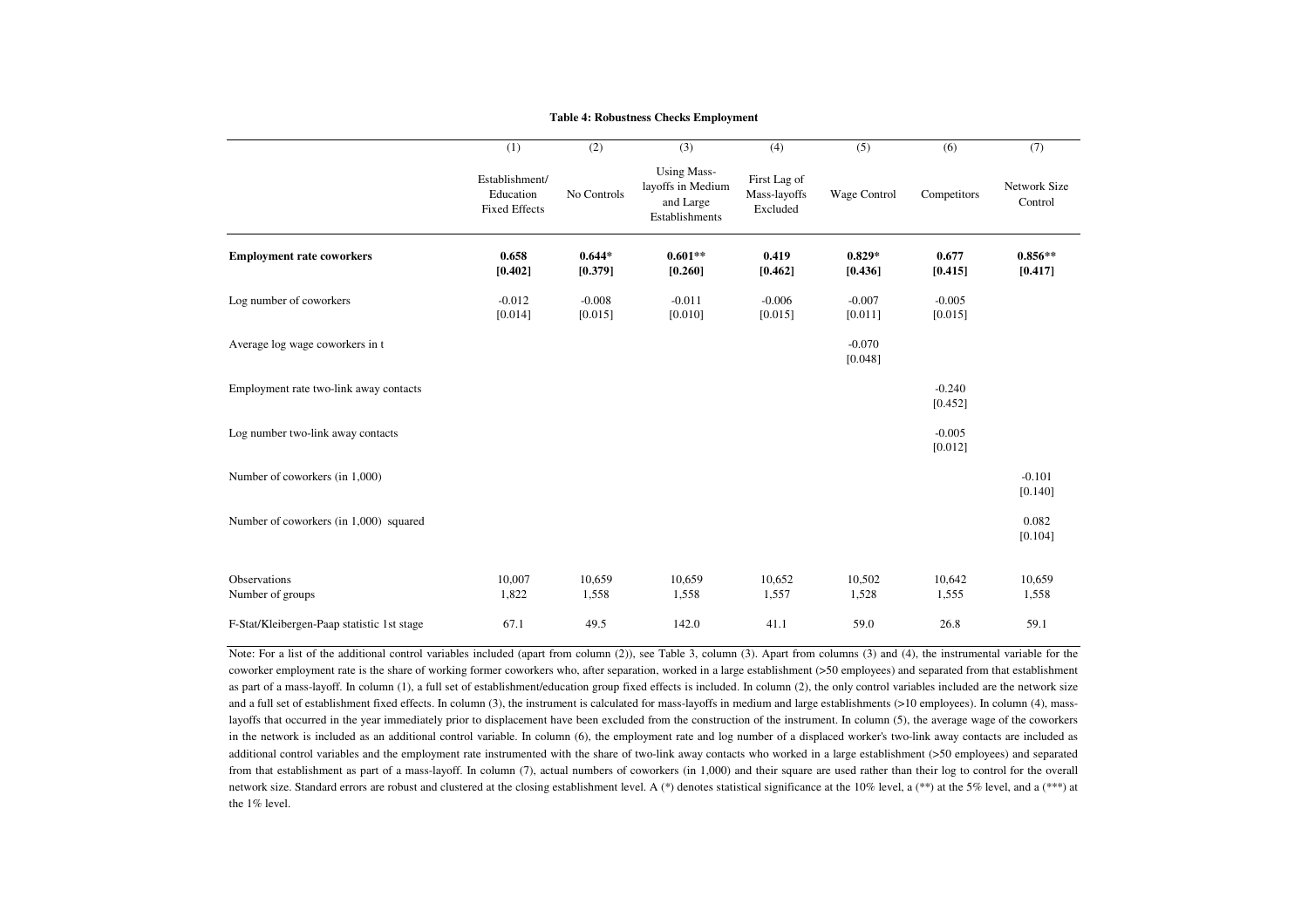|                                        | (1)<br>Benchmark | (2)                 | (3)<br>Placebo Past | (4)                 | (5)<br>Placebo Future |
|----------------------------------------|------------------|---------------------|---------------------|---------------------|-----------------------|
|                                        | Reduced Form     | IV                  | Reduced Form        | IV                  | <b>Reduced Form</b>   |
| <b>Employment rate coworkers</b>       |                  | $0.753*$<br>[0.387] |                     | $-0.127$<br>[0.333] |                       |
| Share coworkers in mass-layoffs        | $-0.099**$       |                     | 0.017               |                     |                       |
|                                        | [0.050]          |                     | [0.044]             |                     |                       |
| Future share coworkers in mass-layoffs |                  |                     |                     |                     | $-0.056$<br>[0.048]   |
| <b>Observations</b>                    | 10,659           | 10,659              | 10,659              | 10,659              | 10,622                |
| Number of groups                       | 1,558            | 1,558               | 1,558               | 1,558               | 1,552                 |
| 1st stage statistics                   |                  |                     |                     |                     |                       |
| Share coworkers in mass-layoffs        |                  | $-0.131***$         |                     | $-0.131***$         |                       |
|                                        |                  | [0.016]             |                     | [0.016]             |                       |
| F-stat 1st stage                       |                  | 65.1                |                     | 65.1                |                       |

**Table 5: Placebo Tests**

Note: The dependent variable in these estimations is the employment status in the year before the start of the network building phase, t-6 (columns (3) and (4)), or theemployment status in the year after displacement, t+1 (columns (1), (2) and (5)). Included control variables are the same as in Table 3, column (3). Columns (1) and (2) refer to the benchmark model (compare Table 3). The instrumental variable used in columns (2) and (4) for the coworker employment rate is the share of working former coworkers who, after separation, worked in <sup>a</sup> large establishment (>50 employees) and separated from that establishment as par<sup>t</sup> of <sup>a</sup> mass-layoff. Column (5) shows reduced form results using the future share of working former coworkers who worked in <sup>a</sup> large establishment (>50 employees) and separated from that establishment as par<sup>t</sup> of <sup>a</sup> mass-layoff between t+1 and t+5. Standard errors are robust and clustered at the closing establishment level. A (\*) denotes statisticalsignificance at the 10% level, a  $(**)$  at the 5% level, and a  $(***)$  at the 1% level.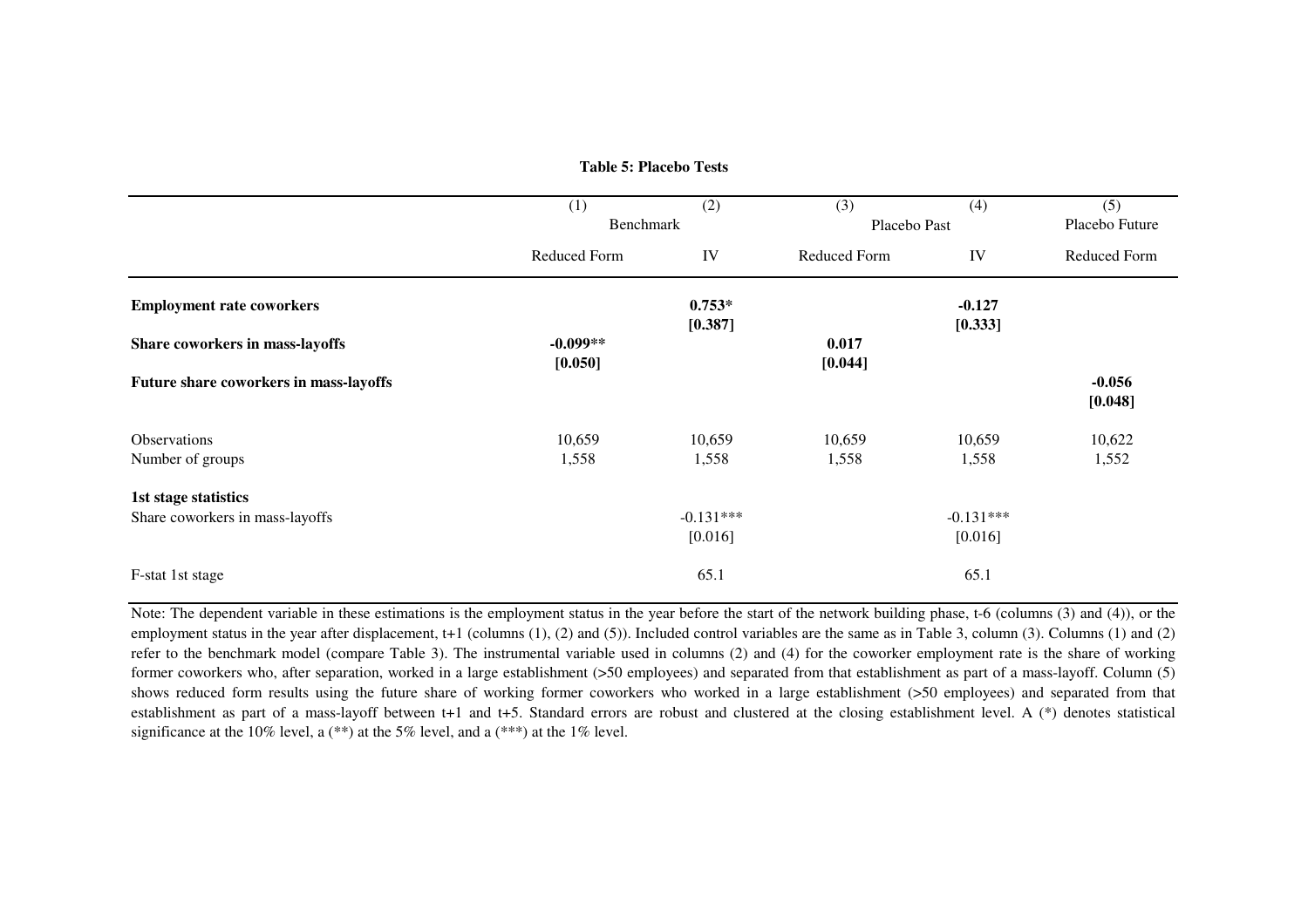|                                  | $\scriptstyle{(1)}$ | (2)                 | (3)               | (4)                 | (5)              | (6)                              | (7)              | (8)              | (9)                                                | (10)                                  | (11)                              |
|----------------------------------|---------------------|---------------------|-------------------|---------------------|------------------|----------------------------------|------------------|------------------|----------------------------------------------------|---------------------------------------|-----------------------------------|
|                                  | Low<br>Education    | Medium<br>Education | High<br>Education | German              | Foreign          | Young<br>$\left( \le 30 \right)$ | Main (25-<br>55) | $Old (> = 50)$   | Small<br>Establishments<br>$\left( \le 10 \right)$ | Medium<br>Establishments<br>$(11-30)$ | Large<br>Establishments<br>( >30) |
| <b>Employment rate coworkers</b> | 2.550<br>[1.640]    | 0.744<br>[0.492]    | 0.171<br>[0.944]  | $0.705*$<br>[0.399] | 2.335<br>[2.362] | $1.567*$<br>[0.883]              | 0.343<br>[0.406] | 1.791<br>[1.549] | 0.238<br>[0.606]                                   | $1.235**$<br>[0.561]                  | 0.765<br>[1.716]                  |
| Observations<br>Number of groups | 873<br>253          | 8,509<br>1,387      | 625<br>182        | 9,110<br>1,429      | 1,089<br>305     | 2,058<br>629                     | 9,040<br>1,493   | 2,121<br>533     | 3,209<br>838                                       | 5,021<br>591                          | 2,429<br>129                      |
| F-stat 1st stage                 | 11.6                | 46.3                | 17.0              | 60.1                | 3.5              | 18.8                             | 55.1             | 7.7              | 30.8                                               | 34.2                                  | 3.3                               |

#### **Table 6: Heterogeneity Demographic Subgroups**

Note: For a list of the additional control variables included, see Table 3, column (3). The instrumental variable for the coworker employment rate is the share of working former coworkers who, after separation, worked in <sup>a</sup> large establishment (>50 employees) and separated from that establishment as par<sup>t</sup> of <sup>a</sup> mass-layoff. Standard errors are robust and clustered at the closing establishment level. A (\*) denotes statistical significance at the 10% level, a (\*\*) at the 5% level, and a (\*\*\*) at the 1% level.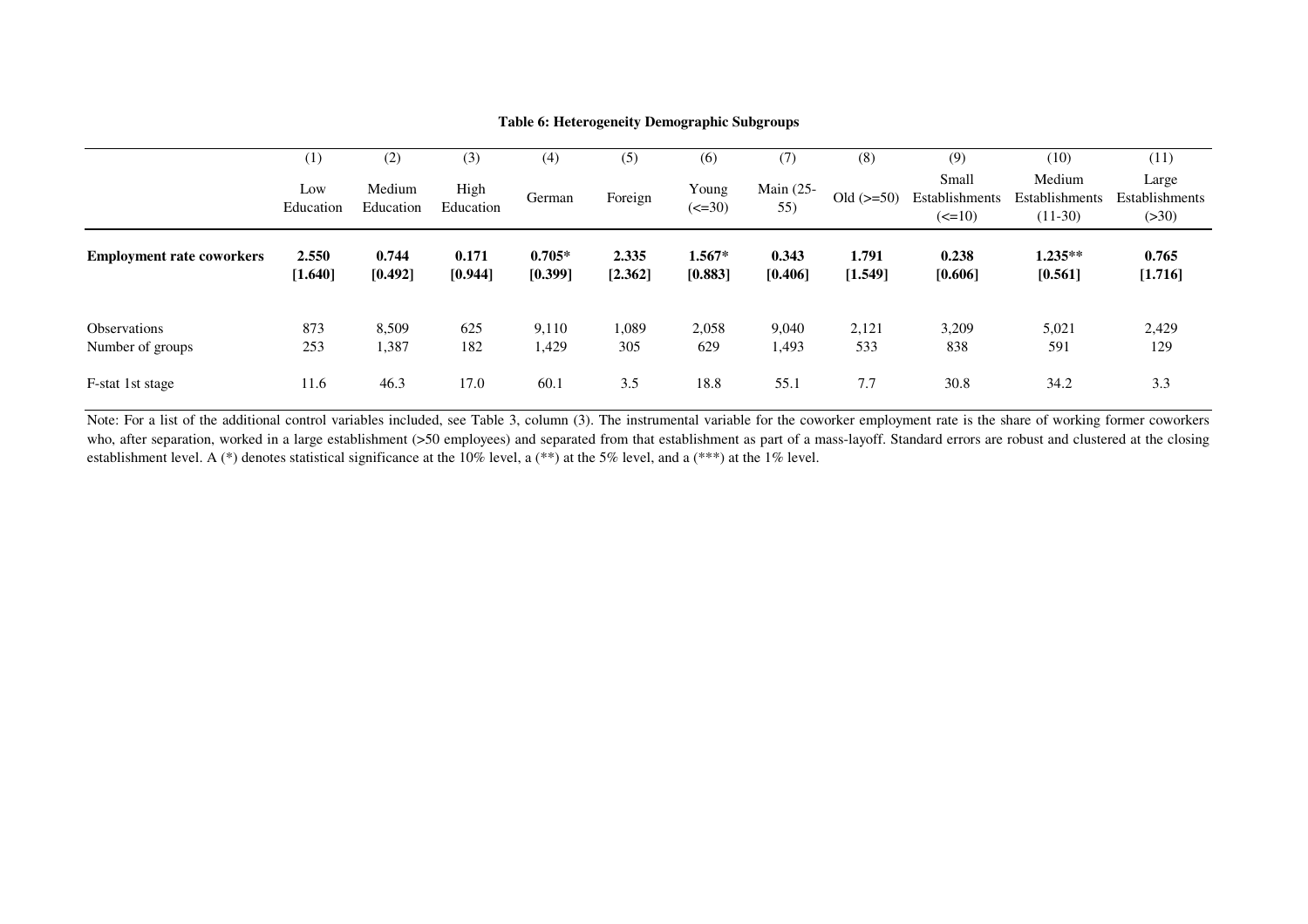| Table 7: Heterogeneity Across Information Providers (1) |
|---------------------------------------------------------|
|---------------------------------------------------------|

|                                     | (1)                   | (2)                 | (3)                  | (4)                  |
|-------------------------------------|-----------------------|---------------------|----------------------|----------------------|
|                                     | Age Cohort            | Gender              | Education            | Nationality          |
| ER - same characteristic            | $1.133***$<br>[0.429] | $0.629*$<br>[0.371] | $0.645*$<br>[0.383]  | $0.668*$<br>[0.386]  |
| ER - different characteristic       | 0.568<br>[0.391]      | $1.154*$<br>[0.604] | $1.031**$<br>[0.458] | $0.974**$<br>[0.461] |
| <b>Observations</b>                 | 10,659                | 10,659              | 10,659               | 10,659               |
| Number of groups                    | 1,558                 | 1,558               | 1,558                | 1,558                |
| Kleibergen-Paap statistic 1st stage | 33.3                  | 36.0                | 32.1                 | 32.0                 |
| P-value equality coefficients       | 0.03                  | 0.28                | 0.15                 | 0.29                 |

Note: For a list of the additional control variables included , see Table 3, column (3). Group-specific employment rates are calculated by splitting the overall employment rate in a network E/NS into subcomponents S/NS and D/NS, where S and D are the number of employed workers in each subgroup, and S+D=E. The instruments are constructed accordingly. In column (1), coworkers are distinguished by their age cohort, defined by +/- five years of the displaced worker's age. In column (2), coworkers are distinguished by their gender. In column (3), coworkers are distinguished by their education level, either without vocational training (or missing information), with vocational training, or with college education. In column (4), coworkers are distinguished by their citizenship status, either German or immigrant. Standard errors are robust and clustered at the closing establishment level. A (\*) denotes statistical significance at the 10% level, a (\*\*) at the 5% level, and a (\*\*\*) at the 1% level.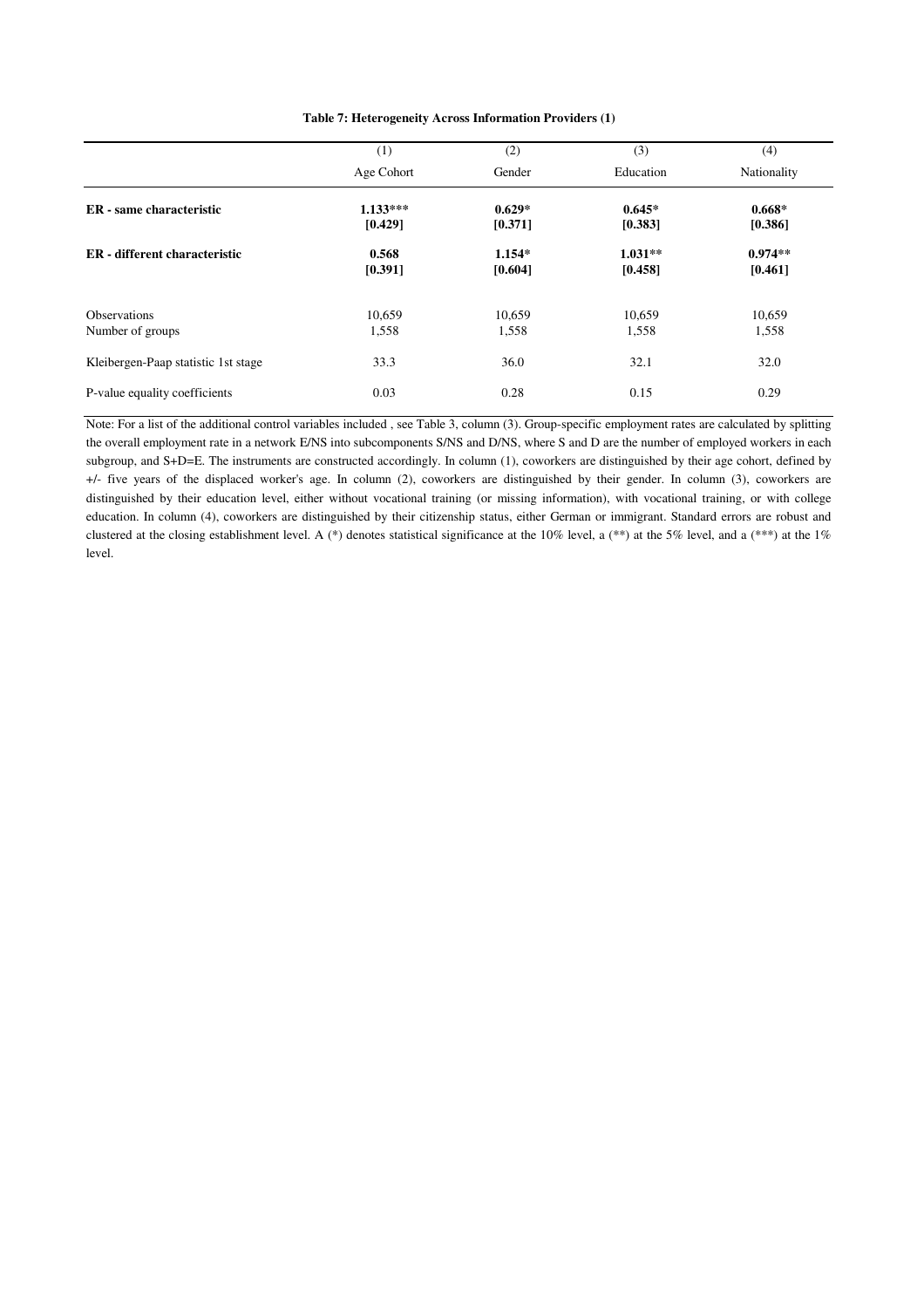|                                     | (1)                  | (2)                  | (3)                      | (4)                  |
|-------------------------------------|----------------------|----------------------|--------------------------|----------------------|
|                                     | Industry (3-digit)   | Geographic Proximity | <b>Contact Intensity</b> | Firm Size            |
| ER - same industry                  | 0.384<br>[0.386]     |                      |                          |                      |
| ER - different industry             | $1.108**$<br>[0.486] |                      |                          |                      |
| ER - same county                    |                      | $0.881**$<br>[0.407] |                          |                      |
| ER - different county               |                      | $0.677*$<br>[0.390]  |                          |                      |
| <b>ER</b> - above median duration   |                      |                      | $0.942**$<br>[0.421]     |                      |
| <b>ER</b> - below median duration   |                      |                      | $0.704*$<br>[0.389]      |                      |
| ER-above median firm size           |                      |                      |                          | $0.689*$<br>[0.400]  |
| ER - below median firm size         |                      |                      |                          | $0.816**$<br>[0.405] |
| Observations<br>Number of groups    | 10,659<br>1,558      | 10,659<br>1,558      | 10,659<br>1,558          | 10,659<br>1,558      |
| Kleibergen-Paap statistic 1st stage | 37.1                 | 32.4                 | 31.6                     | 32.2                 |
| P-value equality coefficients       | 0.06                 | 0.28                 | 0.16                     | 0.54                 |

#### **Table 8: Heterogeneity Across Information Providers (2)**

Note: For a list of the additional control variables included , see Table 3, column (3). Group-specific employment rates are calculated by splitting the overall employment rate in a network E/NS into subcomponents S/NS and D/NS, where S and D are the number of employed workers in each subgroup, and S+D=E. The instruments are constructed accordingly. In column (1), coworkers are distinguished by the three-digit industry they work in in t (or, for the unemployed former coworkers, the last three-digit industry they worked in). In column (2), coworkers are distinguished based on whether or not they work in the same county as the displaced worker in t (or, for the unemployed former coworkers, the last county they worked in). In column (3), coworkers are distinguished based on whether they worked strictly more or less than the median duration of joint employment spells with former coworkers in the sample. In column (4), coworkers are distinguished based on whether at the time of cowork with the displaced worker, they worked in an establishment that was strictly larger or smaller than the median establishment size in which the displaced worker experienced his joint employment spells. Standard errors are robust and clustered at the closing establishment level. A (\*) denotes statistical significance at the 10% level, a (\*\*) at the 5% level, and a  $(***)$  at the 1% level.